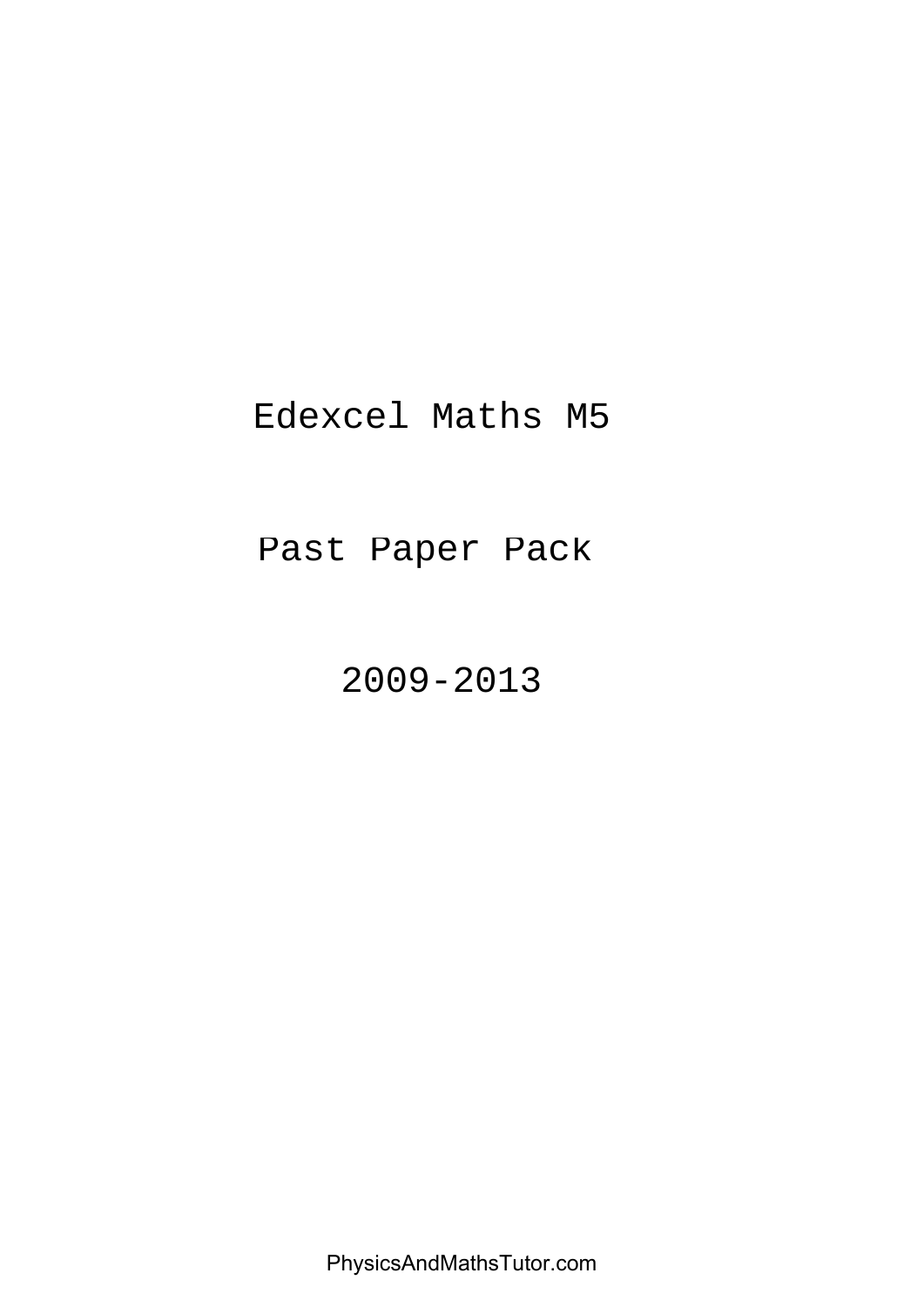| Centre                                                                                                                                                                                                                                                                                                                                                                                                                                                      |                                                                        |   |   |   | Paper Reference |    | Surname                                                                                                                                                       |                        | Initial(s)          |       |
|-------------------------------------------------------------------------------------------------------------------------------------------------------------------------------------------------------------------------------------------------------------------------------------------------------------------------------------------------------------------------------------------------------------------------------------------------------------|------------------------------------------------------------------------|---|---|---|-----------------|----|---------------------------------------------------------------------------------------------------------------------------------------------------------------|------------------------|---------------------|-------|
| No.                                                                                                                                                                                                                                                                                                                                                                                                                                                         |                                                                        |   |   |   |                 |    | Signature                                                                                                                                                     |                        |                     |       |
| Candidate<br>No.                                                                                                                                                                                                                                                                                                                                                                                                                                            |                                                                        | 6 | 6 | 8 | 1               | I) |                                                                                                                                                               |                        |                     |       |
|                                                                                                                                                                                                                                                                                                                                                                                                                                                             | Paper Reference(s)<br>6681/01                                          |   |   |   |                 |    |                                                                                                                                                               |                        | Examiner's use only |       |
|                                                                                                                                                                                                                                                                                                                                                                                                                                                             |                                                                        |   |   |   |                 |    |                                                                                                                                                               |                        |                     |       |
|                                                                                                                                                                                                                                                                                                                                                                                                                                                             | <b>Edexcel GCE</b>                                                     |   |   |   |                 |    |                                                                                                                                                               | Team Leader's use only |                     |       |
|                                                                                                                                                                                                                                                                                                                                                                                                                                                             | <b>Mechanics M5</b>                                                    |   |   |   |                 |    |                                                                                                                                                               |                        |                     |       |
|                                                                                                                                                                                                                                                                                                                                                                                                                                                             | <b>Advanced/Advanced Subsidiary</b>                                    |   |   |   |                 |    |                                                                                                                                                               |                        | <b>Question</b>     | Leave |
|                                                                                                                                                                                                                                                                                                                                                                                                                                                             | Tuesday 23 June 2009 – Morning                                         |   |   |   |                 |    |                                                                                                                                                               |                        | Number              | Blank |
|                                                                                                                                                                                                                                                                                                                                                                                                                                                             | Time: 1 hour 30 minutes                                                |   |   |   |                 |    |                                                                                                                                                               |                        | 1<br>$\overline{2}$ |       |
|                                                                                                                                                                                                                                                                                                                                                                                                                                                             |                                                                        |   |   |   |                 |    |                                                                                                                                                               |                        | 3                   |       |
|                                                                                                                                                                                                                                                                                                                                                                                                                                                             |                                                                        |   |   |   |                 |    |                                                                                                                                                               |                        | 4                   |       |
|                                                                                                                                                                                                                                                                                                                                                                                                                                                             | Materials required for examination<br>Mathematical Formulae (Orange or |   |   |   | Nil             |    | Items included with question papers                                                                                                                           |                        | 5                   |       |
|                                                                                                                                                                                                                                                                                                                                                                                                                                                             | Green)                                                                 |   |   |   |                 |    |                                                                                                                                                               |                        | 6                   |       |
| <b>Instructions to Candidates</b>                                                                                                                                                                                                                                                                                                                                                                                                                           | mathematical formulae stored in them.                                  |   |   |   |                 |    | Council for Qualifications. Calculators must not have the facility for symbolic<br>algebra manipulation, differentiation and integration, or have retrievable |                        |                     |       |
| In the boxes above, write your centre number, candidate number, your surname, initials and signature.<br>Check that you have the correct question paper.<br>Answer ALL the questions. You must write your answer to each question in the space following the<br>question.<br>Whenever a numerical value of g is required, take $g = 9.8$ m s <sup>-2</sup> .<br>When a calculator is used, the answer should be given to an appropriate degree of accuracy. |                                                                        |   |   |   |                 |    |                                                                                                                                                               |                        |                     |       |
| <b>Information for Candidates</b>                                                                                                                                                                                                                                                                                                                                                                                                                           |                                                                        |   |   |   |                 |    |                                                                                                                                                               |                        |                     |       |
| A booklet 'Mathematical Formulae and Statistical Tables' is provided.<br>Full marks may be obtained for answers to ALL questions.<br>The marks for individual questions and the parts of questions are shown in round brackets: e.g. (2).<br>There are 6 questions in this question paper. The total mark for this paper is 75.<br>There are 24 pages in this question paper. Any blank pages are indicated.                                                |                                                                        |   |   |   |                 |    |                                                                                                                                                               |                        |                     |       |
| <b>Advice to Candidates</b>                                                                                                                                                                                                                                                                                                                                                                                                                                 |                                                                        |   |   |   |                 |    |                                                                                                                                                               |                        |                     |       |
| You must ensure that your answers to parts of questions are clearly labelled.<br>You should show sufficient working to make your methods clear to the Examiner.<br>Answers without working may not gain full credit.                                                                                                                                                                                                                                        |                                                                        |   |   |   |                 |    |                                                                                                                                                               |                        |                     |       |
|                                                                                                                                                                                                                                                                                                                                                                                                                                                             |                                                                        |   |   |   |                 |    |                                                                                                                                                               |                        | Total               |       |
| This publication may be reproduced only in accordance with<br>Edexcel Limited copyright policy.<br>©2009 Edexcel Limited.<br>Printer's Log. No.<br>W850/R6681/57570 3/3/3/3/3                                                                                                                                                                                                                                                                               |                                                                        |   |   |   |                 |    | advancing learning, changing lives                                                                                                                            |                        | <b>Turn over</b>    |       |

advancing learning, changing lives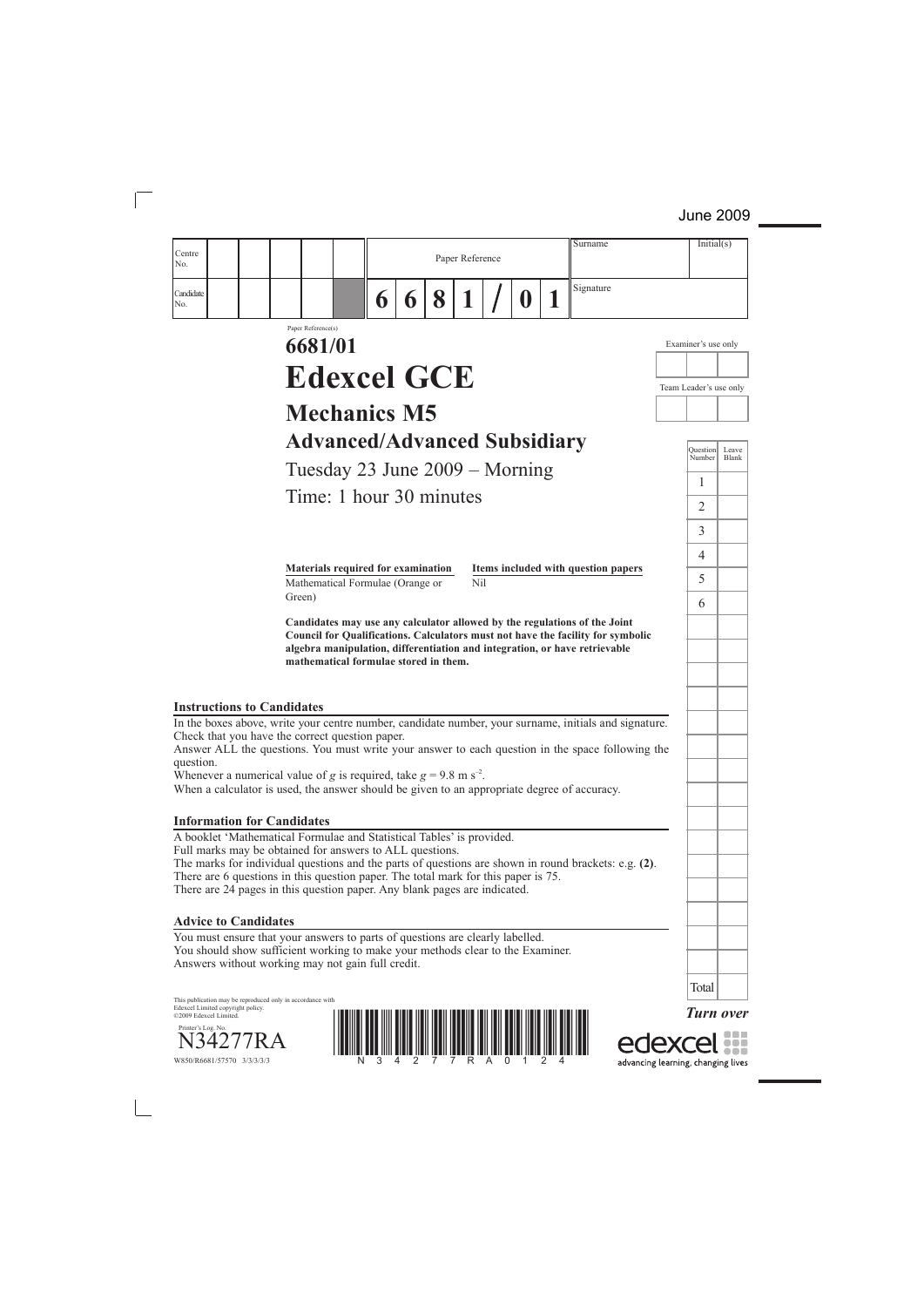Leave

| 1. | At time $t = 0$ , a particle P of mass 3 kg is at rest at the point A with position vector<br>$(j - 3k)$ m. Two constant forces $F_1$ and $F_2$ then act on the particle P and it passes through<br>the point <i>B</i> with position vector $(8i - 3j + 5k)$ m.                                                              | blank |
|----|------------------------------------------------------------------------------------------------------------------------------------------------------------------------------------------------------------------------------------------------------------------------------------------------------------------------------|-------|
|    | Given that $\mathbf{F}_1 = (4\mathbf{i} - 2\mathbf{j} + 5\mathbf{k})$ N and $\mathbf{F}_2 = (8\mathbf{i} - 4\mathbf{j} + 7\mathbf{k})$ N and that $\mathbf{F}_1$ and $\mathbf{F}_2$ are the <i>only</i><br>two forces acting on $P$ , find the velocity of $P$ as it passes through $B$ , giving your answer<br>as a vector. |       |
|    | (7)                                                                                                                                                                                                                                                                                                                          |       |
|    |                                                                                                                                                                                                                                                                                                                              |       |
|    |                                                                                                                                                                                                                                                                                                                              |       |
|    |                                                                                                                                                                                                                                                                                                                              |       |
|    |                                                                                                                                                                                                                                                                                                                              |       |
|    |                                                                                                                                                                                                                                                                                                                              |       |
|    |                                                                                                                                                                                                                                                                                                                              |       |
|    |                                                                                                                                                                                                                                                                                                                              |       |
|    |                                                                                                                                                                                                                                                                                                                              |       |
|    |                                                                                                                                                                                                                                                                                                                              |       |
|    |                                                                                                                                                                                                                                                                                                                              |       |
|    |                                                                                                                                                                                                                                                                                                                              |       |
|    |                                                                                                                                                                                                                                                                                                                              |       |
|    |                                                                                                                                                                                                                                                                                                                              |       |
|    |                                                                                                                                                                                                                                                                                                                              |       |
|    |                                                                                                                                                                                                                                                                                                                              |       |
|    |                                                                                                                                                                                                                                                                                                                              |       |
|    |                                                                                                                                                                                                                                                                                                                              |       |
|    |                                                                                                                                                                                                                                                                                                                              |       |

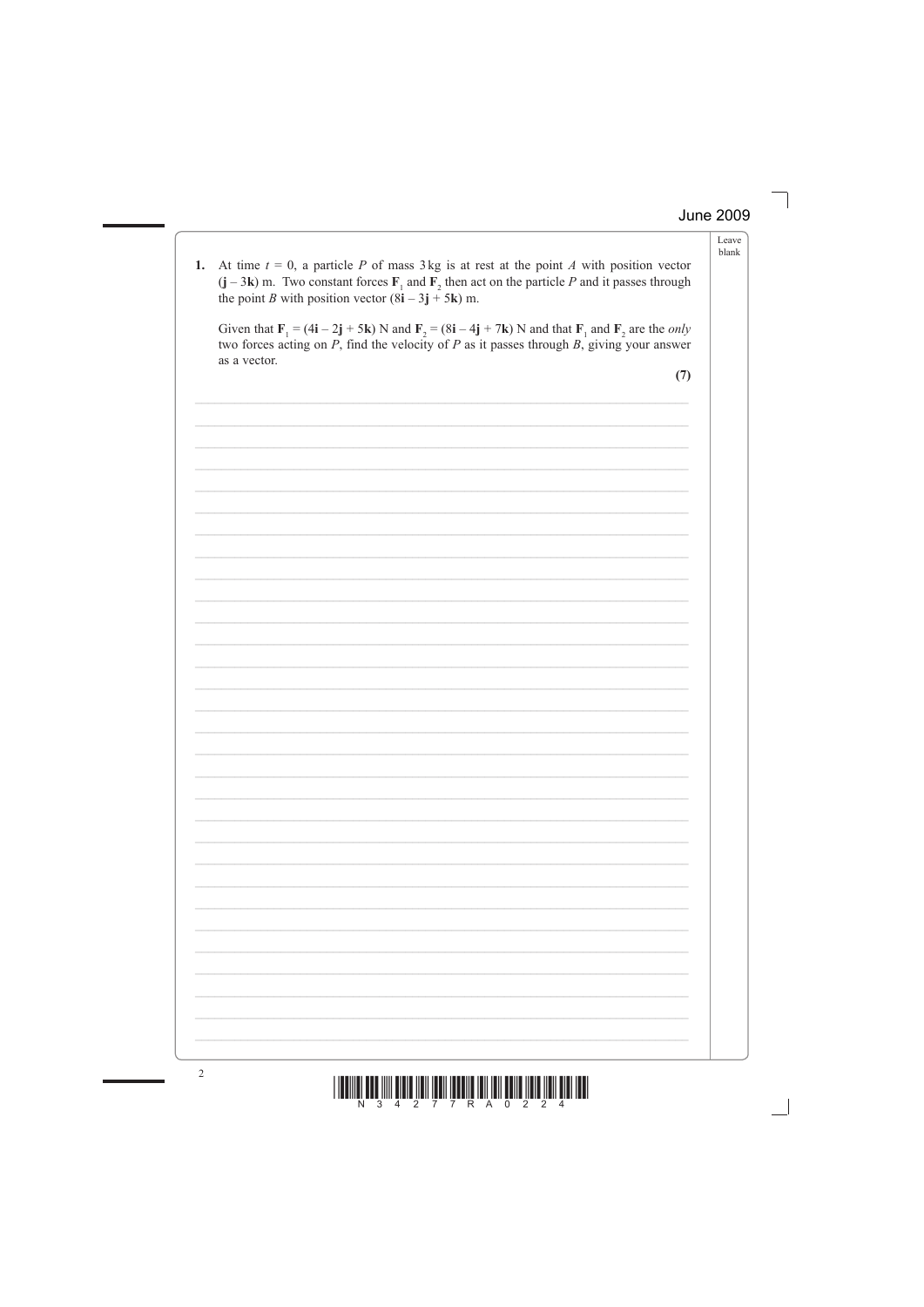Leave blank

At time  $t$  seconds, the position vector of a particle  $P$  is  $\bf{r}$  metres, where  $\bf{r}$  satisfies the  $2.$ vector differential equation

$$
\frac{\mathrm{d}^2\mathbf{r}}{\mathrm{d}t^2} + 4\mathbf{r} = e^{2t}\mathbf{j}.
$$

When  $t = 0$ , P has position vector  $(i + j)$  m and velocity 2i m s<sup>-1</sup>.

Find an expression for  $\bf{r}$  in terms of  $t$ .

 $(11)$ 

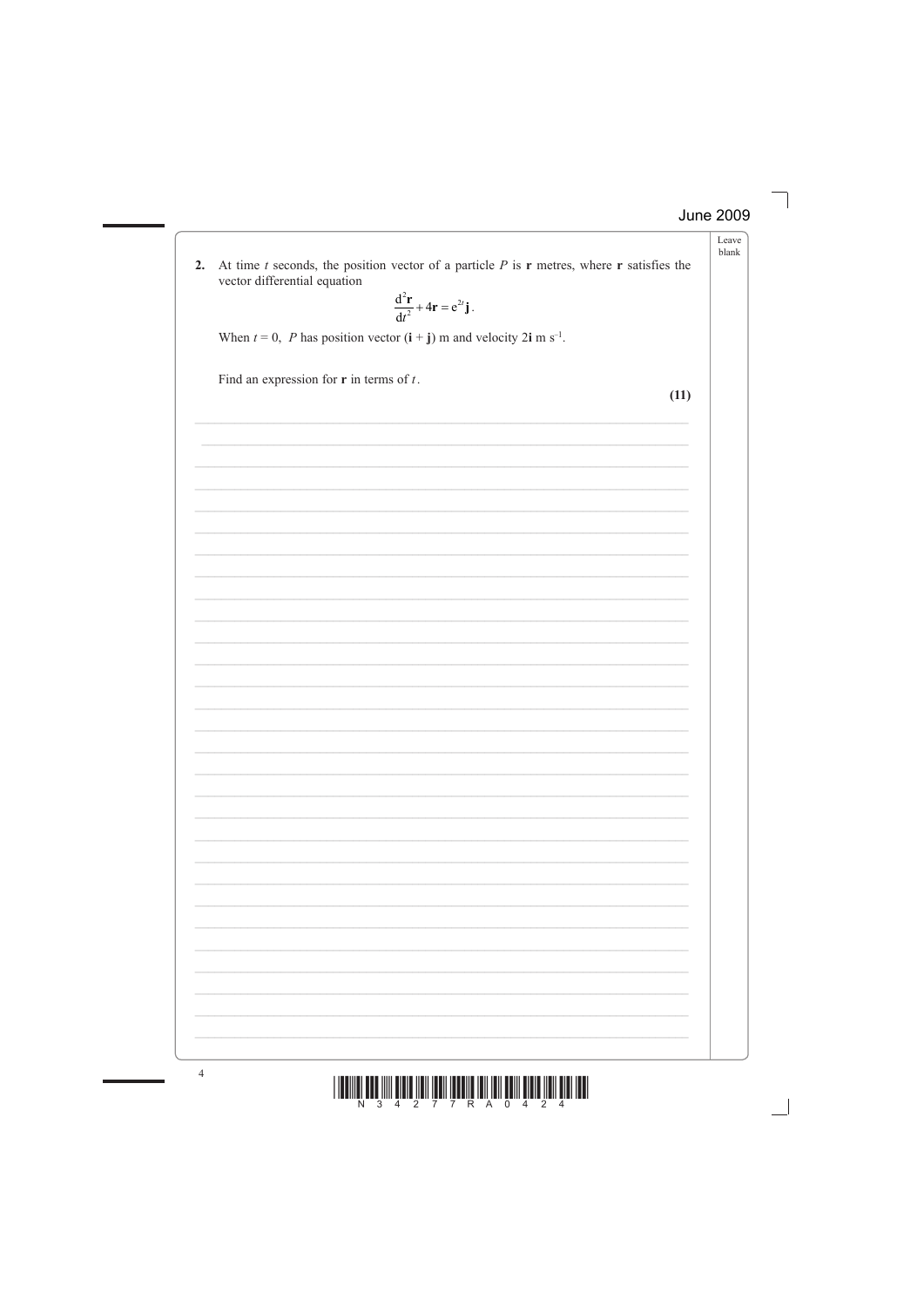| <b>Question 2 continued</b> | Leave<br>blank |
|-----------------------------|----------------|
|                             |                |
|                             |                |
|                             |                |
|                             |                |
|                             |                |
|                             |                |
|                             |                |
|                             |                |
|                             |                |
|                             |                |
|                             |                |
|                             |                |
|                             |                |
|                             |                |
|                             |                |
|                             |                |
|                             |                |
|                             |                |
|                             |                |
|                             |                |
|                             |                |
|                             | 5 <sup>5</sup> |

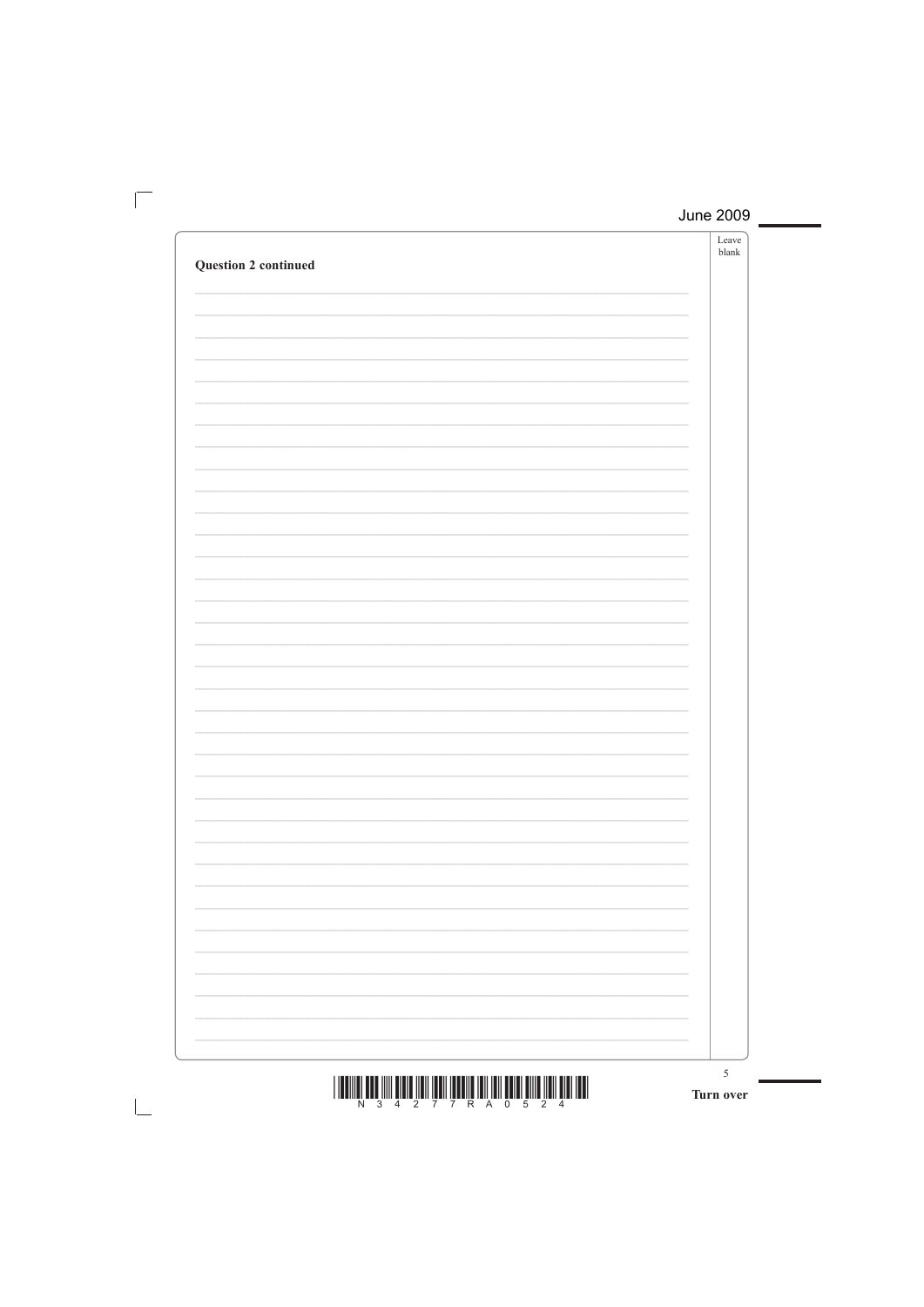Leave blank

- A spaceship is moving in a straight line in deep space and needs to increase its speed. This  $3.$ is done by ejecting fuel backwards from the spaceship at a constant speed  $c$  relative to the spaceship. When the speed of the spaceship is  $v$ , its mass is  $m$ .
	- (a) Show that, while the spaceship is ejecting fuel,

$$
\frac{\mathrm{d}v}{\mathrm{d}m} = -\frac{c}{m}.
$$

The initial mass of the spaceship is  $m_0$  and at time t the mass of the spaceship is given by  $m = m<sub>0</sub>(1 - kt)$ , where k is a positive constant.

(b) Find the acceleration of the spaceship at time  $t$ .

 $(4)$ 

 $(5)$ 

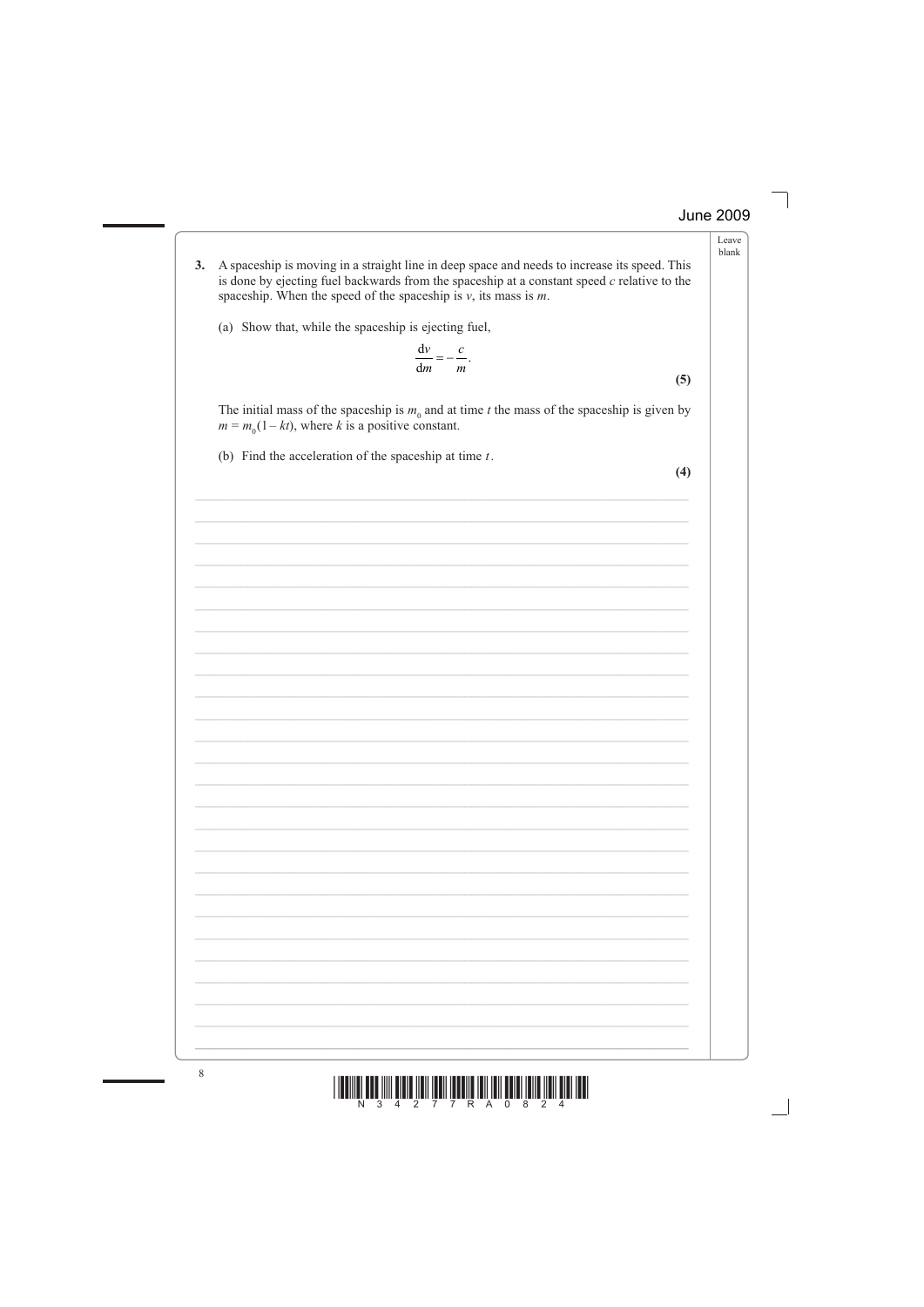| <b>Question 3 continued</b> | Leave<br>$\ensuremath{\textrm{blank}}$ |
|-----------------------------|----------------------------------------|
|                             |                                        |
|                             |                                        |
|                             |                                        |
|                             |                                        |
|                             |                                        |
|                             |                                        |
|                             |                                        |
|                             |                                        |
|                             |                                        |
|                             |                                        |
|                             |                                        |
|                             |                                        |
|                             |                                        |
|                             |                                        |
|                             |                                        |
|                             |                                        |
|                             |                                        |
|                             |                                        |
|                             |                                        |
|                             |                                        |
|                             | 9                                      |

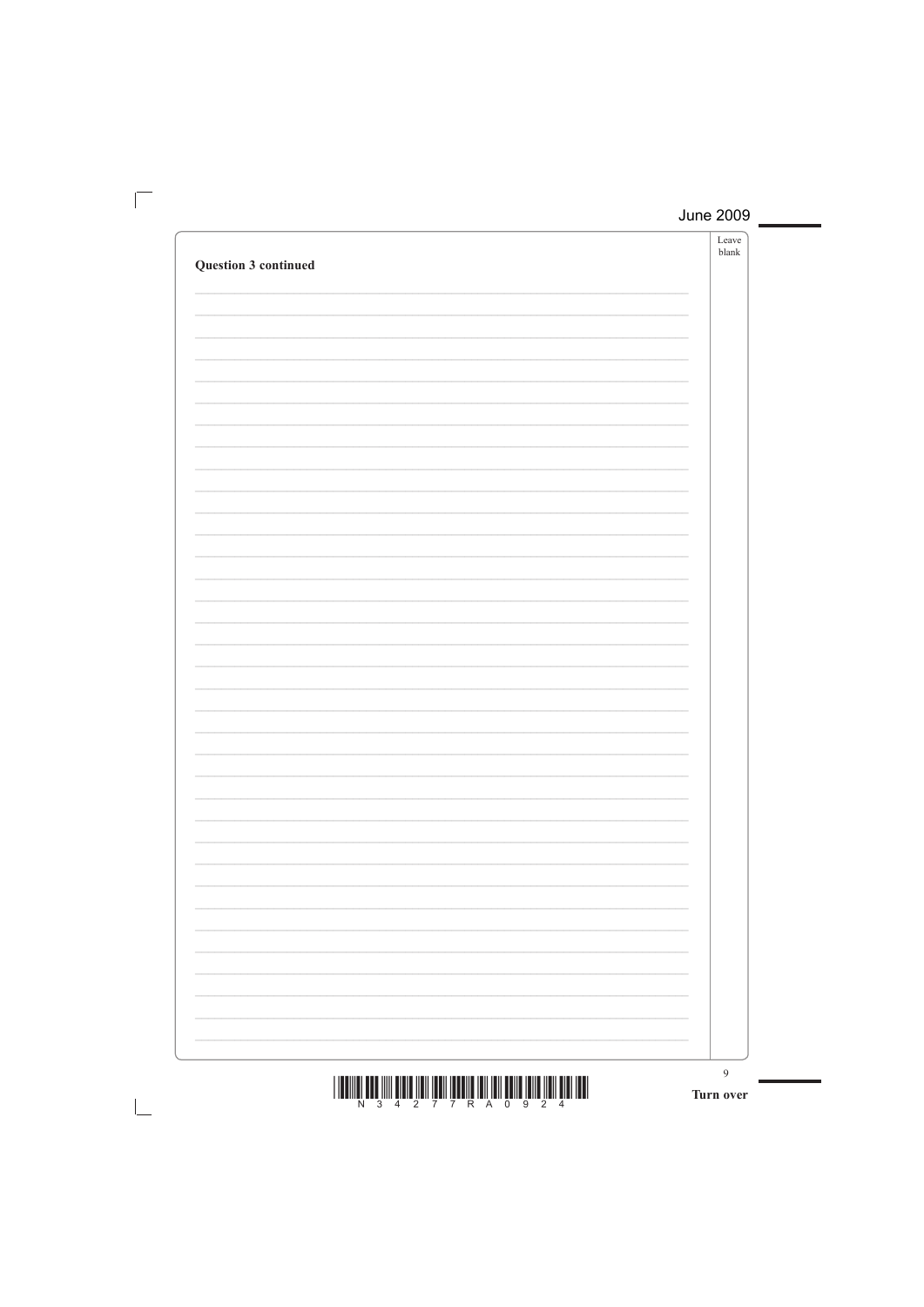



**Figure 1**

 A uniform lamina of mass *M* is in the shape of a right-angled triangle *OAB*. The angle *OAB* is 90°,  $OA = a$  and  $AB = 2a$ , as shown in Figure 1.

 (a) Prove, using integration, that the moment of inertia of the lamina *OAB* about the edge *OA* is  $\frac{2}{3}Ma^2$ .

 (You may assume without proof that the moment of inertia of a uniform rod of mass *m* and length 2*l* about an axis through one end and perpendicular to the rod is  $\frac{4}{3}ml^2$ .)

 The lamina *OAB* is free to rotate about a fixed smooth horizontal axis along the edge *OA* and hangs at rest with *B* vertically below *A*. The lamina is then given a horizontal impulse of magnitude *J*. The impulse is applied to the lamina at the point *B*, in a direction which is perpendicular to the plane of the lamina. Given that the lamina first comes to instantaneous rest after rotating through an angle of 120°,

 $\mathcal{L}_\mathcal{L} = \mathcal{L}_\mathcal{L} = \mathcal{L}_\mathcal{L} = \mathcal{L}_\mathcal{L} = \mathcal{L}_\mathcal{L} = \mathcal{L}_\mathcal{L} = \mathcal{L}_\mathcal{L} = \mathcal{L}_\mathcal{L} = \mathcal{L}_\mathcal{L} = \mathcal{L}_\mathcal{L} = \mathcal{L}_\mathcal{L} = \mathcal{L}_\mathcal{L} = \mathcal{L}_\mathcal{L} = \mathcal{L}_\mathcal{L} = \mathcal{L}_\mathcal{L} = \mathcal{L}_\mathcal{L} = \mathcal{L}_\mathcal{L}$ 

\_\_\_\_\_\_\_\_\_\_\_\_\_\_\_\_\_\_\_\_\_\_\_\_\_\_\_\_\_\_\_\_\_\_\_\_\_\_\_\_\_\_\_\_\_\_\_\_\_\_\_\_\_\_\_\_\_\_\_\_\_\_\_\_\_\_\_\_\_\_\_\_\_\_\_

\_\_\_\_\_\_\_\_\_\_\_\_\_\_\_\_\_\_\_\_\_\_\_\_\_\_\_\_\_\_\_\_\_\_\_\_\_\_\_\_\_\_\_\_\_\_\_\_\_\_\_\_\_\_\_\_\_\_\_\_\_\_\_\_\_\_\_\_\_\_\_\_\_\_\_

\_\_\_\_\_\_\_\_\_\_\_\_\_\_\_\_\_\_\_\_\_\_\_\_\_\_\_\_\_\_\_\_\_\_\_\_\_\_\_\_\_\_\_\_\_\_\_\_\_\_\_\_\_\_\_\_\_\_\_\_\_\_\_\_\_\_\_\_\_\_\_\_\_\_\_

\_\_\_\_\_\_\_\_\_\_\_\_\_\_\_\_\_\_\_\_\_\_\_\_\_\_\_\_\_\_\_\_\_\_\_\_\_\_\_\_\_\_\_\_\_\_\_\_\_\_\_\_\_\_\_\_\_\_\_\_\_\_\_\_\_\_\_\_\_\_\_\_\_\_\_

(b) find an expression for *J*, in terms of *M*, *a* and *g* .

**(7)**

**(6)**



**4.**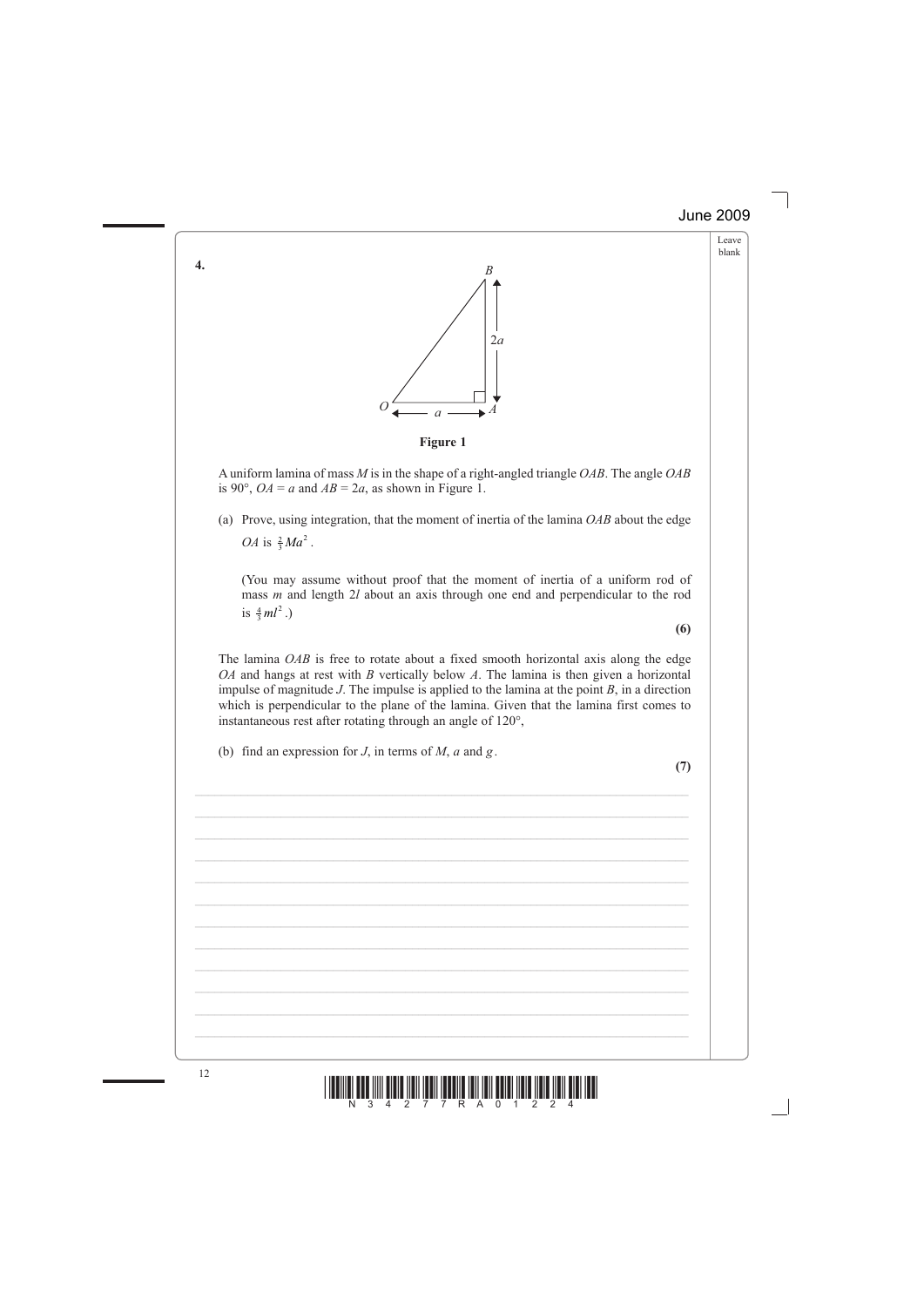| <b>Question 4 continued</b> | Leave<br>blank |
|-----------------------------|----------------|
|                             |                |
|                             |                |
|                             |                |
|                             |                |
|                             |                |
|                             |                |
|                             |                |
|                             |                |
|                             |                |
|                             |                |
|                             |                |
|                             |                |
|                             |                |
|                             |                |
|                             |                |
|                             |                |
|                             |                |
|                             |                |
|                             |                |
|                             |                |

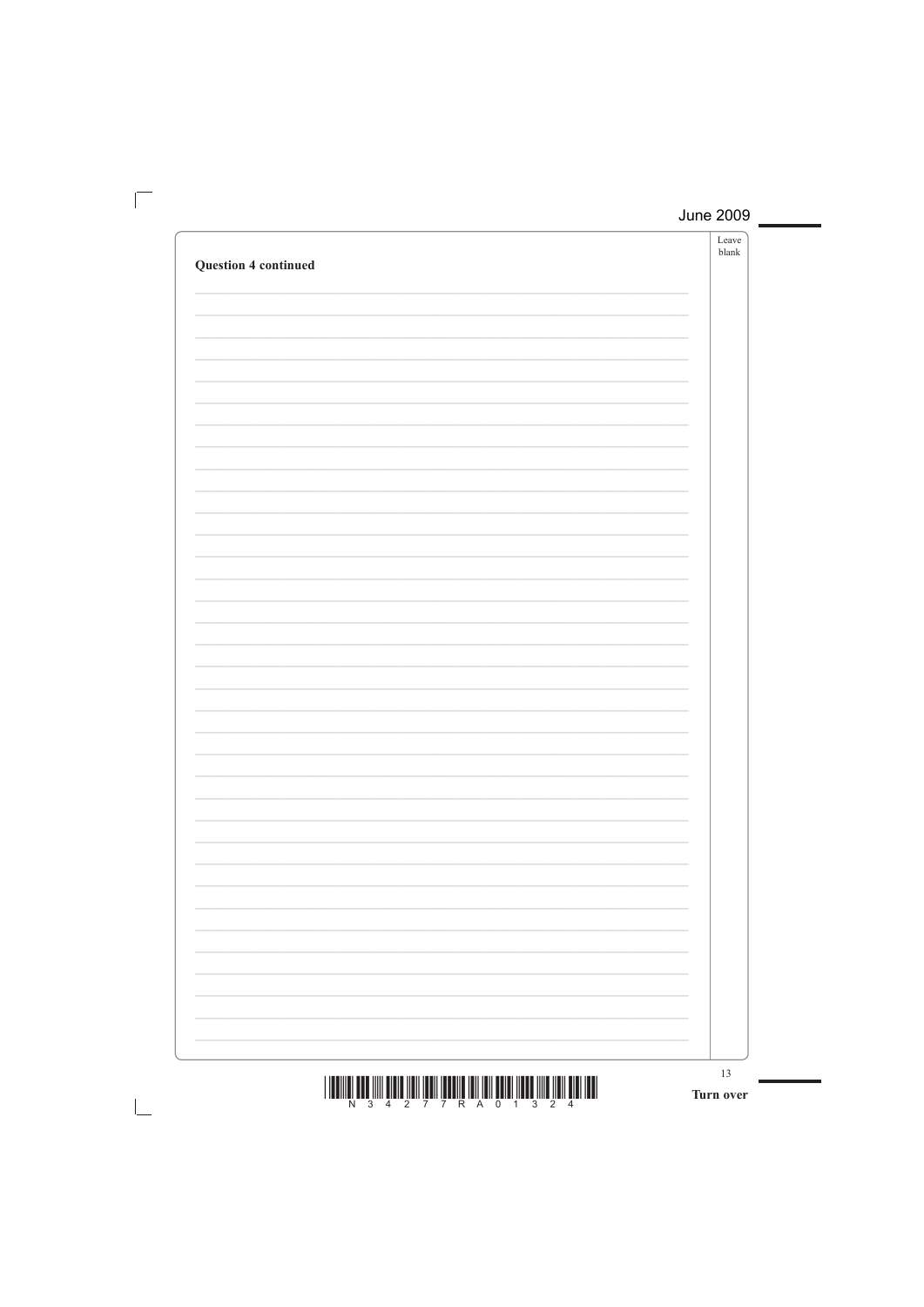Leave blank



7 7 R A 0 1 6 2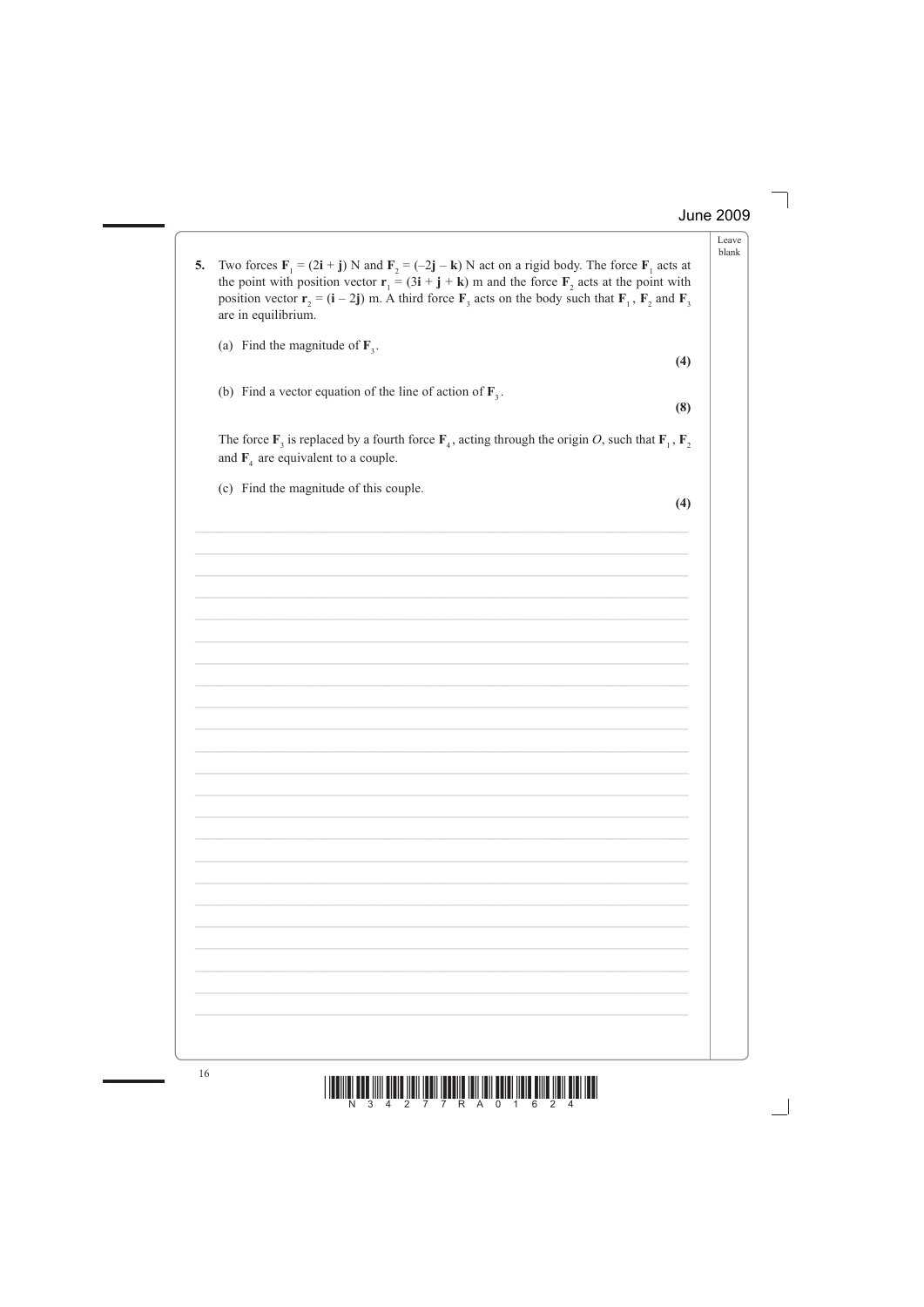| <b>Question 5 continued</b> | Leave<br>$\ensuremath{\textrm{blank}}$ |
|-----------------------------|----------------------------------------|
|                             |                                        |
|                             |                                        |
|                             |                                        |
|                             |                                        |
|                             |                                        |
|                             |                                        |
|                             |                                        |
|                             |                                        |
|                             |                                        |
|                             |                                        |
|                             |                                        |
|                             |                                        |
|                             |                                        |
|                             |                                        |
|                             |                                        |
|                             |                                        |
|                             |                                        |
|                             |                                        |
|                             |                                        |
|                             |                                        |
|                             |                                        |
|                             |                                        |
|                             |                                        |
|                             |                                        |
|                             |                                        |
|                             |                                        |
|                             | 17                                     |

Turn over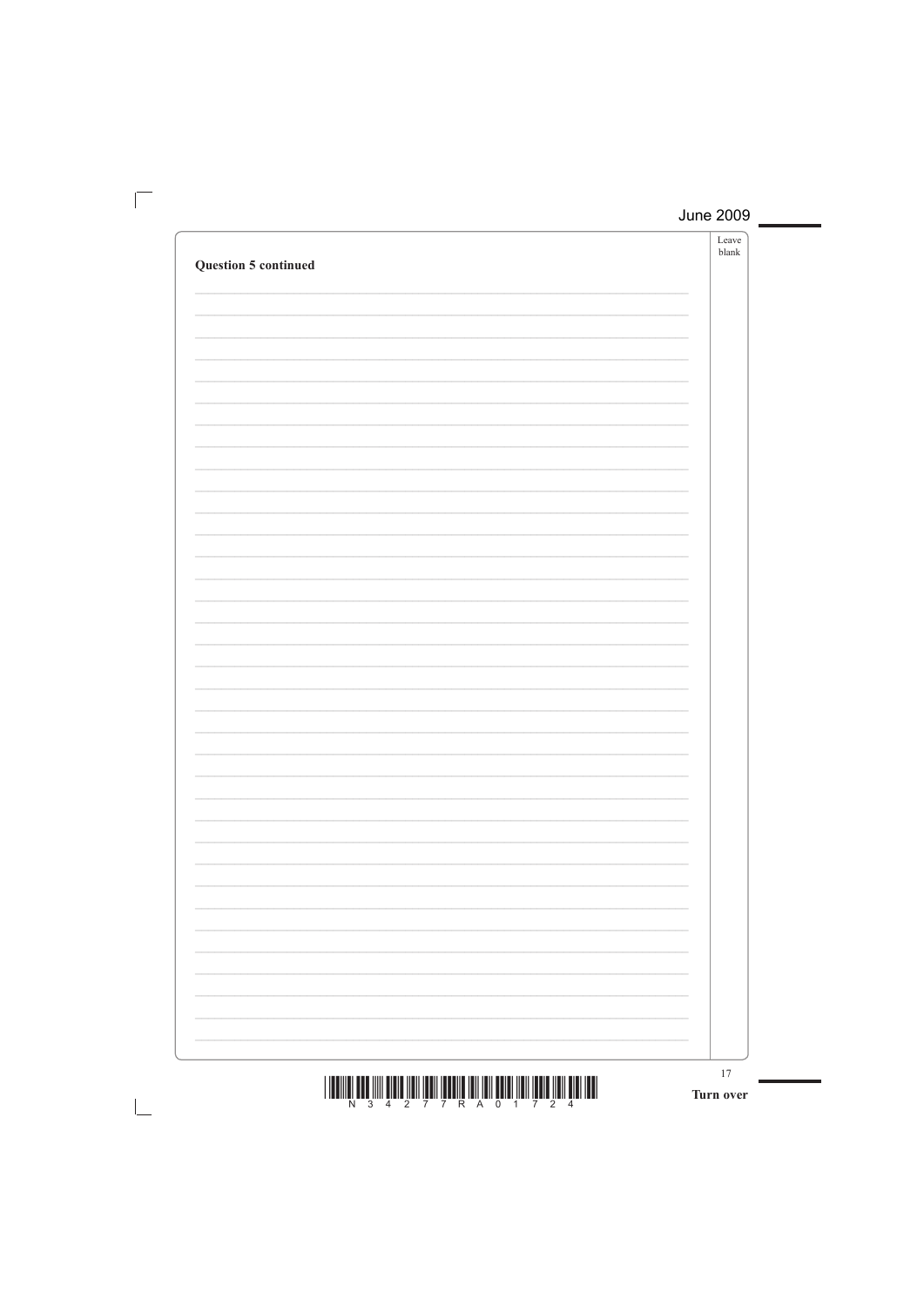Leave blank

- 20  $\frac{20}{N^3}$   $\frac{1}{4}$   $\frac{1}{2}$   $\frac{1}{7}$   $\frac{1}{7}$   $\frac{1}{8}$   $\frac{1}{8}$   $\frac{1}{8}$   $\frac{1}{8}$   $\frac{1}{2}$   $\frac{1}{2}$   $\frac{1}{2}$   $\frac{1}{4}$ exerted by the axis *L* on the pendulum is *X*. (b) Find an expression for *X* in terms of *m*, *g* and  $\theta$ . **(9)** Using the approximation  $\theta \approx \sin \theta$ , initial rest position.  $\mathcal{L}_\mathcal{L} = \mathcal{L}_\mathcal{L} = \mathcal{L}_\mathcal{L} = \mathcal{L}_\mathcal{L} = \mathcal{L}_\mathcal{L} = \mathcal{L}_\mathcal{L} = \mathcal{L}_\mathcal{L} = \mathcal{L}_\mathcal{L} = \mathcal{L}_\mathcal{L} = \mathcal{L}_\mathcal{L} = \mathcal{L}_\mathcal{L} = \mathcal{L}_\mathcal{L} = \mathcal{L}_\mathcal{L} = \mathcal{L}_\mathcal{L} = \mathcal{L}_\mathcal{L} = \mathcal{L}_\mathcal{L} = \mathcal{L}_\mathcal{L}$  $\mathcal{L}_\mathcal{L} = \mathcal{L}_\mathcal{L} = \mathcal{L}_\mathcal{L} = \mathcal{L}_\mathcal{L} = \mathcal{L}_\mathcal{L} = \mathcal{L}_\mathcal{L} = \mathcal{L}_\mathcal{L} = \mathcal{L}_\mathcal{L} = \mathcal{L}_\mathcal{L} = \mathcal{L}_\mathcal{L} = \mathcal{L}_\mathcal{L} = \mathcal{L}_\mathcal{L} = \mathcal{L}_\mathcal{L} = \mathcal{L}_\mathcal{L} = \mathcal{L}_\mathcal{L} = \mathcal{L}_\mathcal{L} = \mathcal{L}_\mathcal{L}$  $\mathcal{L}_\mathcal{L} = \mathcal{L}_\mathcal{L} = \mathcal{L}_\mathcal{L} = \mathcal{L}_\mathcal{L} = \mathcal{L}_\mathcal{L} = \mathcal{L}_\mathcal{L} = \mathcal{L}_\mathcal{L} = \mathcal{L}_\mathcal{L} = \mathcal{L}_\mathcal{L} = \mathcal{L}_\mathcal{L} = \mathcal{L}_\mathcal{L} = \mathcal{L}_\mathcal{L} = \mathcal{L}_\mathcal{L} = \mathcal{L}_\mathcal{L} = \mathcal{L}_\mathcal{L} = \mathcal{L}_\mathcal{L} = \mathcal{L}_\mathcal{L}$ \_\_\_\_\_\_\_\_\_\_\_\_\_\_\_\_\_\_\_\_\_\_\_\_\_\_\_\_\_\_\_\_\_\_\_\_\_\_\_\_\_\_\_\_\_\_\_\_\_\_\_\_\_\_\_\_\_\_\_\_\_\_\_\_\_\_\_\_\_\_\_\_\_\_\_  $\mathcal{L}_\mathcal{L} = \mathcal{L}_\mathcal{L} = \mathcal{L}_\mathcal{L} = \mathcal{L}_\mathcal{L} = \mathcal{L}_\mathcal{L} = \mathcal{L}_\mathcal{L} = \mathcal{L}_\mathcal{L} = \mathcal{L}_\mathcal{L} = \mathcal{L}_\mathcal{L} = \mathcal{L}_\mathcal{L} = \mathcal{L}_\mathcal{L} = \mathcal{L}_\mathcal{L} = \mathcal{L}_\mathcal{L} = \mathcal{L}_\mathcal{L} = \mathcal{L}_\mathcal{L} = \mathcal{L}_\mathcal{L} = \mathcal{L}_\mathcal{L}$ \_\_\_\_\_\_\_\_\_\_\_\_\_\_\_\_\_\_\_\_\_\_\_\_\_\_\_\_\_\_\_\_\_\_\_\_\_\_\_\_\_\_\_\_\_\_\_\_\_\_\_\_\_\_\_\_\_\_\_\_\_\_\_\_\_\_\_\_\_\_\_\_\_\_\_ \_\_\_\_\_\_\_\_\_\_\_\_\_\_\_\_\_\_\_\_\_\_\_\_\_\_\_\_\_\_\_\_\_\_\_\_\_\_\_\_\_\_\_\_\_\_\_\_\_\_\_\_\_\_\_\_\_\_\_\_\_\_\_\_\_\_\_\_\_\_\_\_\_\_\_ \_\_\_\_\_\_\_\_\_\_\_\_\_\_\_\_\_\_\_\_\_\_\_\_\_\_\_\_\_\_\_\_\_\_\_\_\_\_\_\_\_\_\_\_\_\_\_\_\_\_\_\_\_\_\_\_\_\_\_\_\_\_\_\_\_\_\_\_\_\_\_\_\_\_\_ \_\_\_\_\_\_\_\_\_\_\_\_\_\_\_\_\_\_\_\_\_\_\_\_\_\_\_\_\_\_\_\_\_\_\_\_\_\_\_\_\_\_\_\_\_\_\_\_\_\_\_\_\_\_\_\_\_\_\_\_\_\_\_\_\_\_\_\_\_\_\_\_\_\_\_
- **6.** A pendulum consists of a uniform rod *AB*, of length 4*a* and mass 2*m* , whose end *A* is rigidly attached to the centre *O* of a uniform square lamina *PQRS*, of mass 4*m* and side *a*. The rod *AB* is perpendicular to the plane of the lamina. The pendulum is free to rotate about a fixed smooth horizontal axis *L* which passes through *B*. The axis *L* is perpendicular to *AB* and parallel to the edge *PQ* of the square.
	- (a) Show that the moment of inertia of the pendulum about *L* is 75*ma*2.

 The pendulum is released from rest when *BA* makes an angle *α* with the downward vertical through *B*, where tan  $\alpha = \frac{7}{24}$ . When *BA* makes an angle  $\theta$  with the downward vertical through *B*, the magnitude of the component, in the direction *AB*, of the force

(c) find an estimate of the time for the pendulum to rotate through an angle *α* from its

**(6)**

**(4)**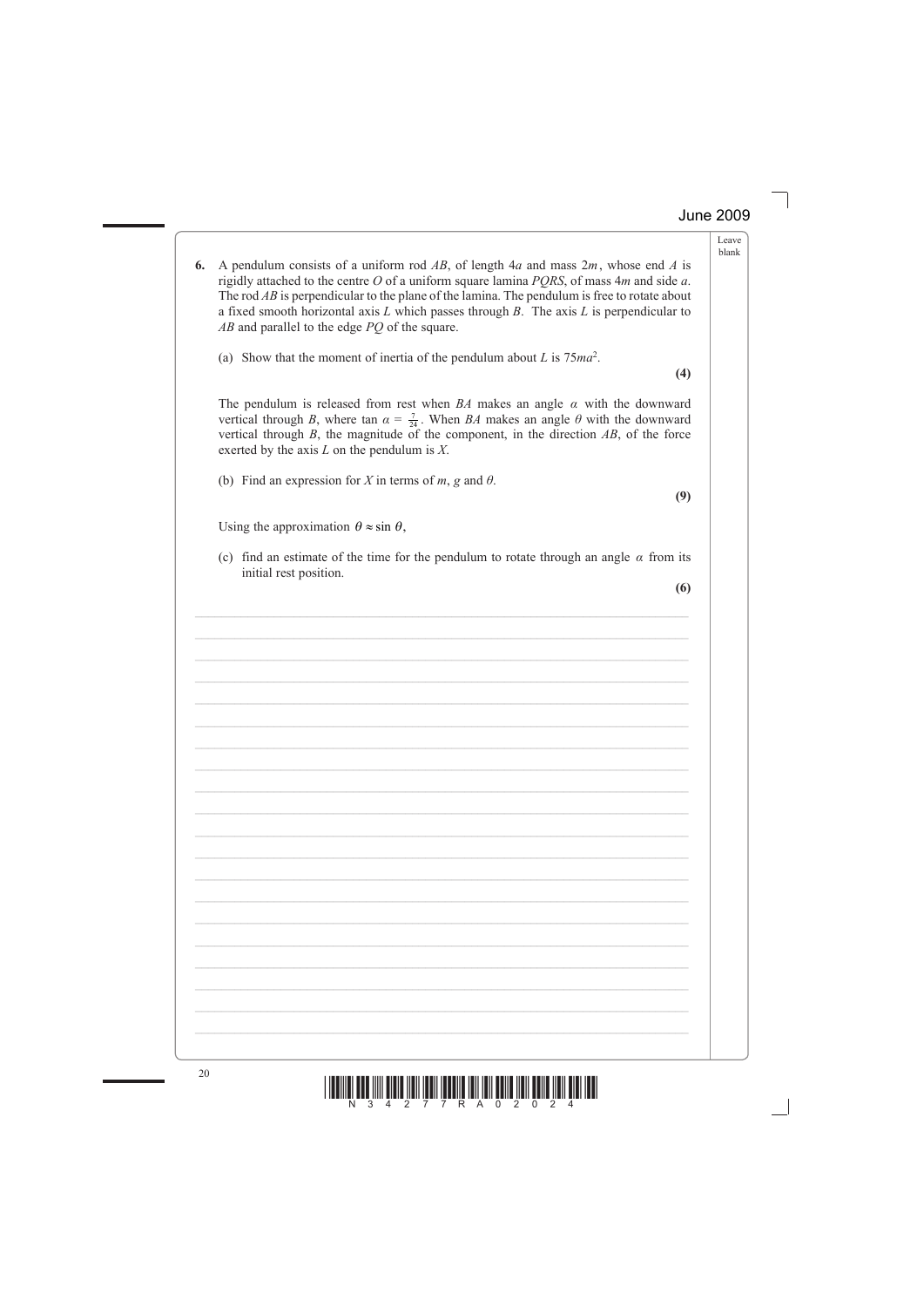| Question 6 continued                                                                                     | Leave<br>${\tt blank}$ |
|----------------------------------------------------------------------------------------------------------|------------------------|
|                                                                                                          |                        |
|                                                                                                          |                        |
|                                                                                                          |                        |
|                                                                                                          |                        |
|                                                                                                          |                        |
|                                                                                                          |                        |
|                                                                                                          |                        |
|                                                                                                          |                        |
|                                                                                                          |                        |
|                                                                                                          |                        |
|                                                                                                          |                        |
|                                                                                                          |                        |
|                                                                                                          |                        |
|                                                                                                          |                        |
|                                                                                                          |                        |
|                                                                                                          |                        |
|                                                                                                          |                        |
|                                                                                                          |                        |
| $\pm$ 100011101 0000 11111 01010 11011 10011 100011 1000110 1011 1011 00110 11010 11010 11011 01011 1001 | 21                     |

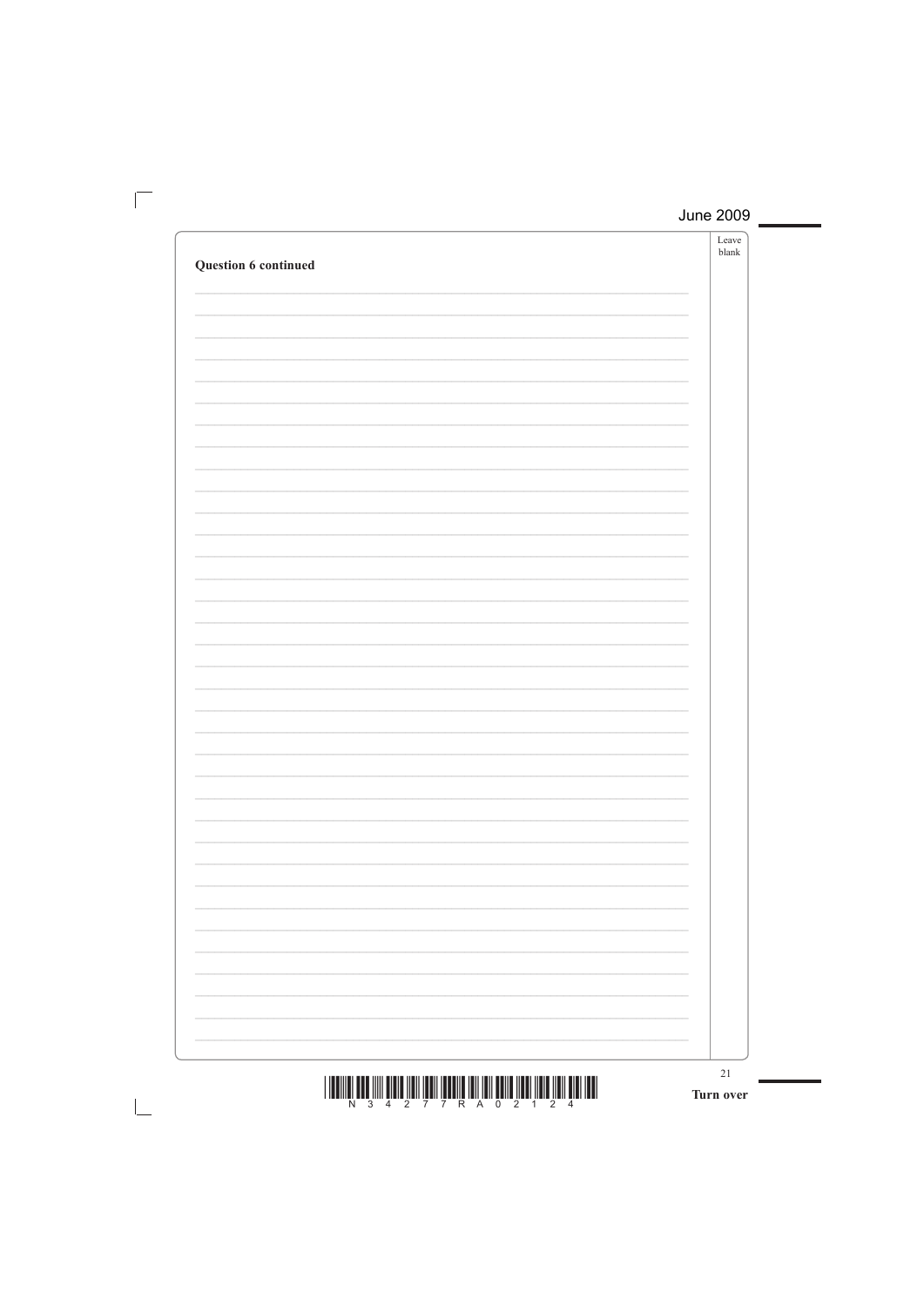| Centre                                                                                                                                                                                                                                                                                                                                                                                                                                                                                           |                                       |   |   |   |                 |   | Surname                                                                                                                                                                                                                                    |                                    | Initial(s)       |       |
|--------------------------------------------------------------------------------------------------------------------------------------------------------------------------------------------------------------------------------------------------------------------------------------------------------------------------------------------------------------------------------------------------------------------------------------------------------------------------------------------------|---------------------------------------|---|---|---|-----------------|---|--------------------------------------------------------------------------------------------------------------------------------------------------------------------------------------------------------------------------------------------|------------------------------------|------------------|-------|
| No.                                                                                                                                                                                                                                                                                                                                                                                                                                                                                              |                                       |   |   |   | Paper Reference |   |                                                                                                                                                                                                                                            |                                    |                  |       |
| Candidate<br>No.                                                                                                                                                                                                                                                                                                                                                                                                                                                                                 |                                       | 6 | 6 | 8 | 1               | 0 | Signature                                                                                                                                                                                                                                  |                                    |                  |       |
|                                                                                                                                                                                                                                                                                                                                                                                                                                                                                                  | Paper Reference(s)                    |   |   |   |                 |   |                                                                                                                                                                                                                                            |                                    |                  |       |
|                                                                                                                                                                                                                                                                                                                                                                                                                                                                                                  | 6681/01                               |   |   |   |                 |   |                                                                                                                                                                                                                                            | Examiner's use only                |                  |       |
|                                                                                                                                                                                                                                                                                                                                                                                                                                                                                                  | <b>Edexcel GCE</b>                    |   |   |   |                 |   |                                                                                                                                                                                                                                            | Team Leader's use only             |                  |       |
|                                                                                                                                                                                                                                                                                                                                                                                                                                                                                                  | <b>Mechanics M5</b>                   |   |   |   |                 |   |                                                                                                                                                                                                                                            |                                    |                  |       |
|                                                                                                                                                                                                                                                                                                                                                                                                                                                                                                  | <b>Advanced/Advanced Subsidiary</b>   |   |   |   |                 |   |                                                                                                                                                                                                                                            |                                    | <b>Question</b>  | Leave |
|                                                                                                                                                                                                                                                                                                                                                                                                                                                                                                  | Monday 28 June 2010 - Afternoon       |   |   |   |                 |   |                                                                                                                                                                                                                                            |                                    | Number           | Blank |
|                                                                                                                                                                                                                                                                                                                                                                                                                                                                                                  | Time: 1 hour 30 minutes               |   |   |   |                 |   |                                                                                                                                                                                                                                            |                                    | 1<br>2           |       |
|                                                                                                                                                                                                                                                                                                                                                                                                                                                                                                  |                                       |   |   |   |                 |   |                                                                                                                                                                                                                                            |                                    | 3                |       |
|                                                                                                                                                                                                                                                                                                                                                                                                                                                                                                  |                                       |   |   |   |                 |   |                                                                                                                                                                                                                                            |                                    | 4                |       |
|                                                                                                                                                                                                                                                                                                                                                                                                                                                                                                  | Materials required for examination    |   |   |   |                 |   | Items included with question papers                                                                                                                                                                                                        |                                    | 5                |       |
|                                                                                                                                                                                                                                                                                                                                                                                                                                                                                                  | Mathematical Formulae (Pink)          |   |   |   | Nil             |   |                                                                                                                                                                                                                                            |                                    | 6                |       |
|                                                                                                                                                                                                                                                                                                                                                                                                                                                                                                  | mathematical formulae stored in them. |   |   |   |                 |   | Candidates may use any calculator allowed by the regulations of the Joint<br>Council for Qualifications. Calculators must not have the facility for symbolic<br>algebra manipulation, differentiation and integration, or have retrievable |                                    |                  |       |
| <b>Instructions to Candidates</b><br>In the boxes above, write your centre number, candidate number, your surname, initials and signature.<br>Check that you have the correct question paper.<br>Answer ALL the questions.<br>You must write your answer to each question in the space following the question.<br>Whenever a numerical value of g is required, take $g = 9.8$ m s <sup>-2</sup> .<br>When a calculator is used, the answer should be given to an appropriate degree of accuracy. |                                       |   |   |   |                 |   |                                                                                                                                                                                                                                            |                                    |                  |       |
| <b>Information for Candidates</b>                                                                                                                                                                                                                                                                                                                                                                                                                                                                |                                       |   |   |   |                 |   |                                                                                                                                                                                                                                            |                                    |                  |       |
| A booklet 'Mathematical Formulae and Statistical Tables' is provided.<br>Full marks may be obtained for answers to ALL questions.<br>The marks for individual questions and the parts of questions are shown in round brackets: e.g. (2).<br>There are 6 questions in this question paper. The total mark for this paper is 75.<br>There are 24 pages in this question paper. Any blank pages are indicated.                                                                                     |                                       |   |   |   |                 |   |                                                                                                                                                                                                                                            |                                    |                  |       |
| <b>Advice to Candidates</b>                                                                                                                                                                                                                                                                                                                                                                                                                                                                      |                                       |   |   |   |                 |   |                                                                                                                                                                                                                                            |                                    |                  |       |
| You must ensure that your answers to parts of questions are clearly labelled.<br>You should show sufficient working to make your methods clear to the Examiner.<br>Answers without working may not gain full credit.                                                                                                                                                                                                                                                                             |                                       |   |   |   |                 |   |                                                                                                                                                                                                                                            |                                    |                  |       |
|                                                                                                                                                                                                                                                                                                                                                                                                                                                                                                  |                                       |   |   |   |                 |   |                                                                                                                                                                                                                                            |                                    | Total            |       |
| This publication may be reproduced only in accordance with<br>Edexcel Limited copyright policy.<br>©2010 Edexcel Limited.<br>Printer's Log. No.<br>W850/R6681/57570 4/5/5/3                                                                                                                                                                                                                                                                                                                      |                                       |   |   |   |                 |   |                                                                                                                                                                                                                                            | advancing learning, changing lives | <b>Turn over</b> |       |

advancing learning, changing lives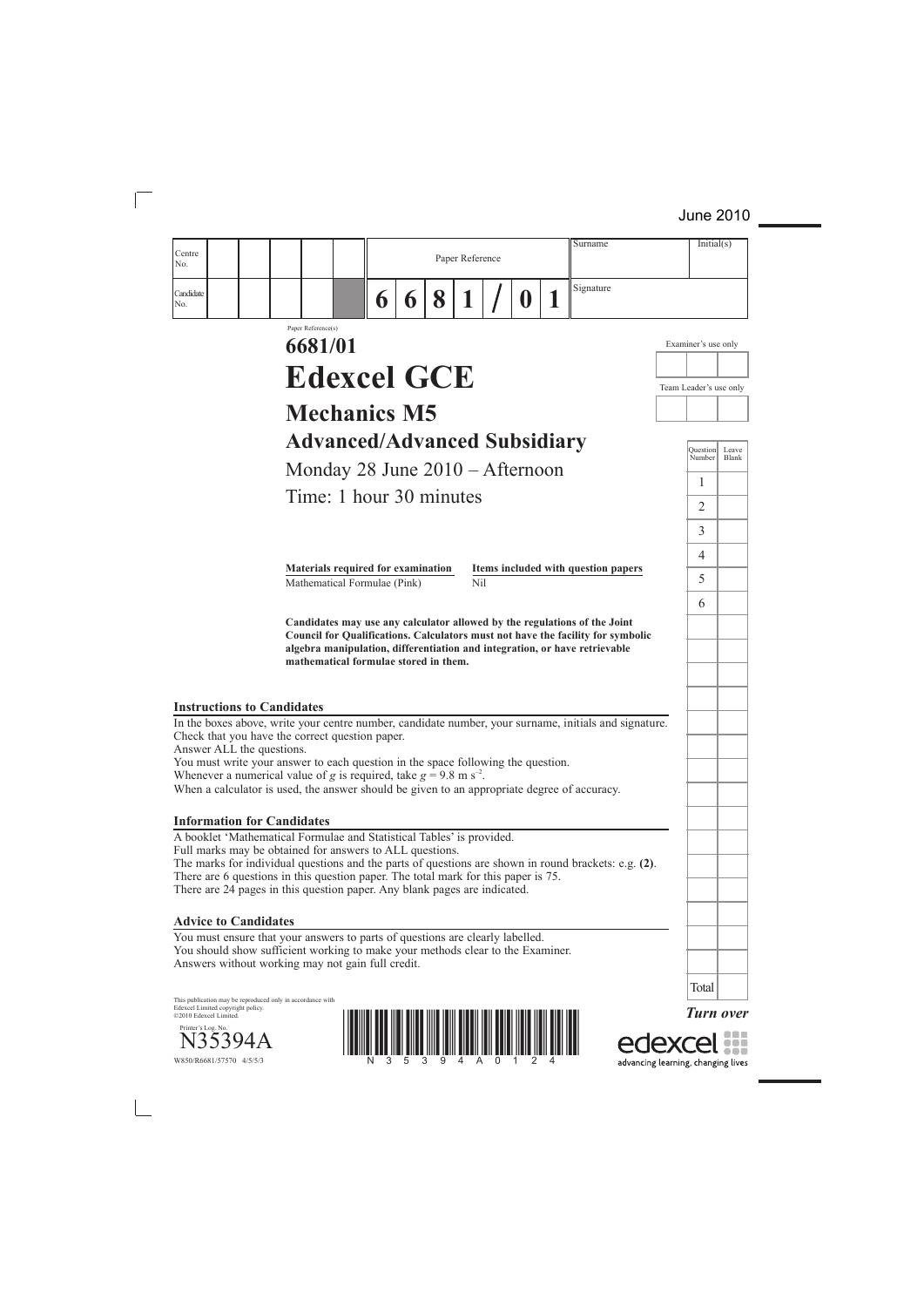$\overline{\phantom{a}}$ 

| At time $t = 0$ , the position vector of a particle P is $-3j$ m. At time t seconds, the position<br>1.<br>vector of P is <b>r</b> metres and the velocity of P is <b>v</b> m s <sup>-1</sup> . Given that |     |
|------------------------------------------------------------------------------------------------------------------------------------------------------------------------------------------------------------|-----|
| $\mathbf{v} - 2\mathbf{r} = 4\mathbf{e}^t \mathbf{j}$ ,                                                                                                                                                    |     |
| find the time when $P$ passes through the origin.                                                                                                                                                          | (7) |
|                                                                                                                                                                                                            |     |
|                                                                                                                                                                                                            |     |
|                                                                                                                                                                                                            |     |
|                                                                                                                                                                                                            |     |
|                                                                                                                                                                                                            |     |
|                                                                                                                                                                                                            |     |
|                                                                                                                                                                                                            |     |
|                                                                                                                                                                                                            |     |
|                                                                                                                                                                                                            |     |
|                                                                                                                                                                                                            |     |
|                                                                                                                                                                                                            |     |
|                                                                                                                                                                                                            |     |
|                                                                                                                                                                                                            |     |
|                                                                                                                                                                                                            |     |
|                                                                                                                                                                                                            |     |
|                                                                                                                                                                                                            |     |
|                                                                                                                                                                                                            |     |
|                                                                                                                                                                                                            |     |
|                                                                                                                                                                                                            |     |
|                                                                                                                                                                                                            |     |
|                                                                                                                                                                                                            |     |
|                                                                                                                                                                                                            |     |
|                                                                                                                                                                                                            |     |

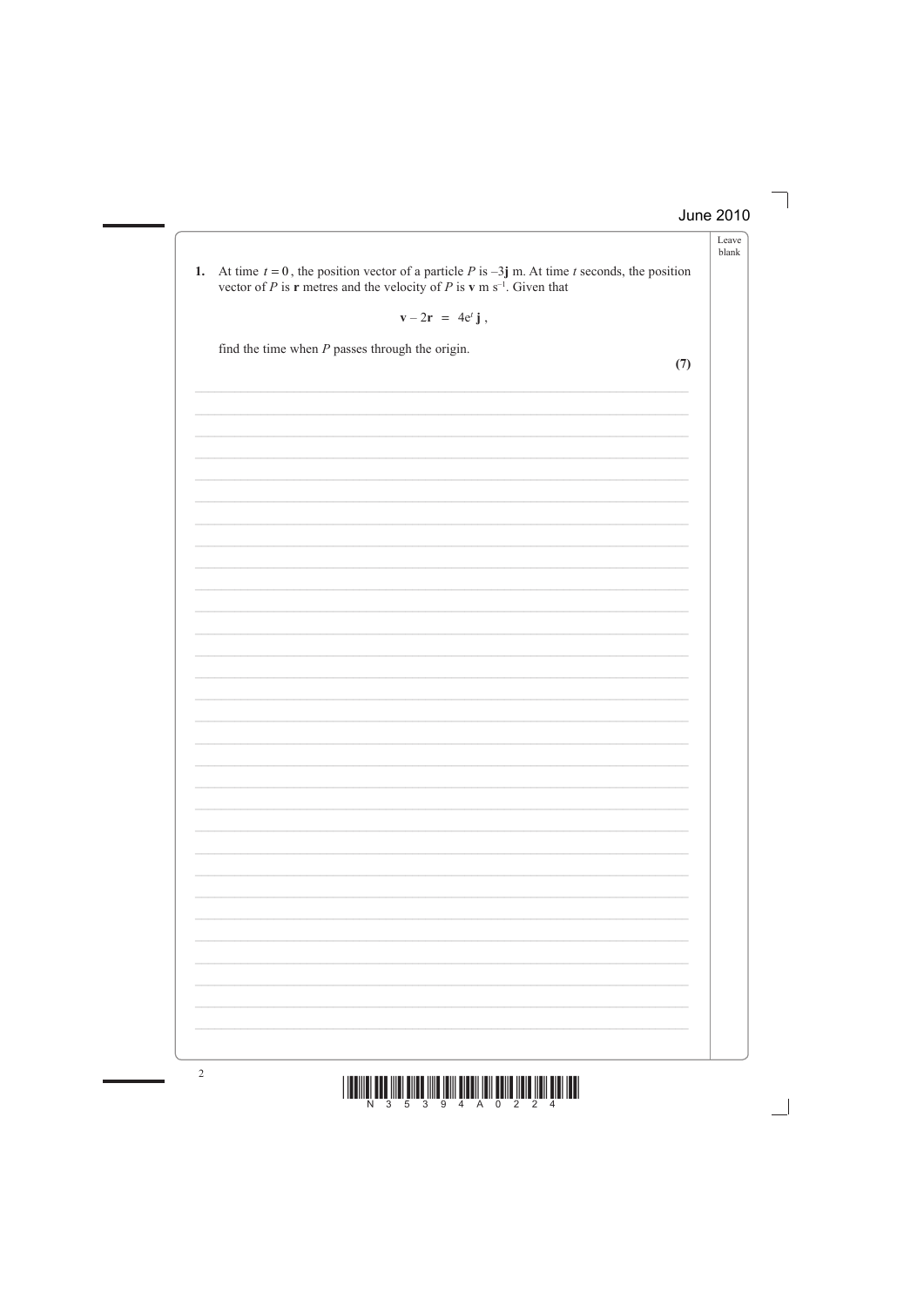Leave blank



**Figure 1**

A uniform circular disc has mass 4*m*, centre *O* and radius 4*a*. The line *POQ* is a diameter of the disc. A circular hole of radius 2*a* is made in the disc with the centre of the hole at the point *R* on *PQ* where  $QR = 5a$ , as shown in Figure 1.

 The resulting lamina is free to rotate about a fixed smooth horizontal axis *L* which passes through *Q* and is perpendicular to the plane of the lamina.

(a) Show that the moment of inertia of the lamina about *L* is 69*ma*<sup>2</sup> .

**(7)**

 The lamina is hanging at rest with *P* vertically below *Q* when it is given an angular velocity Ω. Given that the lamina turns through an angle  $\frac{2\pi}{3}$  before it first comes to instantaneous rest,

 $\mathcal{L}_\mathcal{L} = \mathcal{L}_\mathcal{L} = \mathcal{L}_\mathcal{L} = \mathcal{L}_\mathcal{L} = \mathcal{L}_\mathcal{L} = \mathcal{L}_\mathcal{L} = \mathcal{L}_\mathcal{L} = \mathcal{L}_\mathcal{L} = \mathcal{L}_\mathcal{L} = \mathcal{L}_\mathcal{L} = \mathcal{L}_\mathcal{L} = \mathcal{L}_\mathcal{L} = \mathcal{L}_\mathcal{L} = \mathcal{L}_\mathcal{L} = \mathcal{L}_\mathcal{L} = \mathcal{L}_\mathcal{L} = \mathcal{L}_\mathcal{L}$ 

\_\_\_\_\_\_\_\_\_\_\_\_\_\_\_\_\_\_\_\_\_\_\_\_\_\_\_\_\_\_\_\_\_\_\_\_\_\_\_\_\_\_\_\_\_\_\_\_\_\_\_\_\_\_\_\_\_\_\_\_\_\_\_\_\_\_\_\_\_\_\_\_\_\_\_

\_\_\_\_\_\_\_\_\_\_\_\_\_\_\_\_\_\_\_\_\_\_\_\_\_\_\_\_\_\_\_\_\_\_\_\_\_\_\_\_\_\_\_\_\_\_\_\_\_\_\_\_\_\_\_\_\_\_\_\_\_\_\_\_\_\_\_\_\_\_\_\_\_\_\_

\_\_\_\_\_\_\_\_\_\_\_\_\_\_\_\_\_\_\_\_\_\_\_\_\_\_\_\_\_\_\_\_\_\_\_\_\_\_\_\_\_\_\_\_\_\_\_\_\_\_\_\_\_\_\_\_\_\_\_\_\_\_\_\_\_\_\_\_\_\_\_\_\_\_\_

\_\_\_\_\_\_\_\_\_\_\_\_\_\_\_\_\_\_\_\_\_\_\_\_\_\_\_\_\_\_\_\_\_\_\_\_\_\_\_\_\_\_\_\_\_\_\_\_\_\_\_\_\_\_\_\_\_\_\_\_\_\_\_\_\_\_\_\_\_\_\_\_\_\_\_

\_\_\_\_\_\_\_\_\_\_\_\_\_\_\_\_\_\_\_\_\_\_\_\_\_\_\_\_\_\_\_\_\_\_\_\_\_\_\_\_\_\_\_\_\_\_\_\_\_\_\_\_\_\_\_\_\_\_\_\_\_\_\_\_\_\_\_\_\_\_\_\_\_\_\_

(b) find  $\Omega$  in terms of *g* and *a*.

**(6)**



**2.**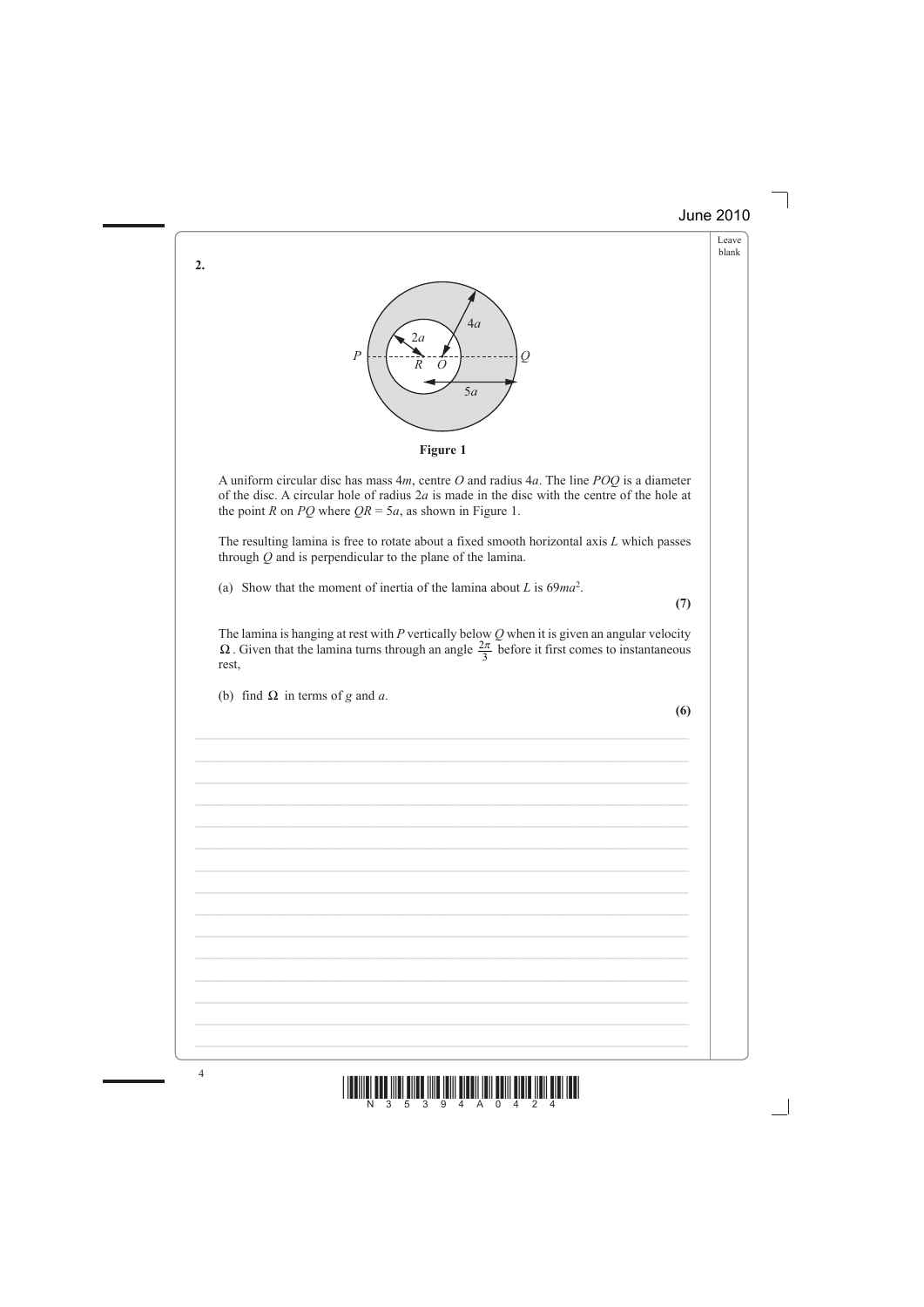|                             | Leave |
|-----------------------------|-------|
|                             | blank |
| <b>Question 2 continued</b> |       |
|                             |       |
|                             |       |
|                             |       |
|                             |       |
|                             |       |
|                             |       |
|                             |       |
|                             |       |
|                             |       |
|                             |       |
|                             |       |
|                             |       |
|                             |       |
|                             |       |
|                             |       |
|                             |       |
|                             |       |
|                             |       |
|                             |       |
|                             |       |
|                             |       |
|                             |       |
|                             |       |
|                             |       |
|                             |       |
|                             |       |
|                             |       |
|                             |       |
|                             |       |
|                             |       |
|                             |       |
|                             |       |
|                             |       |
|                             |       |
|                             |       |
|                             |       |
|                             |       |
|                             |       |
|                             |       |
|                             |       |
|                             |       |
|                             |       |
|                             |       |
|                             |       |
|                             |       |
|                             |       |
|                             |       |
|                             |       |
|                             |       |
|                             |       |
|                             |       |
|                             |       |
|                             |       |
|                             |       |
|                             |       |
|                             |       |
|                             |       |
|                             |       |
|                             |       |
|                             |       |
|                             |       |
|                             |       |
|                             |       |
|                             |       |
|                             |       |
|                             |       |
|                             |       |
|                             |       |
|                             |       |
|                             |       |
|                             |       |
|                             |       |
|                             |       |

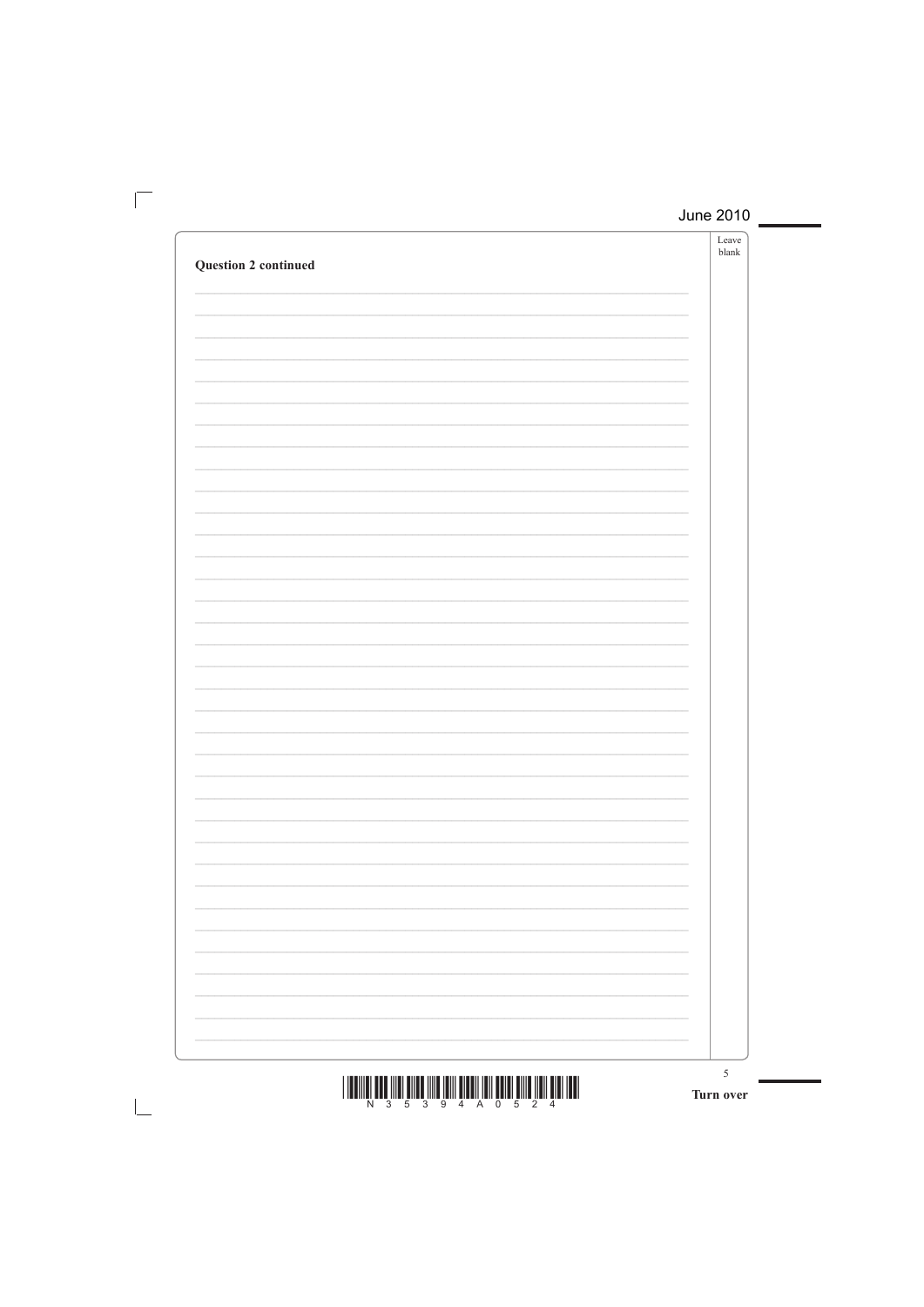Leave blank

**3.** A uniform lamina *ABC* of mass *m* is in the shape of an isosceles triangle with  $AB = AC = 5a$  and  $BC = 8a$ . (a) Show, using integration, that the moment of inertia of the lamina about an axis through *A*, parallel to *BC*, is  $\frac{9}{2}$  $ma^2$ . **(6)** The foot of the perpendicular from *A* to *BC* is *D*. The lamina is free to rotate in a vertical plane about a fixed smooth horizontal axis which passes through *D* and is perpendicular to the plane of the lamina. The lamina is released from rest when *DA* makes an angle *α* with the downward vertical. It is given that the moment of inertia of the lamina about an axis through *A*, perpendicular to *BC* and in the plane of the lamina, is  $\frac{8}{3}$  $ma<sup>2</sup>$ . (b) Find the angular acceleration of the lamina when *DA* makes an angle *θ* with the downward vertical. **(8)**  Given that  $\alpha$  is small, (c) find an approximate value for the period of oscillation of the lamina about the vertical. **(2)**  $\mathcal{L}_\mathcal{L} = \mathcal{L}_\mathcal{L} = \mathcal{L}_\mathcal{L} = \mathcal{L}_\mathcal{L} = \mathcal{L}_\mathcal{L} = \mathcal{L}_\mathcal{L} = \mathcal{L}_\mathcal{L} = \mathcal{L}_\mathcal{L} = \mathcal{L}_\mathcal{L} = \mathcal{L}_\mathcal{L} = \mathcal{L}_\mathcal{L} = \mathcal{L}_\mathcal{L} = \mathcal{L}_\mathcal{L} = \mathcal{L}_\mathcal{L} = \mathcal{L}_\mathcal{L} = \mathcal{L}_\mathcal{L} = \mathcal{L}_\mathcal{L}$  $\mathcal{L}_\mathcal{L} = \mathcal{L}_\mathcal{L} = \mathcal{L}_\mathcal{L} = \mathcal{L}_\mathcal{L} = \mathcal{L}_\mathcal{L} = \mathcal{L}_\mathcal{L} = \mathcal{L}_\mathcal{L} = \mathcal{L}_\mathcal{L} = \mathcal{L}_\mathcal{L} = \mathcal{L}_\mathcal{L} = \mathcal{L}_\mathcal{L} = \mathcal{L}_\mathcal{L} = \mathcal{L}_\mathcal{L} = \mathcal{L}_\mathcal{L} = \mathcal{L}_\mathcal{L} = \mathcal{L}_\mathcal{L} = \mathcal{L}_\mathcal{L}$ \_\_\_\_\_\_\_\_\_\_\_\_\_\_\_\_\_\_\_\_\_\_\_\_\_\_\_\_\_\_\_\_\_\_\_\_\_\_\_\_\_\_\_\_\_\_\_\_\_\_\_\_\_\_\_\_\_\_\_\_\_\_\_\_\_\_\_\_\_\_\_\_\_\_\_ \_\_\_\_\_\_\_\_\_\_\_\_\_\_\_\_\_\_\_\_\_\_\_\_\_\_\_\_\_\_\_\_\_\_\_\_\_\_\_\_\_\_\_\_\_\_\_\_\_\_\_\_\_\_\_\_\_\_\_\_\_\_\_\_\_\_\_\_\_\_\_\_\_\_\_ \_\_\_\_\_\_\_\_\_\_\_\_\_\_\_\_\_\_\_\_\_\_\_\_\_\_\_\_\_\_\_\_\_\_\_\_\_\_\_\_\_\_\_\_\_\_\_\_\_\_\_\_\_\_\_\_\_\_\_\_\_\_\_\_\_\_\_\_\_\_\_\_\_\_\_ \_\_\_\_\_\_\_\_\_\_\_\_\_\_\_\_\_\_\_\_\_\_\_\_\_\_\_\_\_\_\_\_\_\_\_\_\_\_\_\_\_\_\_\_\_\_\_\_\_\_\_\_\_\_\_\_\_\_\_\_\_\_\_\_\_\_\_\_\_\_\_\_\_\_\_ \_\_\_\_\_\_\_\_\_\_\_\_\_\_\_\_\_\_\_\_\_\_\_\_\_\_\_\_\_\_\_\_\_\_\_\_\_\_\_\_\_\_\_\_\_\_\_\_\_\_\_\_\_\_\_\_\_\_\_\_\_\_\_\_\_\_\_\_\_\_\_\_\_\_\_

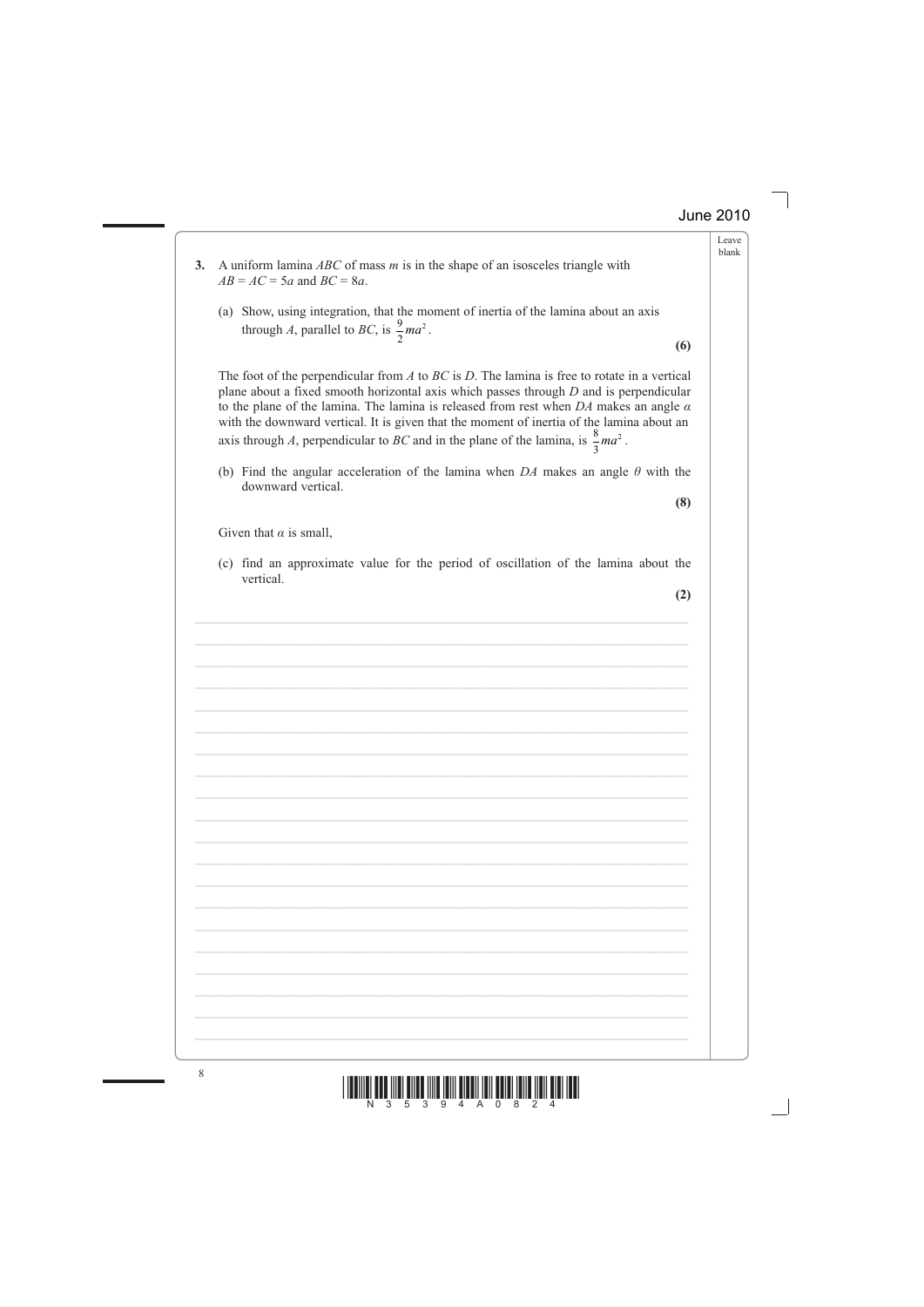| Question 3 continued | Leave<br>blank |
|----------------------|----------------|
|                      |                |
|                      |                |
|                      |                |
|                      |                |
|                      |                |
|                      |                |
|                      |                |
|                      |                |
|                      |                |
|                      |                |
|                      |                |
|                      |                |
|                      |                |
|                      |                |
|                      |                |
|                      |                |
|                      |                |
|                      |                |
|                      |                |
|                      |                |
|                      |                |
|                      |                |
|                      |                |
|                      |                |

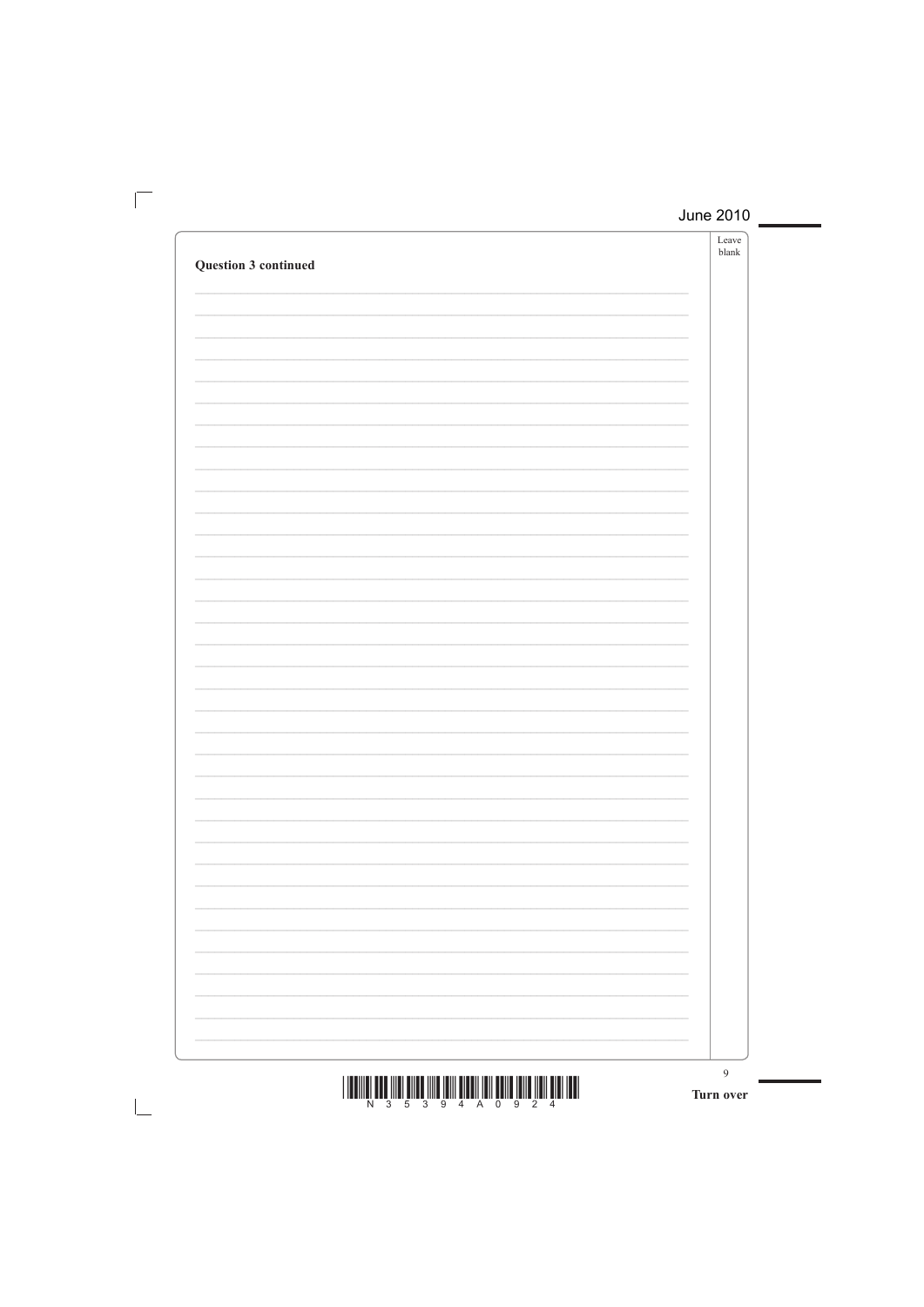| Two forces $\mathbf{F}_1 = (\mathbf{i} + 2\mathbf{j} + 3\mathbf{k})$ N and $\mathbf{F}_2 = (3\mathbf{i} + \mathbf{j} + 2\mathbf{k})$ N act on a rigid body.<br>The force $\mathbf{F}_1$ acts through the point with position vector $(2\mathbf{i} + \mathbf{k})$ m and the force $\mathbf{F}_2$ acts<br>through the point with position vector $(j + 2k)$ m. |     |
|--------------------------------------------------------------------------------------------------------------------------------------------------------------------------------------------------------------------------------------------------------------------------------------------------------------------------------------------------------------|-----|
| (a) If the two forces are equivalent to a single force $\bf{R}$ , find                                                                                                                                                                                                                                                                                       |     |
| $(i)$ <b>R</b> ,                                                                                                                                                                                                                                                                                                                                             | (2) |
| (ii) a vector equation of the line of action of <b>R</b> , in the form $\mathbf{r} = \mathbf{a} + \lambda \mathbf{b}$ .                                                                                                                                                                                                                                      | (6) |
| (b) If the two forces are equivalent to a single force acting through the point with position<br>vector $(i + 2j + k)$ m together with a couple of moment G, find the magnitude of G.                                                                                                                                                                        | (5) |
|                                                                                                                                                                                                                                                                                                                                                              |     |
|                                                                                                                                                                                                                                                                                                                                                              |     |
|                                                                                                                                                                                                                                                                                                                                                              |     |
|                                                                                                                                                                                                                                                                                                                                                              |     |
|                                                                                                                                                                                                                                                                                                                                                              |     |
|                                                                                                                                                                                                                                                                                                                                                              |     |
|                                                                                                                                                                                                                                                                                                                                                              |     |
|                                                                                                                                                                                                                                                                                                                                                              |     |
|                                                                                                                                                                                                                                                                                                                                                              |     |
|                                                                                                                                                                                                                                                                                                                                                              |     |
|                                                                                                                                                                                                                                                                                                                                                              |     |
|                                                                                                                                                                                                                                                                                                                                                              |     |
|                                                                                                                                                                                                                                                                                                                                                              |     |

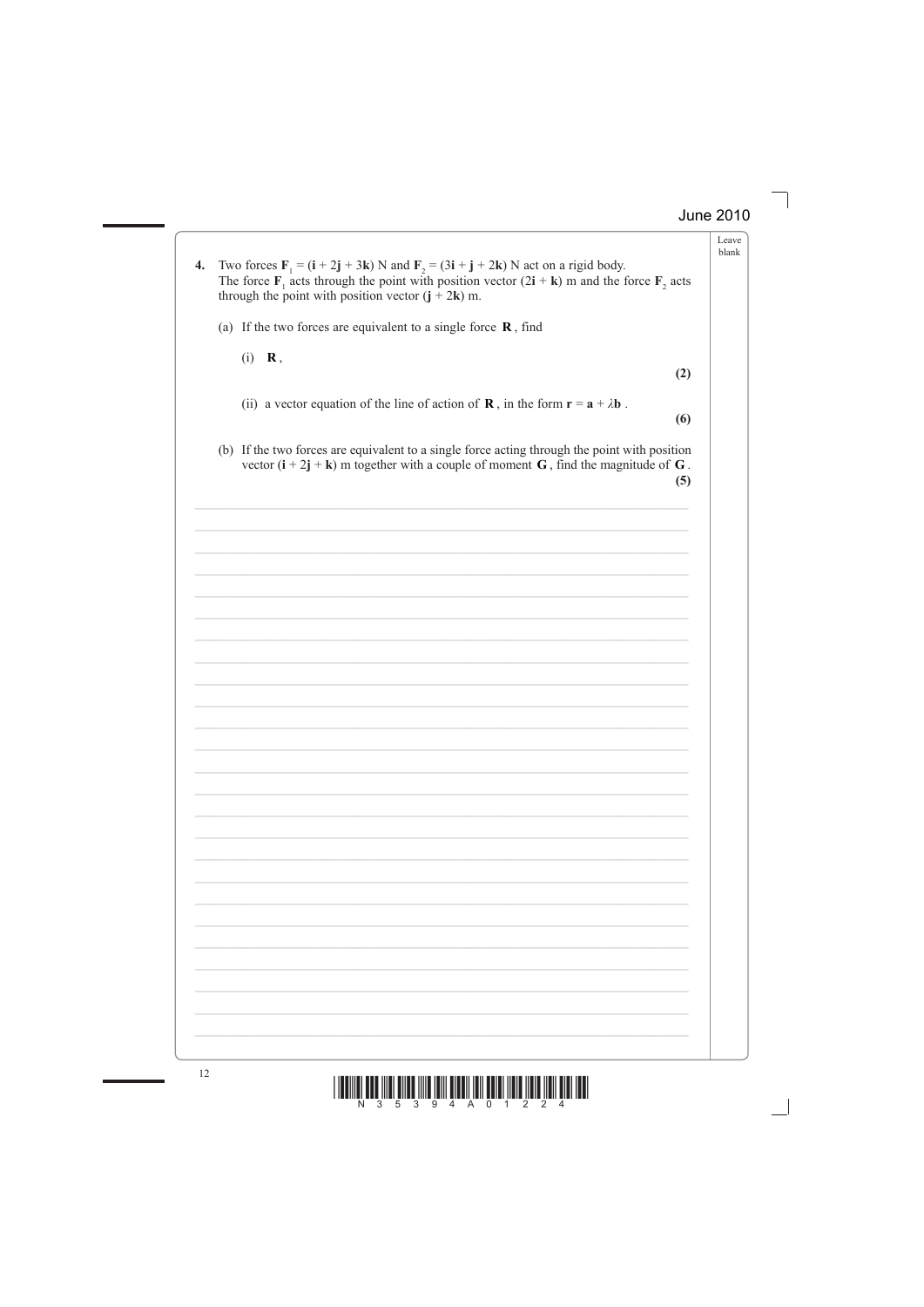| <b>Question 4 continued</b> | Leave<br>${\tt blank}$ |
|-----------------------------|------------------------|
|                             |                        |
|                             |                        |
|                             |                        |
|                             |                        |
|                             |                        |
|                             |                        |
|                             |                        |
|                             |                        |
|                             |                        |
|                             |                        |
|                             |                        |
|                             |                        |
|                             |                        |
|                             |                        |
|                             |                        |
|                             |                        |
|                             |                        |
|                             | 13                     |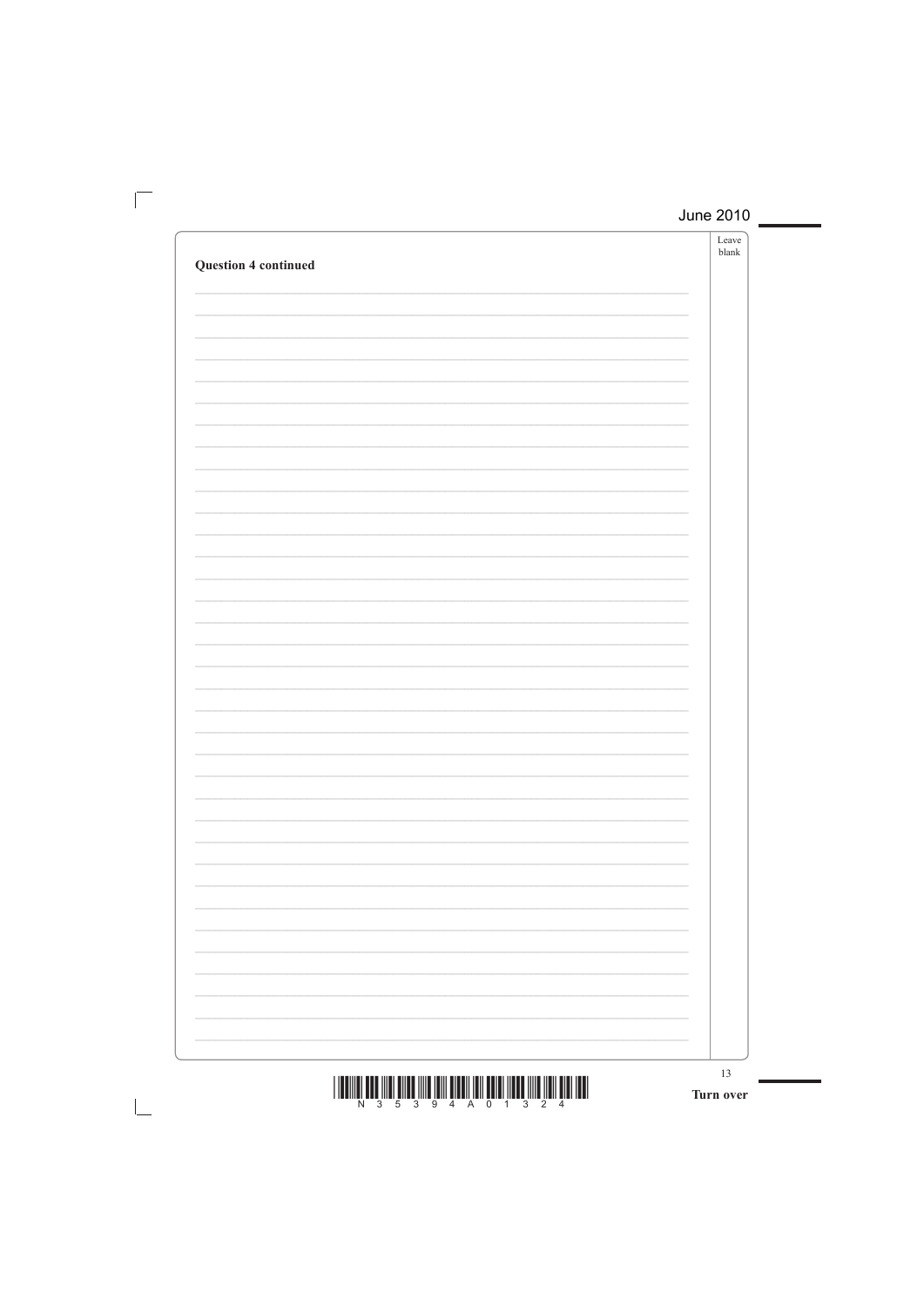- Leave blank
- A raindrop falls vertically under gravity through a cloud. In a model of the motion the 5. raindrop is assumed to be spherical at all times and the cloud is assumed to consist of stationary water particles. At time  $t = 0$ , the raindrop is at rest and has radius a. As the raindrop falls, water particles from the cloud condense onto it and the radius of the raindrop is assumed to increase at a constant rate  $\lambda$ . A time t the speed of the raindrop is  $\nu$ .
	- (a) Show that

$$
\frac{\mathrm{d}v}{\mathrm{d}t} + \frac{3\lambda v}{(\lambda t + a)} = g.
$$

 $(8)$ 

 $(7)$ 

(b) Find the speed of the raindrop when its radius is  $3a$ .

16

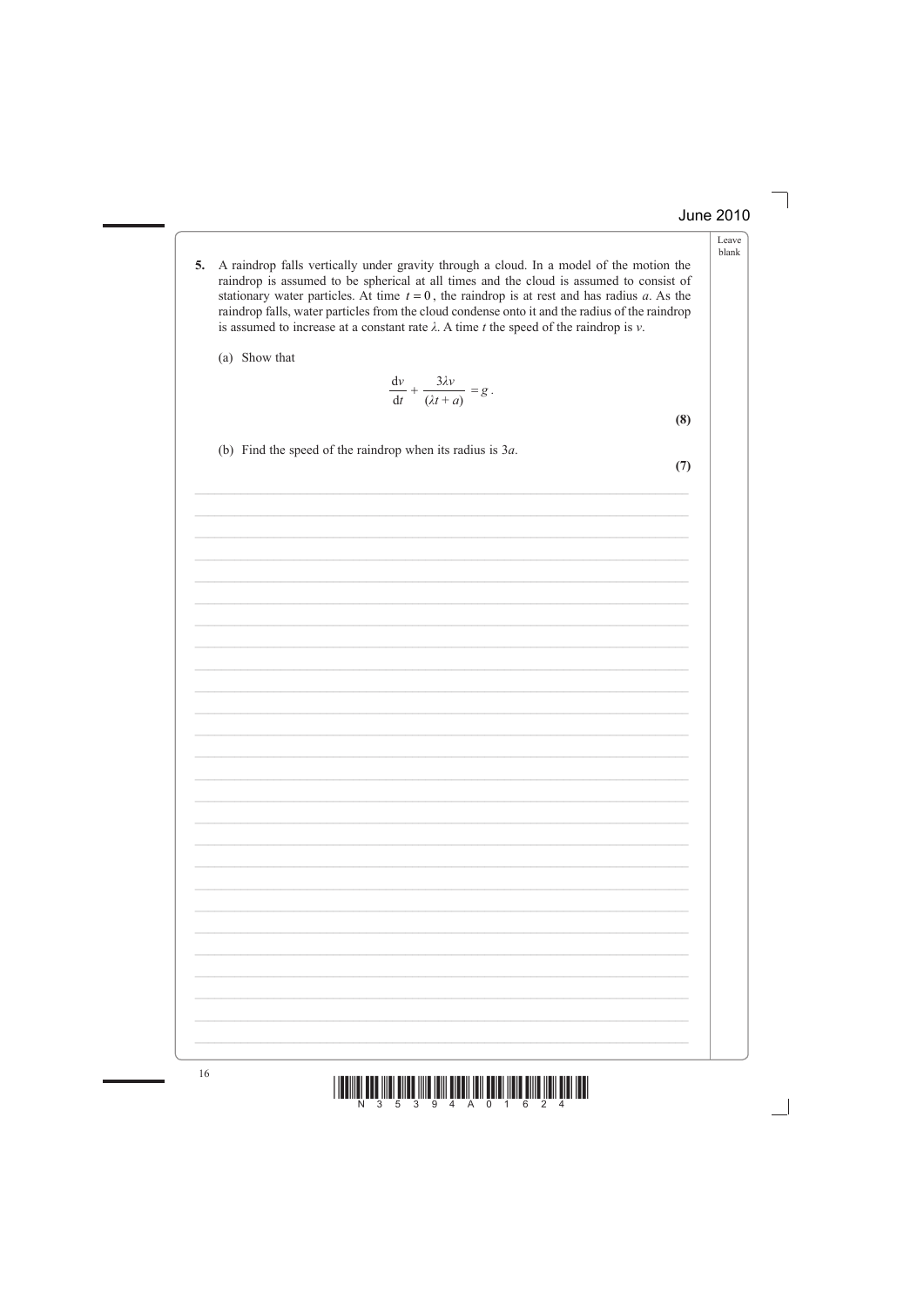| <b>Question 5 continued</b> | Leave<br>${\tt blank}$ |
|-----------------------------|------------------------|
|                             |                        |
|                             |                        |
|                             |                        |
|                             |                        |
|                             |                        |
|                             |                        |
|                             |                        |
|                             |                        |
|                             |                        |
|                             |                        |
|                             |                        |
|                             |                        |
|                             |                        |
|                             |                        |
|                             |                        |
|                             |                        |
|                             |                        |
|                             |                        |
|                             |                        |
|                             | 17                     |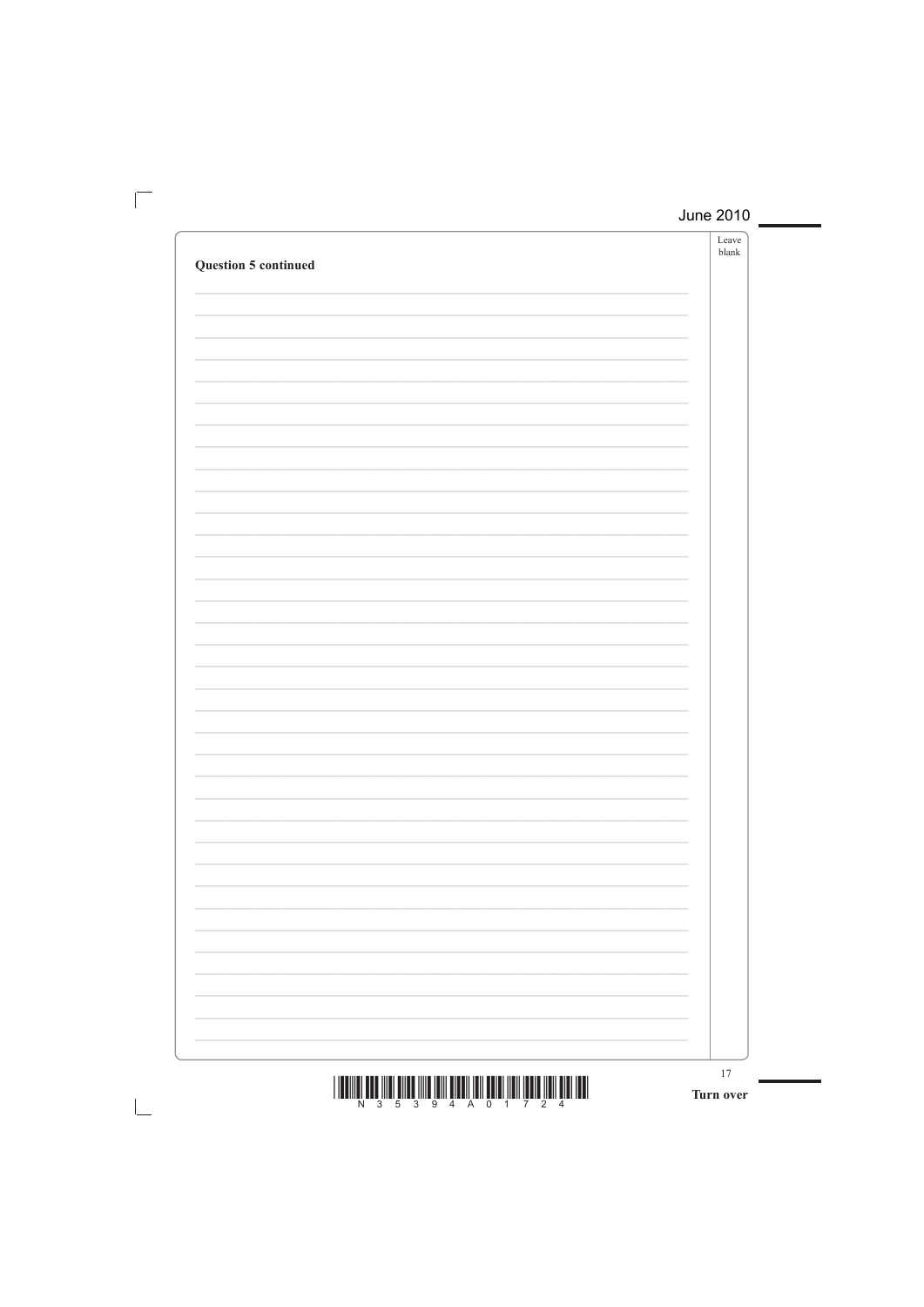| 6. | A uniform circular disc has mass $m$ , centre $O$ and radius $2a$ . It is free to rotate about a fixed<br>smooth horizontal axis $L$ which lies in the same plane as the disc and which is tangential to<br>the disc at the point $A$ . The disc is hanging at rest in equilibrium with $O$ vertically below $A$<br>when it is struck at $O$ by a particle of mass $m$ . Immediately before the impact the particle<br>is moving perpendicular to the plane of the disc with speed $3\sqrt{ag}$ . The particle adheres<br>to the disc at $O$ . |     |
|----|------------------------------------------------------------------------------------------------------------------------------------------------------------------------------------------------------------------------------------------------------------------------------------------------------------------------------------------------------------------------------------------------------------------------------------------------------------------------------------------------------------------------------------------------|-----|
|    | (a) Find the angular speed of the disc immediately after the impact.                                                                                                                                                                                                                                                                                                                                                                                                                                                                           | (5) |
|    | (b) Find the magnitude of the force exerted on the disc by the axis immediately after the<br>impact.                                                                                                                                                                                                                                                                                                                                                                                                                                           | (6) |
|    |                                                                                                                                                                                                                                                                                                                                                                                                                                                                                                                                                |     |
|    |                                                                                                                                                                                                                                                                                                                                                                                                                                                                                                                                                |     |
|    |                                                                                                                                                                                                                                                                                                                                                                                                                                                                                                                                                |     |
|    |                                                                                                                                                                                                                                                                                                                                                                                                                                                                                                                                                |     |
|    |                                                                                                                                                                                                                                                                                                                                                                                                                                                                                                                                                |     |
|    |                                                                                                                                                                                                                                                                                                                                                                                                                                                                                                                                                |     |
|    |                                                                                                                                                                                                                                                                                                                                                                                                                                                                                                                                                |     |
|    |                                                                                                                                                                                                                                                                                                                                                                                                                                                                                                                                                |     |
|    |                                                                                                                                                                                                                                                                                                                                                                                                                                                                                                                                                |     |
|    |                                                                                                                                                                                                                                                                                                                                                                                                                                                                                                                                                |     |
|    |                                                                                                                                                                                                                                                                                                                                                                                                                                                                                                                                                |     |
|    |                                                                                                                                                                                                                                                                                                                                                                                                                                                                                                                                                |     |
|    |                                                                                                                                                                                                                                                                                                                                                                                                                                                                                                                                                |     |
|    |                                                                                                                                                                                                                                                                                                                                                                                                                                                                                                                                                |     |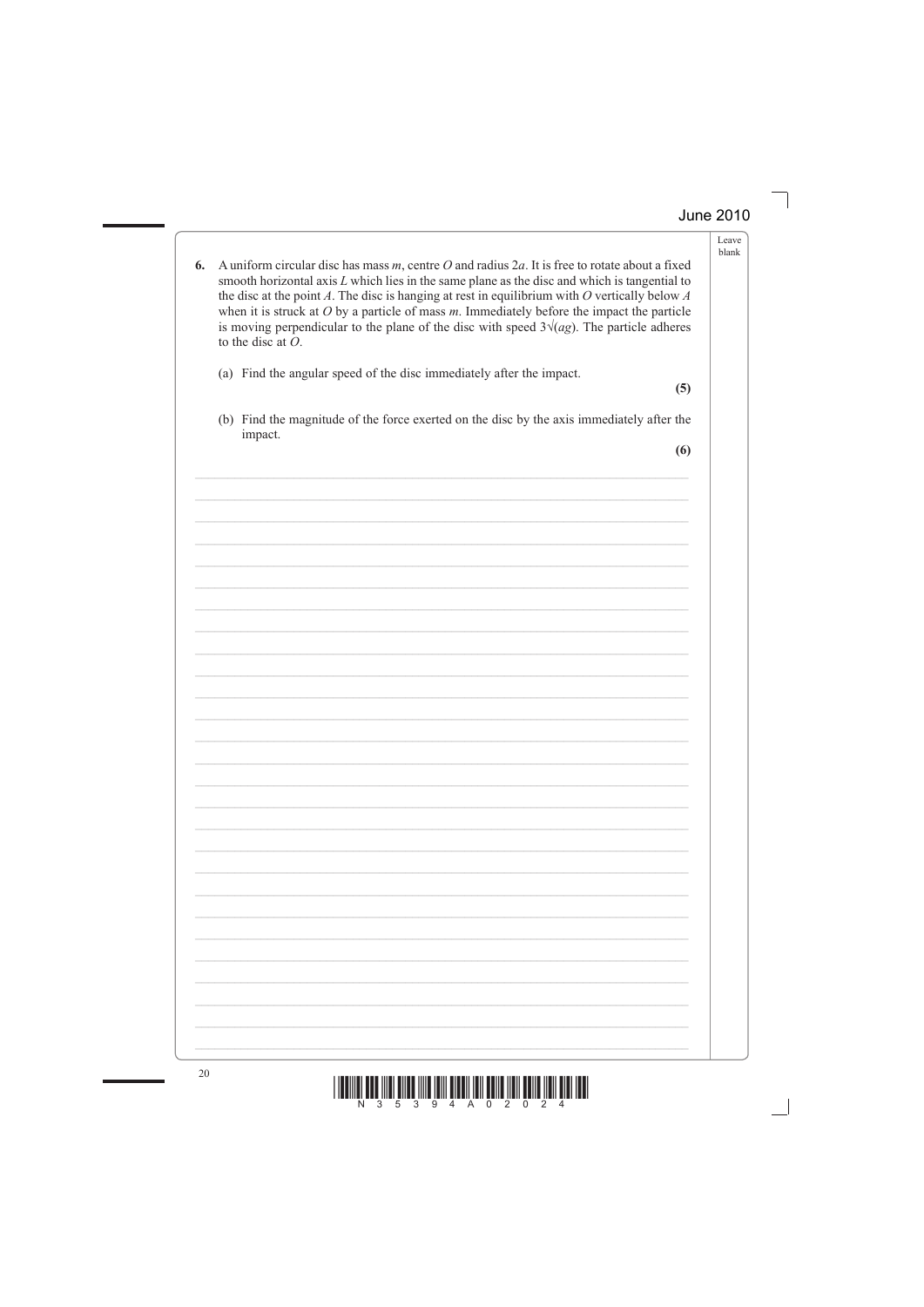| Question 6 continued | Leave<br>${\tt blank}$ |
|----------------------|------------------------|
|                      |                        |
|                      |                        |
|                      |                        |
|                      |                        |
|                      |                        |
|                      |                        |
|                      |                        |
|                      |                        |
|                      |                        |
|                      |                        |
|                      |                        |
|                      |                        |
|                      |                        |
|                      |                        |
|                      |                        |
|                      |                        |
|                      | $21\,$                 |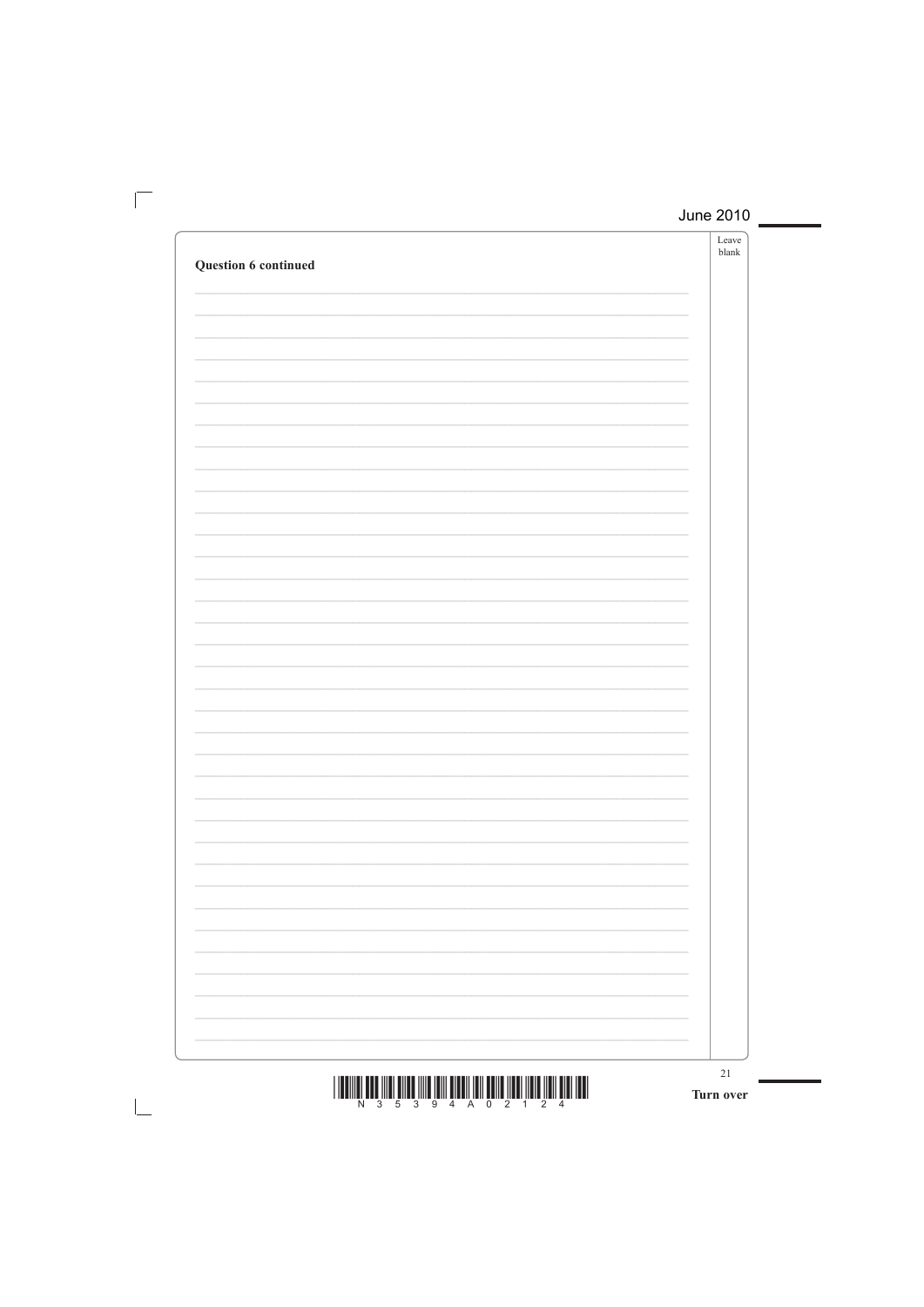| Centre<br>No.                                                                                                                                                                                                                                                                                                                                                                                                |                                                                                                                            |   |   |   | Paper Reference  |   | Surname                                                                                                                                                      |                                    | Initial(s)         |                |
|--------------------------------------------------------------------------------------------------------------------------------------------------------------------------------------------------------------------------------------------------------------------------------------------------------------------------------------------------------------------------------------------------------------|----------------------------------------------------------------------------------------------------------------------------|---|---|---|------------------|---|--------------------------------------------------------------------------------------------------------------------------------------------------------------|------------------------------------|--------------------|----------------|
| Candidate<br>No.                                                                                                                                                                                                                                                                                                                                                                                             |                                                                                                                            | 6 | 6 | 8 |                  | 0 | Signature                                                                                                                                                    |                                    |                    |                |
|                                                                                                                                                                                                                                                                                                                                                                                                              | Paper Reference(s)<br>6681/01                                                                                              |   |   |   |                  |   |                                                                                                                                                              | Examiner's use only                |                    |                |
|                                                                                                                                                                                                                                                                                                                                                                                                              | <b>Edexcel GCE</b>                                                                                                         |   |   |   |                  |   |                                                                                                                                                              |                                    |                    |                |
|                                                                                                                                                                                                                                                                                                                                                                                                              |                                                                                                                            |   |   |   |                  |   |                                                                                                                                                              | Team Leader's use only             |                    |                |
|                                                                                                                                                                                                                                                                                                                                                                                                              | <b>Mechanics M5</b>                                                                                                        |   |   |   |                  |   |                                                                                                                                                              |                                    |                    |                |
|                                                                                                                                                                                                                                                                                                                                                                                                              | <b>Advanced/Advanced Subsidiary</b>                                                                                        |   |   |   |                  |   |                                                                                                                                                              |                                    | Ouestion<br>Number | Leave<br>Blank |
|                                                                                                                                                                                                                                                                                                                                                                                                              | Friday 24 June $2011 -$ Afternoon                                                                                          |   |   |   |                  |   |                                                                                                                                                              | 1                                  |                    |                |
|                                                                                                                                                                                                                                                                                                                                                                                                              | Time: 1 hour 30 minutes                                                                                                    |   |   |   |                  |   |                                                                                                                                                              | $\overline{2}$                     |                    |                |
|                                                                                                                                                                                                                                                                                                                                                                                                              |                                                                                                                            |   |   |   |                  |   |                                                                                                                                                              | 3                                  |                    |                |
|                                                                                                                                                                                                                                                                                                                                                                                                              |                                                                                                                            |   |   |   |                  |   |                                                                                                                                                              | 4                                  |                    |                |
|                                                                                                                                                                                                                                                                                                                                                                                                              | Materials required for examination<br>Mathematical Formulae (Pink)                                                         |   |   |   | N <sub>i</sub> l |   | Items included with question papers                                                                                                                          | 5                                  |                    |                |
|                                                                                                                                                                                                                                                                                                                                                                                                              |                                                                                                                            |   |   |   |                  |   |                                                                                                                                                              | 6                                  |                    |                |
|                                                                                                                                                                                                                                                                                                                                                                                                              | algebra manipulation or symbolic differentiation/integration, or have<br>retrievable mathematical formulae stored in them. |   |   |   |                  |   | Candidates may use any calculator allowed by the regulations of the Joint<br>Council for Qualifications. Calculators must not have the facility for symbolic | 7<br>8                             |                    |                |
| <b>Instructions to Candidates</b><br>In the boxes above, write your centre number, candidate number, your surname, initials and signature.<br>Check that you have the correct question paper.                                                                                                                                                                                                                |                                                                                                                            |   |   |   |                  |   |                                                                                                                                                              |                                    |                    |                |
| Answer ALL the questions.<br>You must write your answer to each question in the space following the question.<br>Whenever a numerical value of g is required, take $g = 9.8$ m s <sup>-2</sup> .<br>When a calculator is used, the answer should be given to an appropriate degree of accuracy.                                                                                                              |                                                                                                                            |   |   |   |                  |   |                                                                                                                                                              |                                    |                    |                |
| <b>Information for Candidates</b>                                                                                                                                                                                                                                                                                                                                                                            |                                                                                                                            |   |   |   |                  |   |                                                                                                                                                              |                                    |                    |                |
| A booklet 'Mathematical Formulae and Statistical Tables' is provided.<br>Full marks may be obtained for answers to ALL questions.<br>The marks for individual questions and the parts of questions are shown in round brackets: e.g. (2).<br>There are 8 questions in this question paper. The total mark for this paper is 75.<br>There are 24 pages in this question paper. Any blank pages are indicated. |                                                                                                                            |   |   |   |                  |   |                                                                                                                                                              |                                    |                    |                |
| <b>Advice to Candidates</b>                                                                                                                                                                                                                                                                                                                                                                                  |                                                                                                                            |   |   |   |                  |   |                                                                                                                                                              |                                    |                    |                |
| You must ensure that your answers to parts of questions are clearly labelled.<br>You should show sufficient working to make your methods clear to the Examiner.<br>Answers without working may not gain full credit.                                                                                                                                                                                         |                                                                                                                            |   |   |   |                  |   |                                                                                                                                                              |                                    |                    |                |
|                                                                                                                                                                                                                                                                                                                                                                                                              |                                                                                                                            |   |   |   |                  |   |                                                                                                                                                              | Total                              |                    |                |
| This publication may be reproduced only in accordance with<br>Edexcel Limited copyright policy.<br>©2011 Edexcel Limited.<br>Printer's Log. No.<br>P35416A<br>W850/R6681/57570 5/5/5/3/3                                                                                                                                                                                                                     |                                                                                                                            |   |   |   |                  |   |                                                                                                                                                              | advancing learning, changing lives | <b>Turn over</b>   |                |

advancing learning, changing lives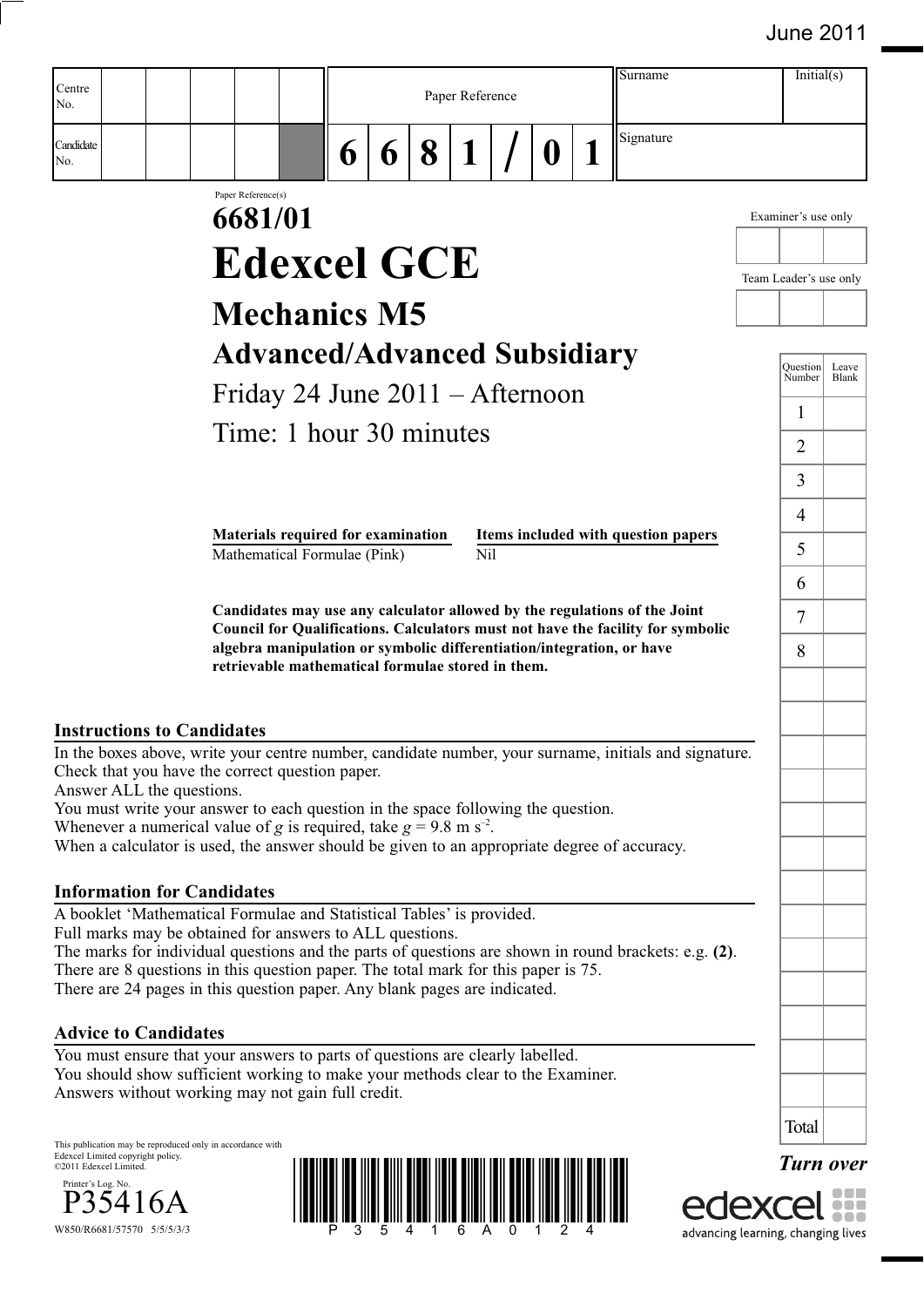| position vector $(i - 2j - 4k)$ m under the action of the force $(2i - 3j - k)$ N. Find the work<br>done by the force. | (4) |
|------------------------------------------------------------------------------------------------------------------------|-----|
|                                                                                                                        |     |
|                                                                                                                        |     |
|                                                                                                                        |     |
|                                                                                                                        |     |
|                                                                                                                        |     |
|                                                                                                                        |     |
|                                                                                                                        |     |
|                                                                                                                        |     |
|                                                                                                                        |     |
|                                                                                                                        |     |
|                                                                                                                        |     |
|                                                                                                                        |     |
|                                                                                                                        |     |
|                                                                                                                        |     |
|                                                                                                                        |     |
|                                                                                                                        |     |
|                                                                                                                        |     |
|                                                                                                                        |     |
|                                                                                                                        |     |
|                                                                                                                        |     |
|                                                                                                                        |     |
|                                                                                                                        |     |
|                                                                                                                        |     |
|                                                                                                                        |     |
|                                                                                                                        |     |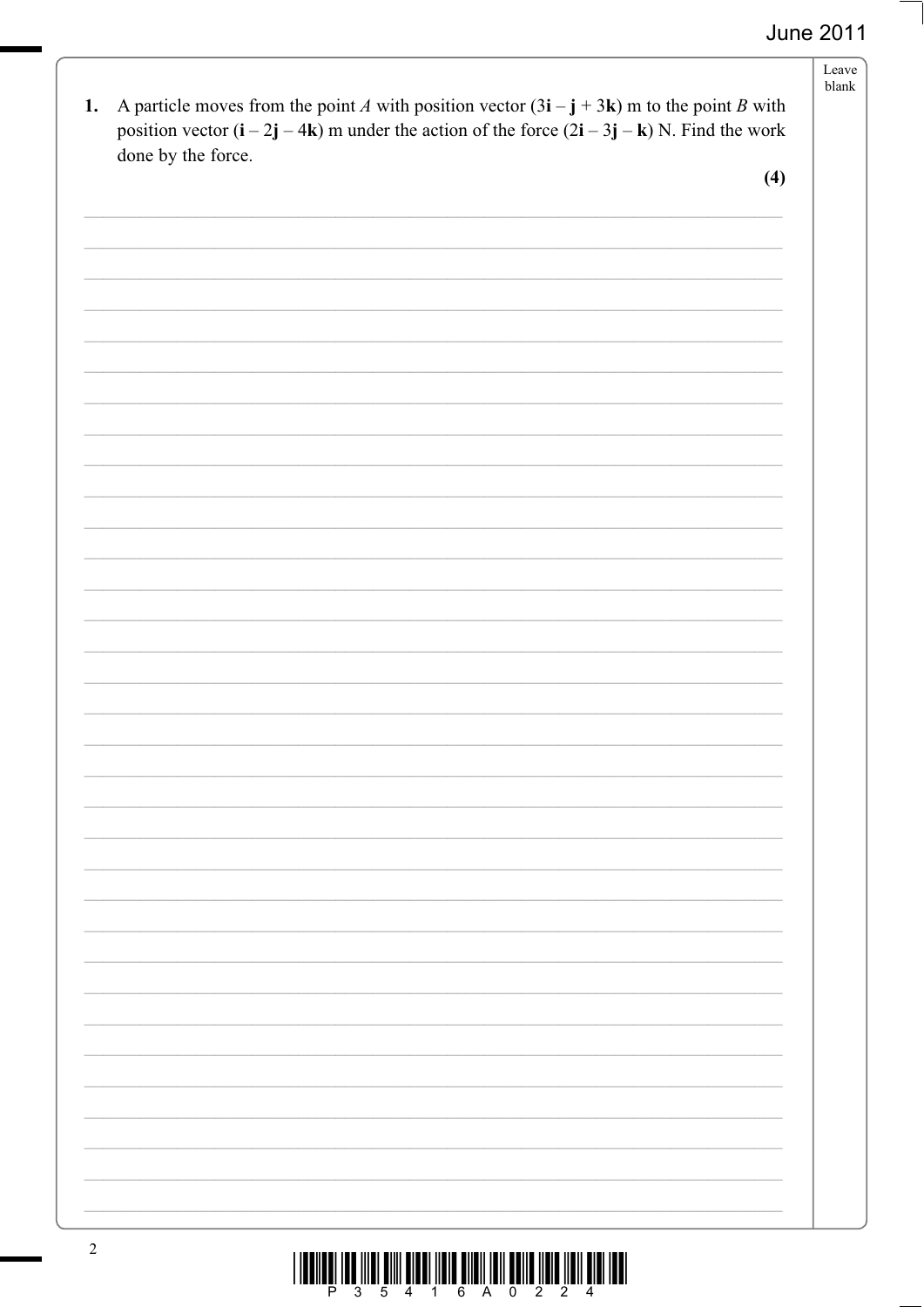Leave blank

A particle  $P$  moves in the  $x$ -y plane so that its position vector  $\bf{r}$  metres at time  $t$  seconds  $2.$ satisfies the differential equation

$$
\frac{\mathrm{d}^2 \mathbf{r}}{\mathrm{d}t^2} - 4\mathbf{r} = -3\mathrm{e}^t \mathbf{j}
$$

When  $t = 0$ , the particle is at the origin and is moving with velocity  $(2i + j)$  ms<sup>-1</sup>.

Find  $\bf{r}$  in terms of  $t$ .

 $(10)$ 

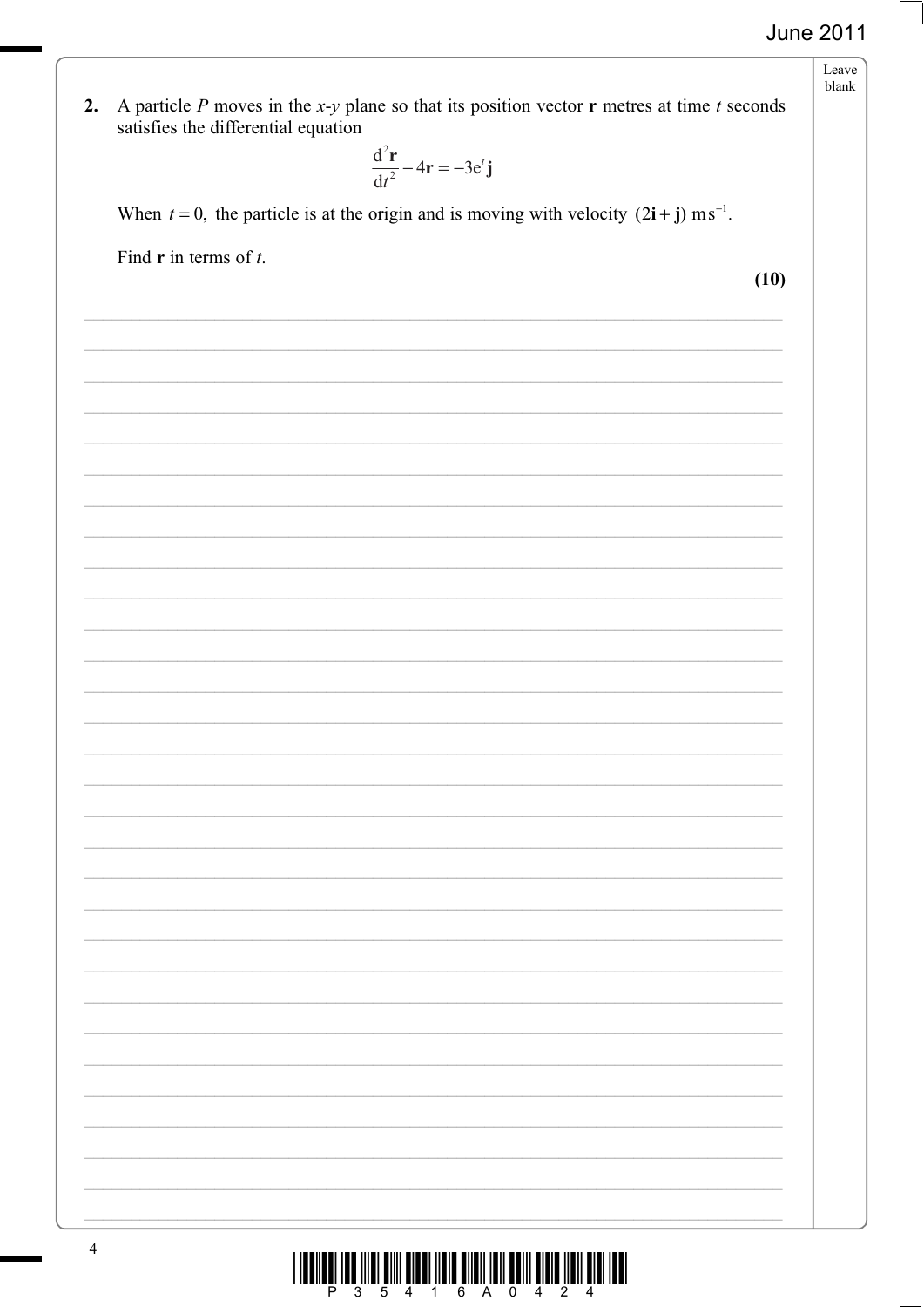| <b>Question 2 continued</b> |                          | Leave<br>${\tt blank}$ |
|-----------------------------|--------------------------|------------------------|
|                             |                          |                        |
|                             |                          |                        |
|                             |                          |                        |
|                             |                          |                        |
|                             |                          |                        |
|                             |                          |                        |
|                             |                          |                        |
|                             |                          |                        |
|                             |                          |                        |
|                             |                          |                        |
|                             |                          |                        |
|                             |                          |                        |
|                             |                          |                        |
|                             |                          |                        |
|                             |                          |                        |
|                             | $\overline{\phantom{0}}$ |                        |

- $\overline{\phantom{a}}$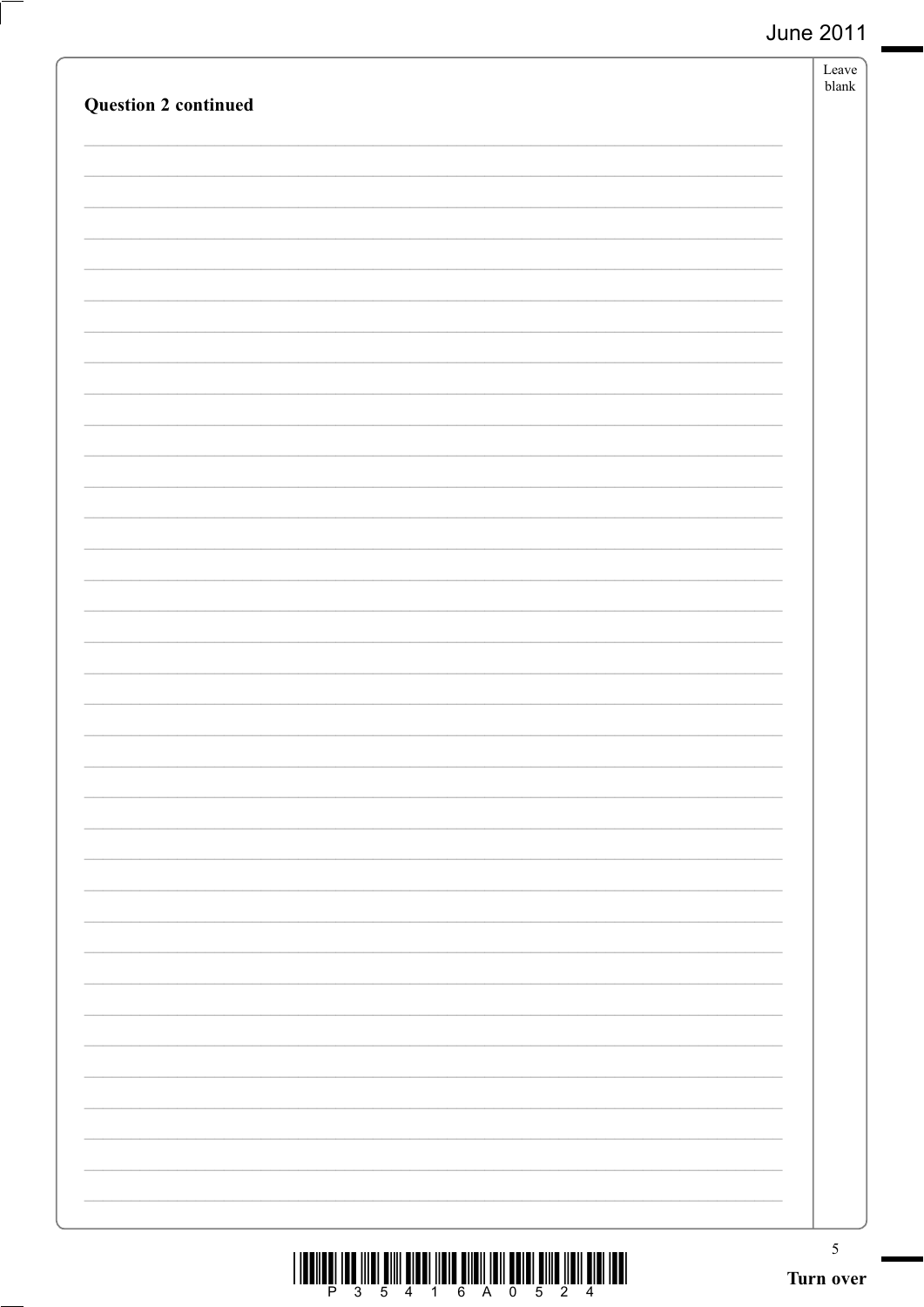- Leave blank
- 3. A rocket propels itself by its engine ejecting burnt fuel. Initially the rocket has total mass M, of which a mass kM,  $k < 1$ , is fuel. The rocket is at rest when its engine is started. The burnt fuel is ejected with constant speed  $c$ , relative to the rocket, in a direction opposite to that of the rocket's motion. Assuming that there are no external forces, find the speed of the rocket when all its fuel has been burnt.

 $(7)$ 

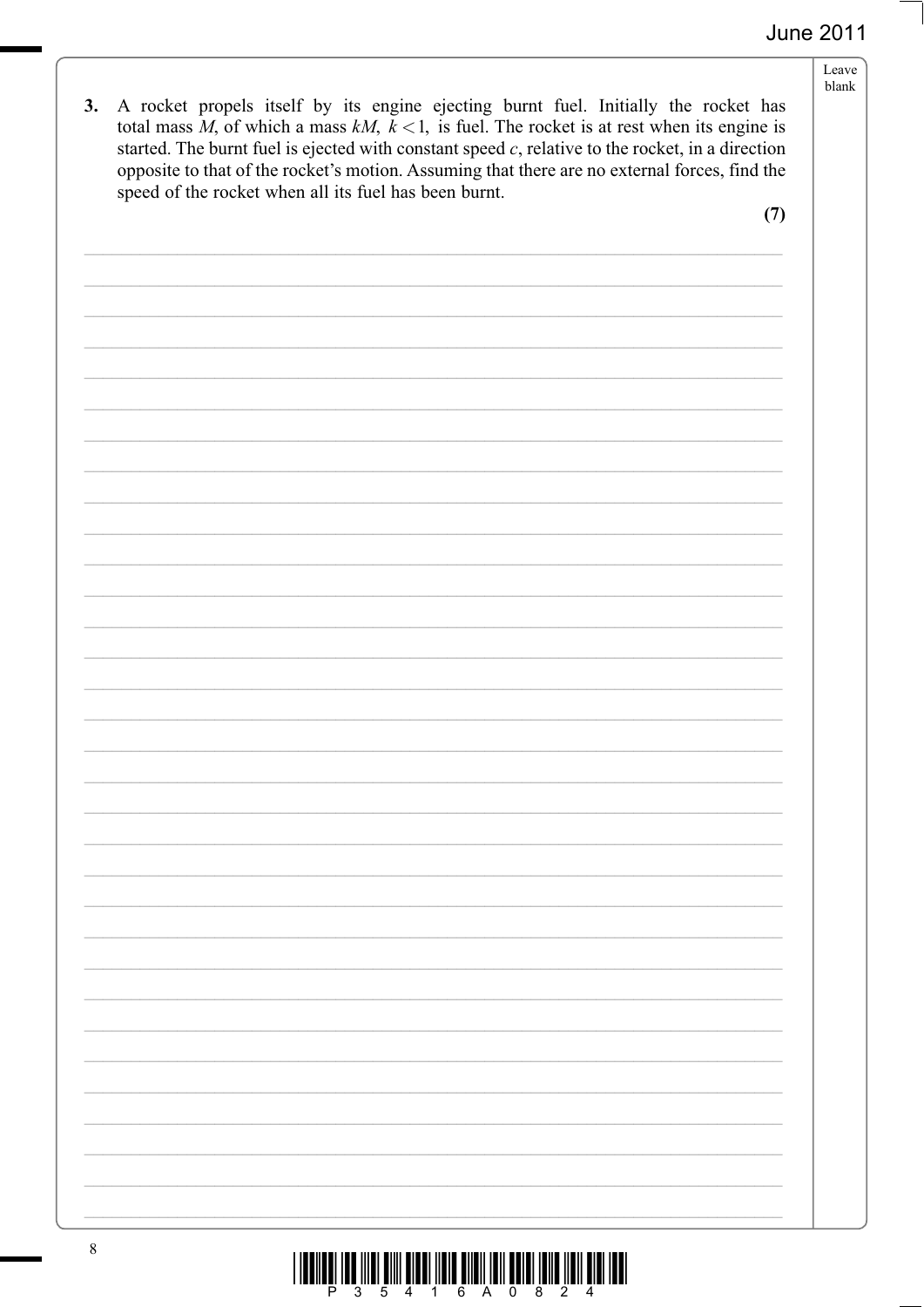$(6)$ 

| 4. | Two forces $\mathbf{F}_1 = (3\mathbf{j} + \mathbf{k}) N$ and $\mathbf{F}_2 = (4\mathbf{i} + \mathbf{j} - \mathbf{k}) N$ act on a rigid body.                                                                                                                                                             | Leave<br>blank |
|----|----------------------------------------------------------------------------------------------------------------------------------------------------------------------------------------------------------------------------------------------------------------------------------------------------------|----------------|
|    | The force $\mathbf{F}_1$ acts at the point with position vector $(2\mathbf{i} - \mathbf{j} + 3\mathbf{k})$ m and the force $\mathbf{F}_2$ acts at<br>the point with position vector $(-3i + 2k)$ m.<br>The two forces are equivalent to a single force $\bf{R}$ acting at the point with position vector |                |
|    | $(i+2j+k)$ m together with a couple of moment G.<br>Find,                                                                                                                                                                                                                                                |                |
|    | R,<br>(a)<br>(2)                                                                                                                                                                                                                                                                                         |                |
|    | $(b)$ G.<br>(4)                                                                                                                                                                                                                                                                                          |                |
|    | A third force $F_3$ is now added to the system. The force $F_3$ acts at the point with position<br>vector $(2\mathbf{i} - \mathbf{k})$ m and the three forces $\mathbf{F}_1$ , $\mathbf{F}_2$ and $\mathbf{F}_3$ are equivalent to a couple.                                                             |                |
|    | Find the magnitude of the couple.<br>(c)                                                                                                                                                                                                                                                                 |                |

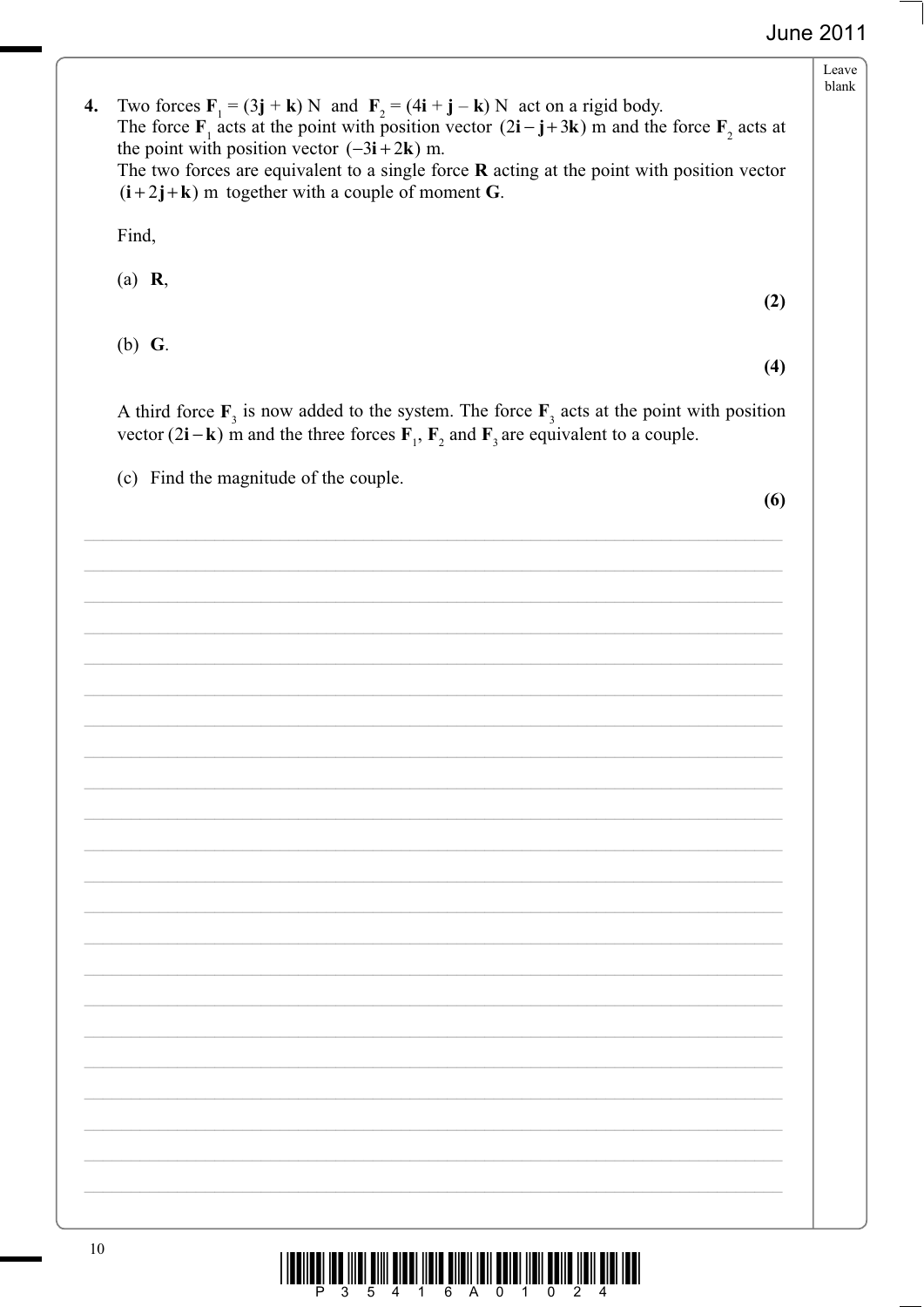| 5. | A uniform rod $PQ$ , of mass m and length $2a$ , is made to rotate in a vertical plane with<br>constant angular speed $\sqrt{\left(\frac{g}{a}\right)}$ about a fixed smooth horizontal axis through the end P of<br>the rod. | Leave<br>blank |
|----|-------------------------------------------------------------------------------------------------------------------------------------------------------------------------------------------------------------------------------|----------------|
|    | Show that, when the rod is inclined at an angle $\theta$ to the downward vertical, the magnitude<br>of the force exerted on the axis by the rod is $2mg \cos(\frac{1}{2}\theta) $ .<br>(8)                                    |                |
|    |                                                                                                                                                                                                                               |                |
|    |                                                                                                                                                                                                                               |                |
|    |                                                                                                                                                                                                                               |                |
|    |                                                                                                                                                                                                                               |                |
|    |                                                                                                                                                                                                                               |                |
|    |                                                                                                                                                                                                                               |                |
|    |                                                                                                                                                                                                                               |                |
|    |                                                                                                                                                                                                                               |                |
| 12 |                                                                                                                                                                                                                               |                |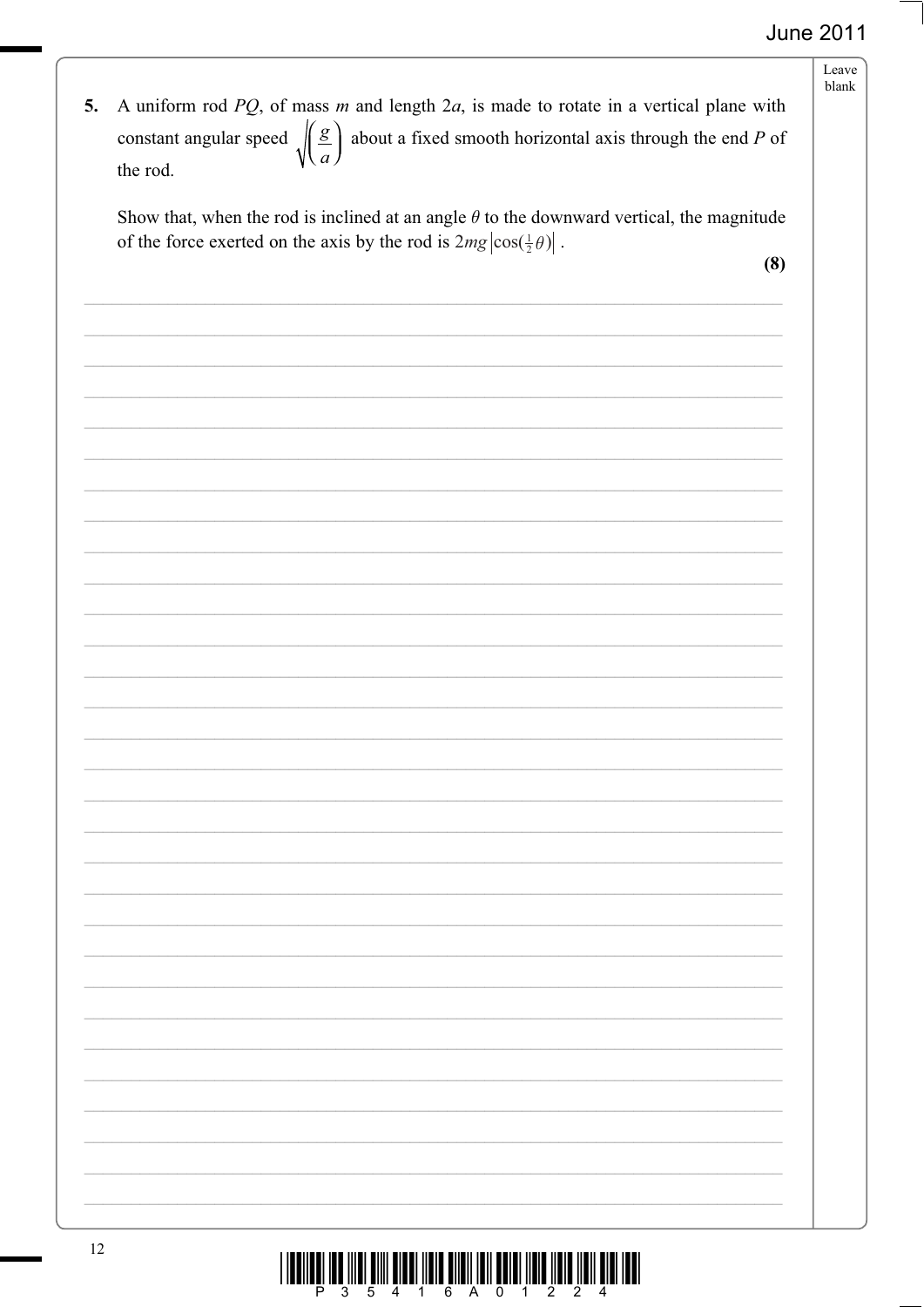| A uniform rod $AB$ of mass $4m$ is free to rotate in a vertical plane about a fixed smooth<br>6.<br>horizontal axis, $L$ , through $A$ . The rod is hanging vertically at rest when it is struck at its<br>end $B$ by a particle of mass $m$ . The particle is moving with speed $u$ , in a direction which<br>is horizontal and perpendicular to $L$ , and after striking the rod it rebounds in the opposite<br>direction with speed $v$ . The coefficient of restitution between the particle and the rod is 1. |     |
|--------------------------------------------------------------------------------------------------------------------------------------------------------------------------------------------------------------------------------------------------------------------------------------------------------------------------------------------------------------------------------------------------------------------------------------------------------------------------------------------------------------------|-----|
| Show that $u = 7v$ .                                                                                                                                                                                                                                                                                                                                                                                                                                                                                               | (7) |
|                                                                                                                                                                                                                                                                                                                                                                                                                                                                                                                    |     |
|                                                                                                                                                                                                                                                                                                                                                                                                                                                                                                                    |     |
|                                                                                                                                                                                                                                                                                                                                                                                                                                                                                                                    |     |
|                                                                                                                                                                                                                                                                                                                                                                                                                                                                                                                    |     |
|                                                                                                                                                                                                                                                                                                                                                                                                                                                                                                                    |     |
|                                                                                                                                                                                                                                                                                                                                                                                                                                                                                                                    |     |
|                                                                                                                                                                                                                                                                                                                                                                                                                                                                                                                    |     |
|                                                                                                                                                                                                                                                                                                                                                                                                                                                                                                                    |     |
|                                                                                                                                                                                                                                                                                                                                                                                                                                                                                                                    |     |
|                                                                                                                                                                                                                                                                                                                                                                                                                                                                                                                    |     |
|                                                                                                                                                                                                                                                                                                                                                                                                                                                                                                                    |     |
|                                                                                                                                                                                                                                                                                                                                                                                                                                                                                                                    |     |
|                                                                                                                                                                                                                                                                                                                                                                                                                                                                                                                    |     |
|                                                                                                                                                                                                                                                                                                                                                                                                                                                                                                                    |     |
|                                                                                                                                                                                                                                                                                                                                                                                                                                                                                                                    |     |
|                                                                                                                                                                                                                                                                                                                                                                                                                                                                                                                    |     |
|                                                                                                                                                                                                                                                                                                                                                                                                                                                                                                                    |     |
|                                                                                                                                                                                                                                                                                                                                                                                                                                                                                                                    |     |
|                                                                                                                                                                                                                                                                                                                                                                                                                                                                                                                    |     |
|                                                                                                                                                                                                                                                                                                                                                                                                                                                                                                                    |     |
|                                                                                                                                                                                                                                                                                                                                                                                                                                                                                                                    |     |
|                                                                                                                                                                                                                                                                                                                                                                                                                                                                                                                    |     |
|                                                                                                                                                                                                                                                                                                                                                                                                                                                                                                                    |     |
|                                                                                                                                                                                                                                                                                                                                                                                                                                                                                                                    |     |

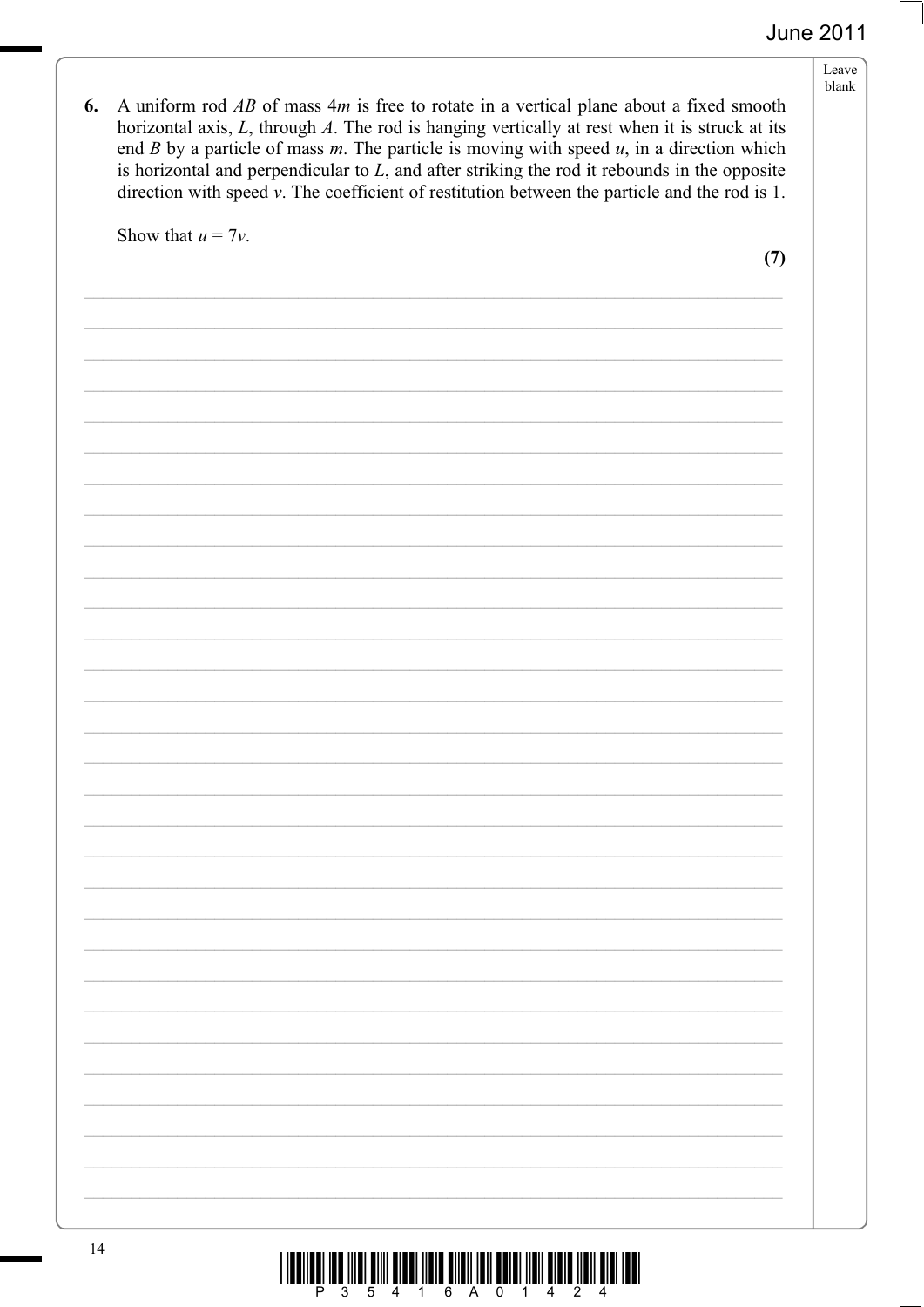Leave blank 7. Prove, using integration, that the moment of inertia of a uniform solid right circular cone, of mass M and base radius a, about its axis is  $\frac{3}{10}Ma^2$ . [You may assume, without proof, that the moment of inertia of a uniform circular disc, of mass  $m$  and radius  $r$ , about an axis through its centre and perpendicular to its plane is  $\frac{1}{2}mr^2$ .]  $(10)$ 16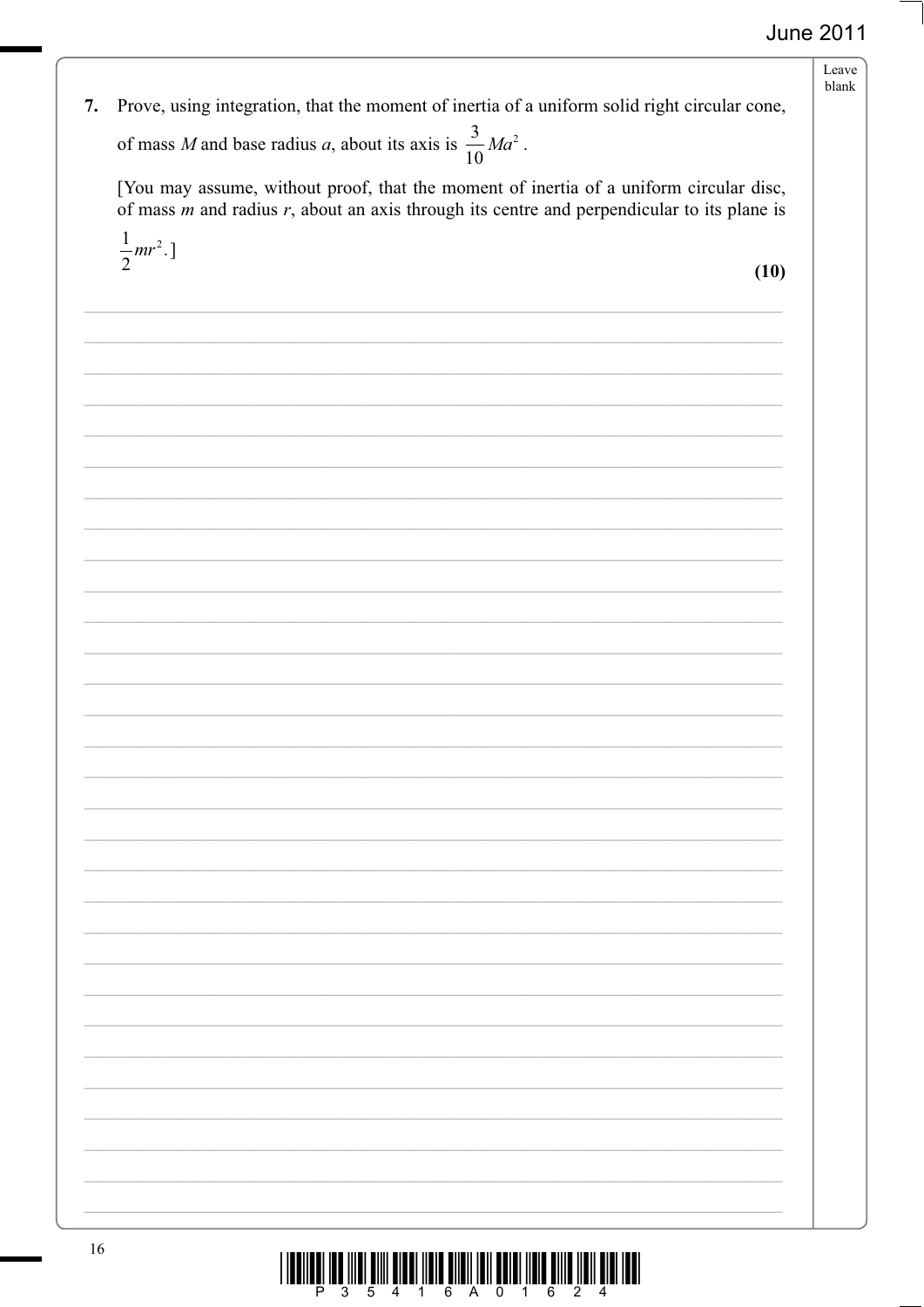| <b>Question 7 continued</b> | Leave<br>blank |
|-----------------------------|----------------|

- $\overline{\phantom{a}}$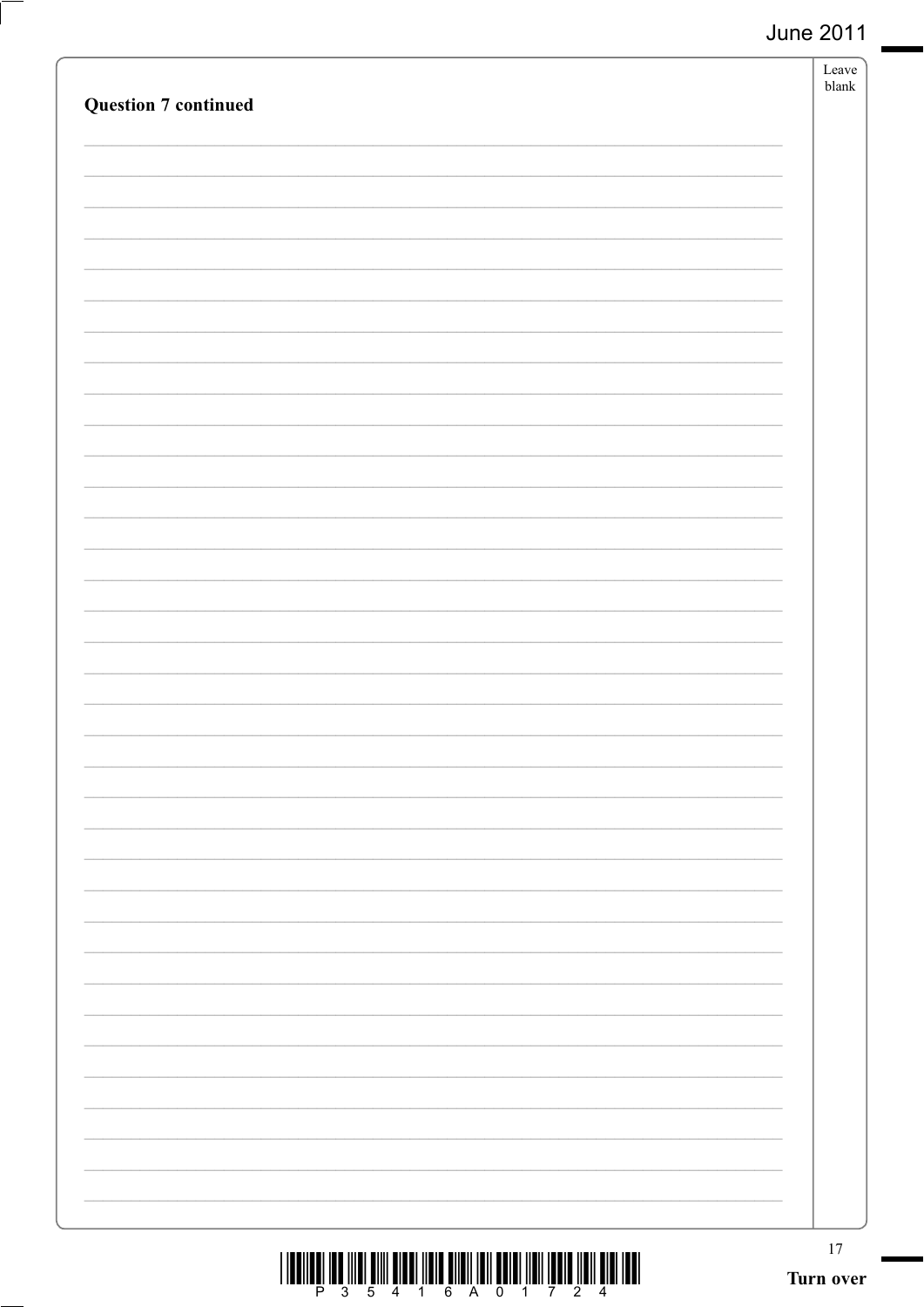- Leave blank
- **8.** A pendulum consists of a uniform rod *PQ*, of mass 3*m* and length 2*a*, which is rigidly fixed at its end *Q* to the centre of a uniform circular disc of mass *m* and radius *a*. The rod is perpendicular to the plane of the disc. The pendulum is free to rotate about a fixed smooth horizontal axis *L* which passes through the end *P* of the rod and is perpendicular to the rod.
- (a) Show that the moment of inertia of the pendulum about *L* is  $\frac{33}{4}$ 4  $ma^2$  . **(5)**

The pendulum is released from rest in the position where *PQ* makes an angle  $\alpha$  with the downward vertical. At time  $t$ ,  $PQ$  makes an angle  $\theta$  with the downward vertical.

(b) Show that the angular speed,  $\dot{\theta}$ , of the pendulum satisfies

$$
\dot{\theta}^2 = \frac{40g(\cos\theta - \cos\alpha)}{33a} \tag{4}
$$

(c) Hence, or otherwise, find the angular acceleration of the pendulum.

**(3)**

- Given that  $\alpha = \frac{\pi}{20}$  and that *PQ* has length  $\frac{8}{33}$  m,
	- (d) find, to 3 significant figures, an approximate value for the angular speed of the pendulum 0.2 s after it has been released from rest.

 $\mathcal{L}_\mathcal{L} = \{ \mathcal{L}_\mathcal{L} = \{ \mathcal{L}_\mathcal{L} = \{ \mathcal{L}_\mathcal{L} = \{ \mathcal{L}_\mathcal{L} = \{ \mathcal{L}_\mathcal{L} = \{ \mathcal{L}_\mathcal{L} = \{ \mathcal{L}_\mathcal{L} = \{ \mathcal{L}_\mathcal{L} = \{ \mathcal{L}_\mathcal{L} = \{ \mathcal{L}_\mathcal{L} = \{ \mathcal{L}_\mathcal{L} = \{ \mathcal{L}_\mathcal{L} = \{ \mathcal{L}_\mathcal{L} = \{ \mathcal{L}_\mathcal{$ 

 $\mathcal{L}_\mathcal{L} = \{ \mathcal{L}_\mathcal{L} = \{ \mathcal{L}_\mathcal{L} = \{ \mathcal{L}_\mathcal{L} = \{ \mathcal{L}_\mathcal{L} = \{ \mathcal{L}_\mathcal{L} = \{ \mathcal{L}_\mathcal{L} = \{ \mathcal{L}_\mathcal{L} = \{ \mathcal{L}_\mathcal{L} = \{ \mathcal{L}_\mathcal{L} = \{ \mathcal{L}_\mathcal{L} = \{ \mathcal{L}_\mathcal{L} = \{ \mathcal{L}_\mathcal{L} = \{ \mathcal{L}_\mathcal{L} = \{ \mathcal{L}_\mathcal{$ 

 $\mathcal{L}_\mathcal{L} = \{ \mathcal{L}_\mathcal{L} = \{ \mathcal{L}_\mathcal{L} = \{ \mathcal{L}_\mathcal{L} = \{ \mathcal{L}_\mathcal{L} = \{ \mathcal{L}_\mathcal{L} = \{ \mathcal{L}_\mathcal{L} = \{ \mathcal{L}_\mathcal{L} = \{ \mathcal{L}_\mathcal{L} = \{ \mathcal{L}_\mathcal{L} = \{ \mathcal{L}_\mathcal{L} = \{ \mathcal{L}_\mathcal{L} = \{ \mathcal{L}_\mathcal{L} = \{ \mathcal{L}_\mathcal{L} = \{ \mathcal{L}_\mathcal{$ 

 $\mathcal{L}_\mathcal{L} = \{ \mathcal{L}_\mathcal{L} = \{ \mathcal{L}_\mathcal{L} = \{ \mathcal{L}_\mathcal{L} = \{ \mathcal{L}_\mathcal{L} = \{ \mathcal{L}_\mathcal{L} = \{ \mathcal{L}_\mathcal{L} = \{ \mathcal{L}_\mathcal{L} = \{ \mathcal{L}_\mathcal{L} = \{ \mathcal{L}_\mathcal{L} = \{ \mathcal{L}_\mathcal{L} = \{ \mathcal{L}_\mathcal{L} = \{ \mathcal{L}_\mathcal{L} = \{ \mathcal{L}_\mathcal{L} = \{ \mathcal{L}_\mathcal{$ 

 $\mathcal{L}_\mathcal{L} = \{ \mathcal{L}_\mathcal{L} = \{ \mathcal{L}_\mathcal{L} = \{ \mathcal{L}_\mathcal{L} = \{ \mathcal{L}_\mathcal{L} = \{ \mathcal{L}_\mathcal{L} = \{ \mathcal{L}_\mathcal{L} = \{ \mathcal{L}_\mathcal{L} = \{ \mathcal{L}_\mathcal{L} = \{ \mathcal{L}_\mathcal{L} = \{ \mathcal{L}_\mathcal{L} = \{ \mathcal{L}_\mathcal{L} = \{ \mathcal{L}_\mathcal{L} = \{ \mathcal{L}_\mathcal{L} = \{ \mathcal{L}_\mathcal{$ 

 $\mathcal{L}_\mathcal{L} = \{ \mathcal{L}_\mathcal{L} = \{ \mathcal{L}_\mathcal{L} = \{ \mathcal{L}_\mathcal{L} = \{ \mathcal{L}_\mathcal{L} = \{ \mathcal{L}_\mathcal{L} = \{ \mathcal{L}_\mathcal{L} = \{ \mathcal{L}_\mathcal{L} = \{ \mathcal{L}_\mathcal{L} = \{ \mathcal{L}_\mathcal{L} = \{ \mathcal{L}_\mathcal{L} = \{ \mathcal{L}_\mathcal{L} = \{ \mathcal{L}_\mathcal{L} = \{ \mathcal{L}_\mathcal{L} = \{ \mathcal{L}_\mathcal{$ 

 $\mathcal{L}_\mathcal{L} = \{ \mathcal{L}_\mathcal{L} = \{ \mathcal{L}_\mathcal{L} = \{ \mathcal{L}_\mathcal{L} = \{ \mathcal{L}_\mathcal{L} = \{ \mathcal{L}_\mathcal{L} = \{ \mathcal{L}_\mathcal{L} = \{ \mathcal{L}_\mathcal{L} = \{ \mathcal{L}_\mathcal{L} = \{ \mathcal{L}_\mathcal{L} = \{ \mathcal{L}_\mathcal{L} = \{ \mathcal{L}_\mathcal{L} = \{ \mathcal{L}_\mathcal{L} = \{ \mathcal{L}_\mathcal{L} = \{ \mathcal{L}_\mathcal{$ 

 $\mathcal{L}_\mathcal{L} = \{ \mathcal{L}_\mathcal{L} = \{ \mathcal{L}_\mathcal{L} = \{ \mathcal{L}_\mathcal{L} = \{ \mathcal{L}_\mathcal{L} = \{ \mathcal{L}_\mathcal{L} = \{ \mathcal{L}_\mathcal{L} = \{ \mathcal{L}_\mathcal{L} = \{ \mathcal{L}_\mathcal{L} = \{ \mathcal{L}_\mathcal{L} = \{ \mathcal{L}_\mathcal{L} = \{ \mathcal{L}_\mathcal{L} = \{ \mathcal{L}_\mathcal{L} = \{ \mathcal{L}_\mathcal{L} = \{ \mathcal{L}_\mathcal{$ 

 $\mathcal{L}_\mathcal{L} = \{ \mathcal{L}_\mathcal{L} = \{ \mathcal{L}_\mathcal{L} = \{ \mathcal{L}_\mathcal{L} = \{ \mathcal{L}_\mathcal{L} = \{ \mathcal{L}_\mathcal{L} = \{ \mathcal{L}_\mathcal{L} = \{ \mathcal{L}_\mathcal{L} = \{ \mathcal{L}_\mathcal{L} = \{ \mathcal{L}_\mathcal{L} = \{ \mathcal{L}_\mathcal{L} = \{ \mathcal{L}_\mathcal{L} = \{ \mathcal{L}_\mathcal{L} = \{ \mathcal{L}_\mathcal{L} = \{ \mathcal{L}_\mathcal{$ 

 $\mathcal{L}_\mathcal{L} = \{ \mathcal{L}_\mathcal{L} = \{ \mathcal{L}_\mathcal{L} = \{ \mathcal{L}_\mathcal{L} = \{ \mathcal{L}_\mathcal{L} = \{ \mathcal{L}_\mathcal{L} = \{ \mathcal{L}_\mathcal{L} = \{ \mathcal{L}_\mathcal{L} = \{ \mathcal{L}_\mathcal{L} = \{ \mathcal{L}_\mathcal{L} = \{ \mathcal{L}_\mathcal{L} = \{ \mathcal{L}_\mathcal{L} = \{ \mathcal{L}_\mathcal{L} = \{ \mathcal{L}_\mathcal{L} = \{ \mathcal{L}_\mathcal{$ 

 $\mathcal{L}_\mathcal{L} = \{ \mathcal{L}_\mathcal{L} = \{ \mathcal{L}_\mathcal{L} = \{ \mathcal{L}_\mathcal{L} = \{ \mathcal{L}_\mathcal{L} = \{ \mathcal{L}_\mathcal{L} = \{ \mathcal{L}_\mathcal{L} = \{ \mathcal{L}_\mathcal{L} = \{ \mathcal{L}_\mathcal{L} = \{ \mathcal{L}_\mathcal{L} = \{ \mathcal{L}_\mathcal{L} = \{ \mathcal{L}_\mathcal{L} = \{ \mathcal{L}_\mathcal{L} = \{ \mathcal{L}_\mathcal{L} = \{ \mathcal{L}_\mathcal{$ 

 $\mathcal{L}_\mathcal{L} = \{ \mathcal{L}_\mathcal{L} = \{ \mathcal{L}_\mathcal{L} = \{ \mathcal{L}_\mathcal{L} = \{ \mathcal{L}_\mathcal{L} = \{ \mathcal{L}_\mathcal{L} = \{ \mathcal{L}_\mathcal{L} = \{ \mathcal{L}_\mathcal{L} = \{ \mathcal{L}_\mathcal{L} = \{ \mathcal{L}_\mathcal{L} = \{ \mathcal{L}_\mathcal{L} = \{ \mathcal{L}_\mathcal{L} = \{ \mathcal{L}_\mathcal{L} = \{ \mathcal{L}_\mathcal{L} = \{ \mathcal{L}_\mathcal{$ 

 $\mathcal{L}_\mathcal{L} = \{ \mathcal{L}_\mathcal{L} = \{ \mathcal{L}_\mathcal{L} = \{ \mathcal{L}_\mathcal{L} = \{ \mathcal{L}_\mathcal{L} = \{ \mathcal{L}_\mathcal{L} = \{ \mathcal{L}_\mathcal{L} = \{ \mathcal{L}_\mathcal{L} = \{ \mathcal{L}_\mathcal{L} = \{ \mathcal{L}_\mathcal{L} = \{ \mathcal{L}_\mathcal{L} = \{ \mathcal{L}_\mathcal{L} = \{ \mathcal{L}_\mathcal{L} = \{ \mathcal{L}_\mathcal{L} = \{ \mathcal{L}_\mathcal{$ 

**(5)**

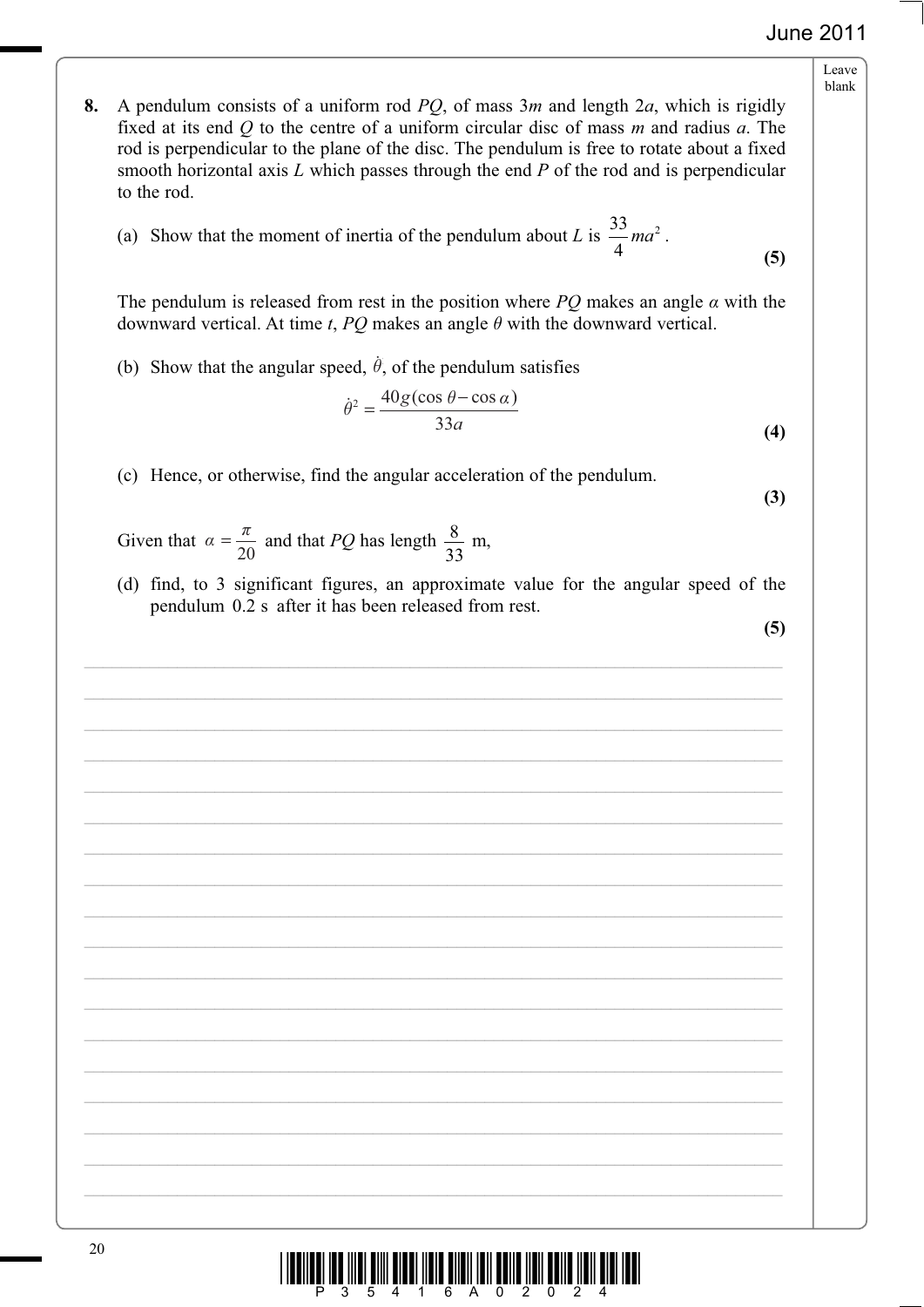| <b>Question 8 continued</b>                                                                                                                                                                                                                                                                                                                                                                                                                                   | Leave<br>blank      |
|---------------------------------------------------------------------------------------------------------------------------------------------------------------------------------------------------------------------------------------------------------------------------------------------------------------------------------------------------------------------------------------------------------------------------------------------------------------|---------------------|
|                                                                                                                                                                                                                                                                                                                                                                                                                                                               |                     |
|                                                                                                                                                                                                                                                                                                                                                                                                                                                               |                     |
|                                                                                                                                                                                                                                                                                                                                                                                                                                                               |                     |
|                                                                                                                                                                                                                                                                                                                                                                                                                                                               |                     |
|                                                                                                                                                                                                                                                                                                                                                                                                                                                               |                     |
|                                                                                                                                                                                                                                                                                                                                                                                                                                                               |                     |
|                                                                                                                                                                                                                                                                                                                                                                                                                                                               |                     |
|                                                                                                                                                                                                                                                                                                                                                                                                                                                               |                     |
|                                                                                                                                                                                                                                                                                                                                                                                                                                                               |                     |
|                                                                                                                                                                                                                                                                                                                                                                                                                                                               |                     |
|                                                                                                                                                                                                                                                                                                                                                                                                                                                               |                     |
|                                                                                                                                                                                                                                                                                                                                                                                                                                                               |                     |
| $\textstyle\frac{1}{2}\cdot\frac{1}{2}\cdot\frac{1}{2}\cdot\frac{1}{2}\cdot\frac{1}{2}\cdot\frac{1}{2}\cdot\frac{1}{4}\cdot\frac{1}{4}\cdot\frac{1}{4}\cdot\frac{1}{4}\cdot\frac{1}{6}\cdot\frac{1}{2}\cdot\frac{1}{2}\cdot\frac{1}{2}\cdot\frac{1}{4}\cdot\frac{1}{4}\cdot\frac{1}{2}\cdot\frac{1}{4}\cdot\frac{1}{4}\cdot\frac{1}{4}\cdot\frac{1}{4}\cdot\frac{1}{4}\cdot\frac{1}{4}\cdot\frac{1}{4}\cdot\frac{1}{4}\cdot\frac{1}{4}\cdot\frac{1}{4}\cdot\$ | $21\,$<br>Turn over |

- $\overline{\phantom{a}}$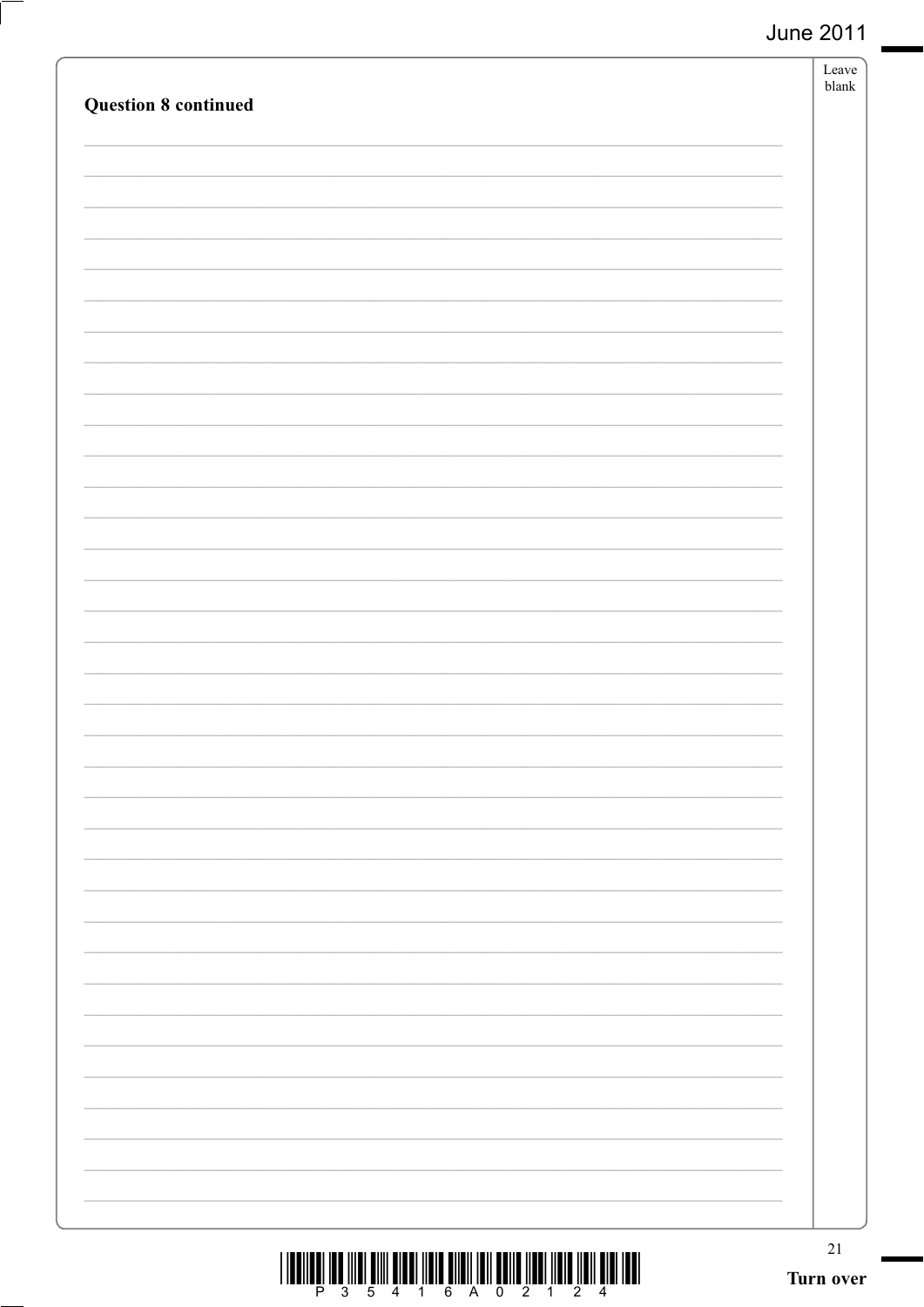| Centre                                                                  |                           |                                                            |                    |                                                                                                                                                                                                                                                                                                      |   |   |   |                         |             | Surname                                                                                                                                                                                              |                        | Initial(s)          |                  |
|-------------------------------------------------------------------------|---------------------------|------------------------------------------------------------|--------------------|------------------------------------------------------------------------------------------------------------------------------------------------------------------------------------------------------------------------------------------------------------------------------------------------------|---|---|---|-------------------------|-------------|------------------------------------------------------------------------------------------------------------------------------------------------------------------------------------------------------|------------------------|---------------------|------------------|
| No.                                                                     |                           |                                                            |                    |                                                                                                                                                                                                                                                                                                      |   |   |   | Paper Reference         |             |                                                                                                                                                                                                      |                        |                     |                  |
| Candidate<br>No.                                                        |                           |                                                            |                    |                                                                                                                                                                                                                                                                                                      | 6 | 6 | 8 |                         | $\mathbf 0$ | Signature                                                                                                                                                                                            |                        |                     |                  |
|                                                                         |                           |                                                            | Paper Reference(s) |                                                                                                                                                                                                                                                                                                      |   |   |   |                         |             |                                                                                                                                                                                                      |                        |                     |                  |
|                                                                         |                           |                                                            | 6681/01            |                                                                                                                                                                                                                                                                                                      |   |   |   |                         |             |                                                                                                                                                                                                      |                        | Examiner's use only |                  |
|                                                                         |                           |                                                            |                    | <b>Edexcel GCE</b>                                                                                                                                                                                                                                                                                   |   |   |   |                         |             |                                                                                                                                                                                                      | Team Leader's use only |                     |                  |
|                                                                         |                           |                                                            |                    | <b>Mechanics M5</b>                                                                                                                                                                                                                                                                                  |   |   |   |                         |             |                                                                                                                                                                                                      |                        |                     |                  |
|                                                                         |                           |                                                            |                    | <b>Advanced/Advanced Subsidiary</b>                                                                                                                                                                                                                                                                  |   |   |   |                         |             |                                                                                                                                                                                                      |                        | <b>Question</b>     | Leave            |
|                                                                         |                           |                                                            |                    | Monday 25 June $2012 -$ Afternoon                                                                                                                                                                                                                                                                    |   |   |   |                         |             |                                                                                                                                                                                                      |                        | Number              | Blank            |
|                                                                         |                           |                                                            |                    | Time: 1 hour 30 minutes                                                                                                                                                                                                                                                                              |   |   |   |                         |             |                                                                                                                                                                                                      |                        | 1                   |                  |
|                                                                         |                           |                                                            |                    |                                                                                                                                                                                                                                                                                                      |   |   |   |                         |             |                                                                                                                                                                                                      |                        | $\overline{2}$      |                  |
|                                                                         |                           |                                                            |                    |                                                                                                                                                                                                                                                                                                      |   |   |   |                         |             |                                                                                                                                                                                                      |                        | 3<br>4              |                  |
|                                                                         |                           |                                                            |                    | Materials required for examination<br>Mathematical Formulae (Pink)                                                                                                                                                                                                                                   |   |   |   | $\overline{\text{Nil}}$ |             | Items included with question papers                                                                                                                                                                  |                        | 5                   |                  |
|                                                                         |                           |                                                            |                    |                                                                                                                                                                                                                                                                                                      |   |   |   |                         |             | Candidates may use any calculator allowed by the regulations of the Joint                                                                                                                            |                        | 6                   |                  |
|                                                                         |                           |                                                            |                    |                                                                                                                                                                                                                                                                                                      |   |   |   |                         |             | Council for Qualifications. Calculators must not have the facility for symbolic<br>algebra manipulation or symbolic differentiation/integration, or have                                             |                        | 7                   |                  |
|                                                                         |                           |                                                            |                    | retrievable mathematical formulae stored in them.                                                                                                                                                                                                                                                    |   |   |   |                         |             |                                                                                                                                                                                                      |                        |                     |                  |
|                                                                         |                           |                                                            |                    |                                                                                                                                                                                                                                                                                                      |   |   |   |                         |             |                                                                                                                                                                                                      |                        |                     |                  |
| <b>Instructions to Candidates</b>                                       |                           | Answer ALL the questions.                                  |                    | Check that you have the correct question paper.<br>You must write your answer to each question in the space following the question.<br>Whenever a numerical value of g is required, take $g = 9.8$ m s <sup>-2</sup> .                                                                               |   |   |   |                         |             | In the boxes above, write your centre number, candidate number, your surname, initials and signature.<br>When a calculator is used, the answer should be given to an appropriate degree of accuracy. |                        |                     |                  |
| <b>Information for Candidates</b>                                       |                           |                                                            |                    | A booklet 'Mathematical Formulae and Statistical Tables' is provided.<br>Full marks may be obtained for answers to ALL questions.<br>There are 7 questions in this question paper. The total mark for this paper is 75.<br>There are 28 pages in this question paper. Any blank pages are indicated. |   |   |   |                         |             | The marks for individual questions and the parts of questions are shown in round brackets: e.g. $(2)$ .                                                                                              |                        |                     |                  |
| <b>Advice to Candidates</b>                                             |                           |                                                            |                    |                                                                                                                                                                                                                                                                                                      |   |   |   |                         |             |                                                                                                                                                                                                      |                        |                     |                  |
|                                                                         |                           |                                                            |                    | You must ensure that your answers to parts of questions are clearly labelled.<br>You should show sufficient working to make your methods clear to the Examiner.<br>Answers without working may not gain full credit.                                                                                 |   |   |   |                         |             |                                                                                                                                                                                                      |                        |                     |                  |
|                                                                         |                           |                                                            |                    |                                                                                                                                                                                                                                                                                                      |   |   |   |                         |             |                                                                                                                                                                                                      |                        | Total               |                  |
| Pearson Education Ltd copyright policy.<br>©2012 Pearson Education Ltd. |                           | This publication may be reproduced only in accordance with |                    |                                                                                                                                                                                                                                                                                                      |   |   |   |                         |             |                                                                                                                                                                                                      |                        |                     | <b>Turn</b> over |
| Printer's Log. No.                                                      | W850/R6679/57570 5/4/5/3c |                                                            |                    |                                                                                                                                                                                                                                                                                                      |   |   |   |                         |             |                                                                                                                                                                                                      | <b>PEARSON</b>         |                     |                  |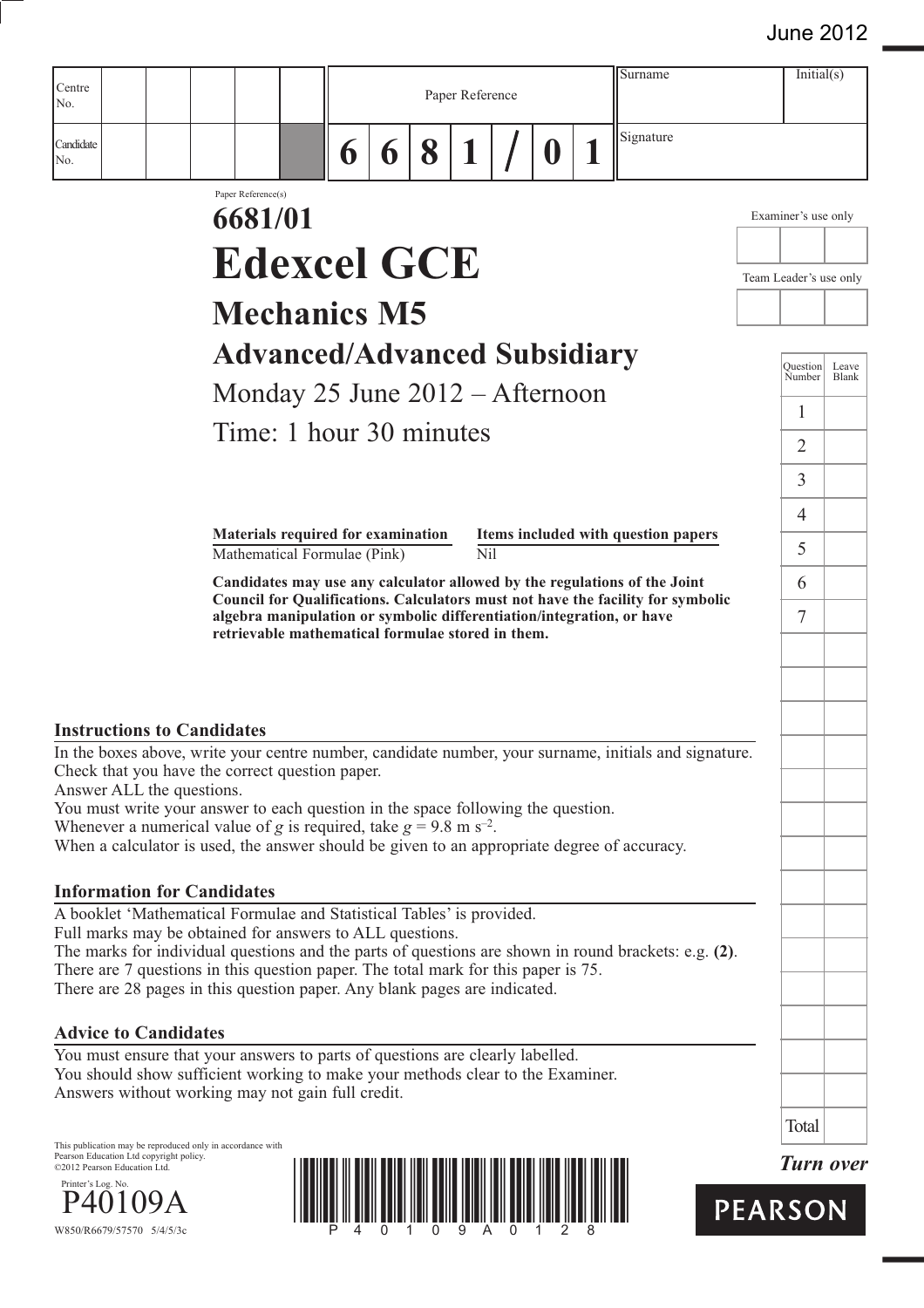# Leave blank **1.** A particle P moves in a plane such that its position vector **r** metres at time  $t$  seconds  $(t > 0)$  satisfies the differential equation  $\frac{d\mathbf{r}}{dt} - \frac{2}{t}\mathbf{r} = 4\mathbf{i}$ When  $t = 1$ , the particle is at the point with position vector  $(i+j)$  m. Find  $\bf{r}$  in terms of *t*.

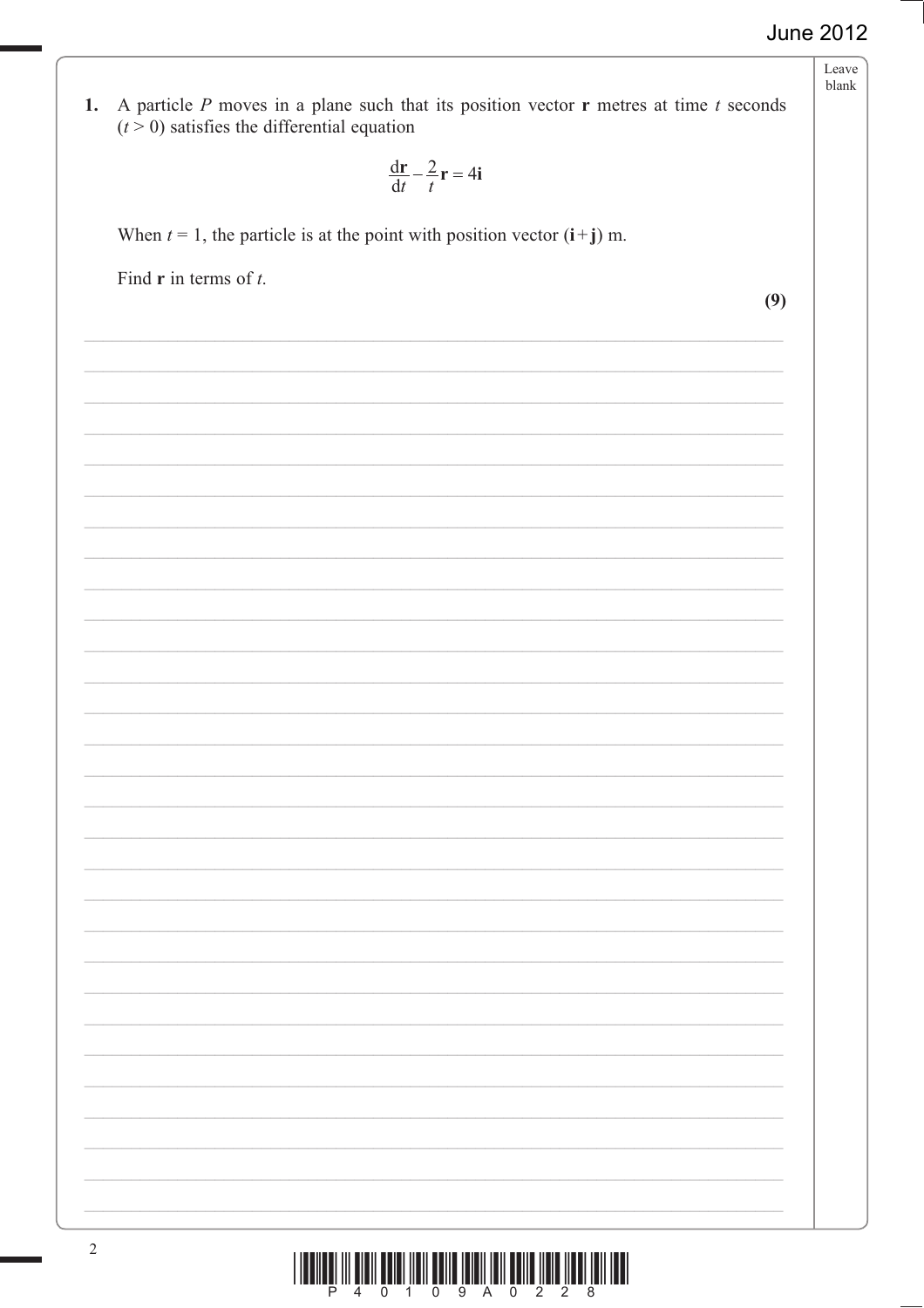- Leave blank
- 2. A rocket, with initial mass 1500 kg, including 600 kg of fuel, is launched vertically upwards from rest. The rocket burns fuel at a rate of 15  $\text{kg s}^{-1}$  and the burnt fuel is ejected vertically downwards with a speed of 1000 m s<sup>-1</sup> relative to the rocket. At time *t* seconds after launch ( $t \le 40$ ) the rocket has mass *m* kg and velocity *v* m s<sup>-1</sup>.
	- $(a)$  Show that

(b) Find *v* at time  $t, 0 \le t \le 40$ 

$$
\frac{\mathrm{d}v}{\mathrm{d}t} + \frac{1000}{m} \frac{\mathrm{d}m}{\mathrm{d}t} = -9.8
$$

\$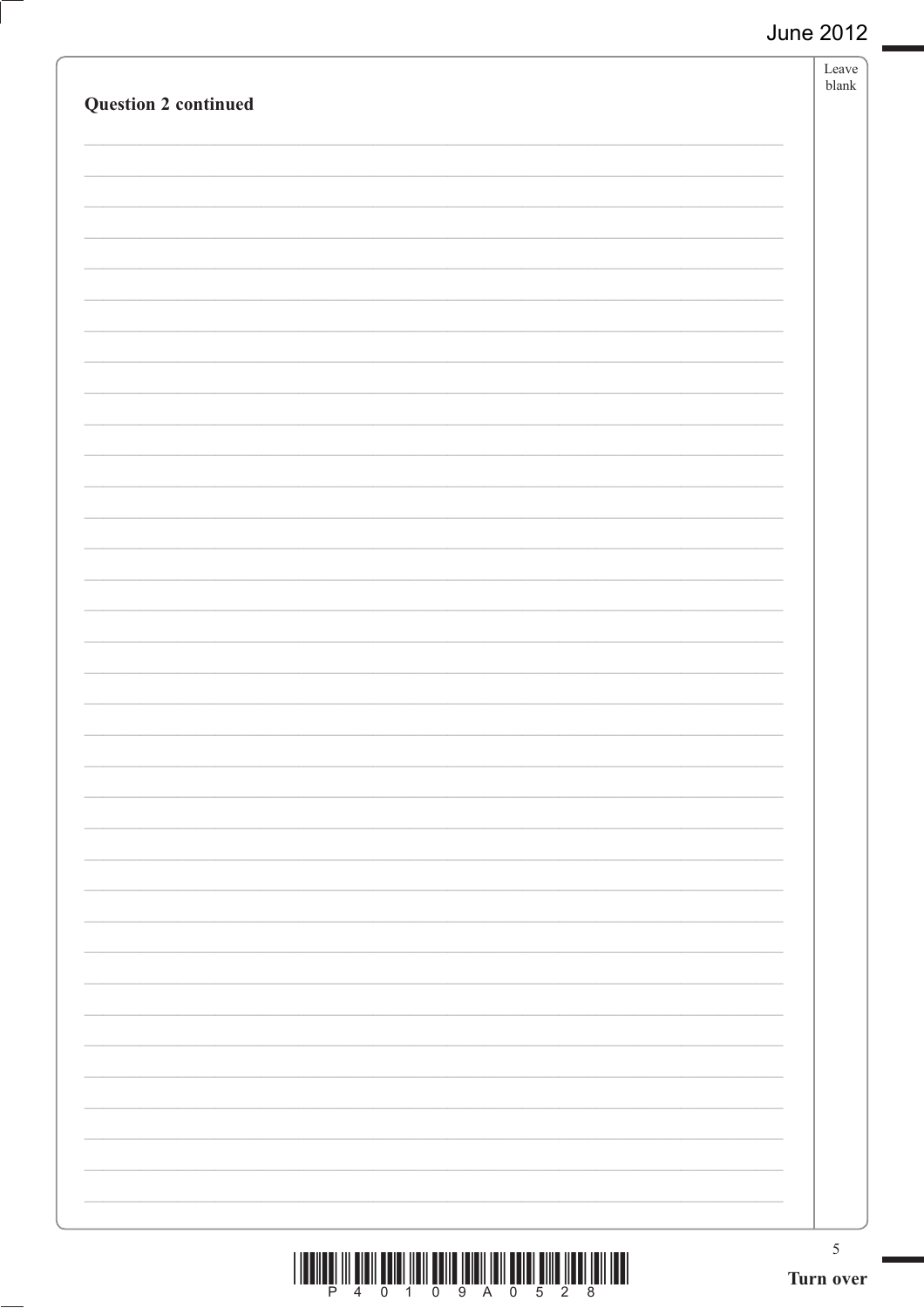|                                                                                                                                                                                                                                                                                                                                                                                                                                                                                                                                                                                                                  | Leave<br>blank |
|------------------------------------------------------------------------------------------------------------------------------------------------------------------------------------------------------------------------------------------------------------------------------------------------------------------------------------------------------------------------------------------------------------------------------------------------------------------------------------------------------------------------------------------------------------------------------------------------------------------|----------------|
| A uniform rod $PQ$ , of mass m and length 3a, is free to rotate about a fixed smooth horizontal<br>3.<br>axis $L$ , which passes through the end $P$ of the rod and is perpendicular to the rod. The rod<br>hangs at rest in equilibrium with $Q$ vertically below $P$ . One end of a light inextensible<br>string of length $2a$ is attached to the rod at $P$ and the other end is attached to a particle of<br>mass $3m$ . The particle is held with the string taut, and horizontal and perpendicular to $L$ ,<br>and is then released. After colliding, the particle sticks to the rod forming a body $B$ . |                |
| (a) Show that the moment of inertia of B about L is $15ma^2$ .                                                                                                                                                                                                                                                                                                                                                                                                                                                                                                                                                   | (2)            |
| (b) Show that $B$ first comes to instantaneous rest after it has turned through an angle<br>$\arccos\left(\frac{9}{25}\right)$ .                                                                                                                                                                                                                                                                                                                                                                                                                                                                                 |                |
|                                                                                                                                                                                                                                                                                                                                                                                                                                                                                                                                                                                                                  | (10)           |
|                                                                                                                                                                                                                                                                                                                                                                                                                                                                                                                                                                                                                  |                |
|                                                                                                                                                                                                                                                                                                                                                                                                                                                                                                                                                                                                                  |                |
|                                                                                                                                                                                                                                                                                                                                                                                                                                                                                                                                                                                                                  |                |
|                                                                                                                                                                                                                                                                                                                                                                                                                                                                                                                                                                                                                  |                |
|                                                                                                                                                                                                                                                                                                                                                                                                                                                                                                                                                                                                                  |                |
|                                                                                                                                                                                                                                                                                                                                                                                                                                                                                                                                                                                                                  |                |
|                                                                                                                                                                                                                                                                                                                                                                                                                                                                                                                                                                                                                  |                |
|                                                                                                                                                                                                                                                                                                                                                                                                                                                                                                                                                                                                                  |                |
|                                                                                                                                                                                                                                                                                                                                                                                                                                                                                                                                                                                                                  |                |
|                                                                                                                                                                                                                                                                                                                                                                                                                                                                                                                                                                                                                  |                |
|                                                                                                                                                                                                                                                                                                                                                                                                                                                                                                                                                                                                                  |                |
|                                                                                                                                                                                                                                                                                                                                                                                                                                                                                                                                                                                                                  |                |
|                                                                                                                                                                                                                                                                                                                                                                                                                                                                                                                                                                                                                  |                |
|                                                                                                                                                                                                                                                                                                                                                                                                                                                                                                                                                                                                                  |                |

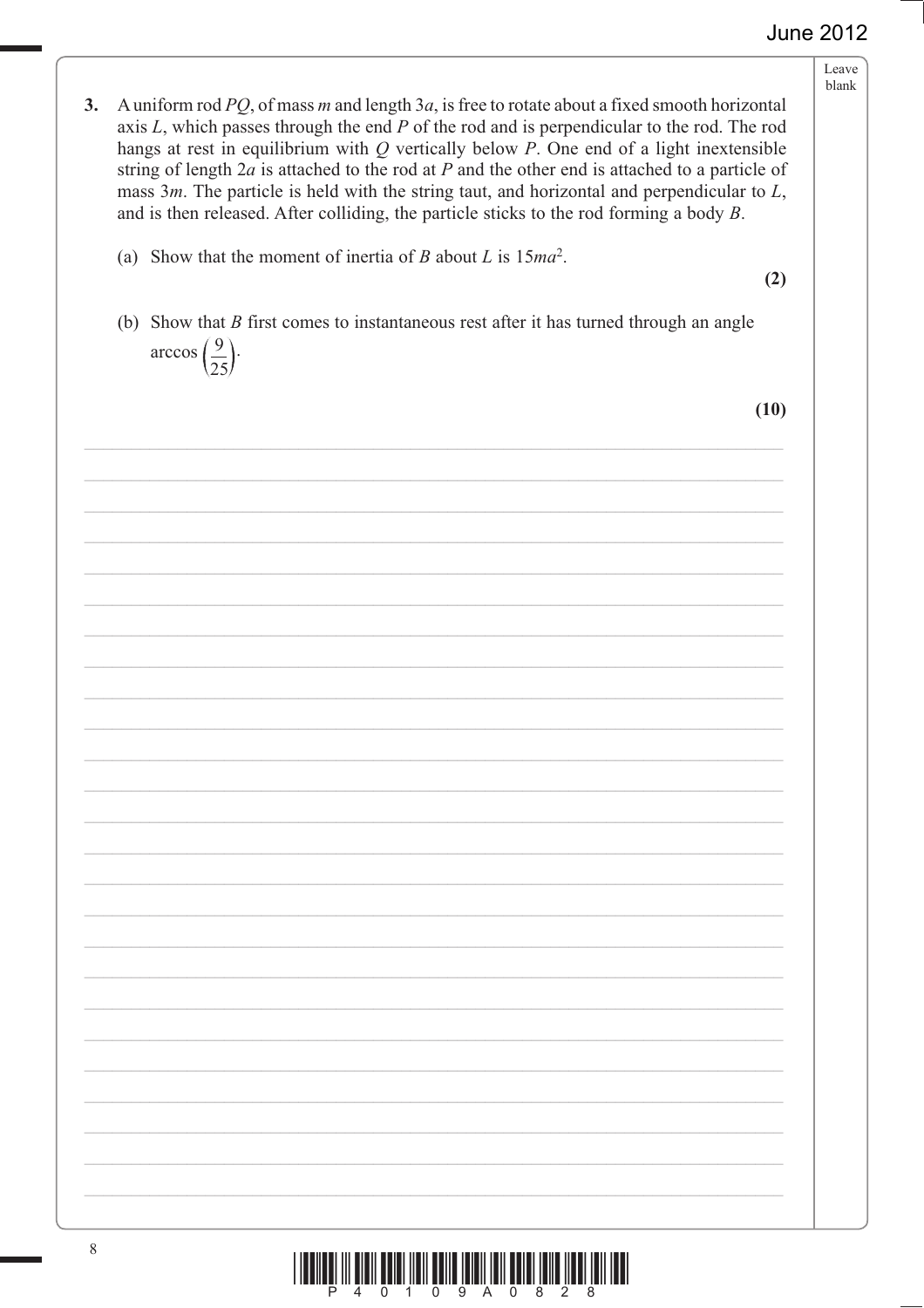| Question 3 continued | Leave<br>${\tt blank}$ |
|----------------------|------------------------|
|                      |                        |
|                      |                        |
|                      |                        |
|                      |                        |
|                      |                        |
|                      |                        |
|                      |                        |
|                      |                        |
|                      |                        |
|                      |                        |
|                      |                        |
|                      |                        |
|                      |                        |
|                      |                        |
|                      |                        |
|                      |                        |
|                      |                        |
|                      |                        |
|                      |                        |
|                      |                        |
|                      | $\overline{9}$         |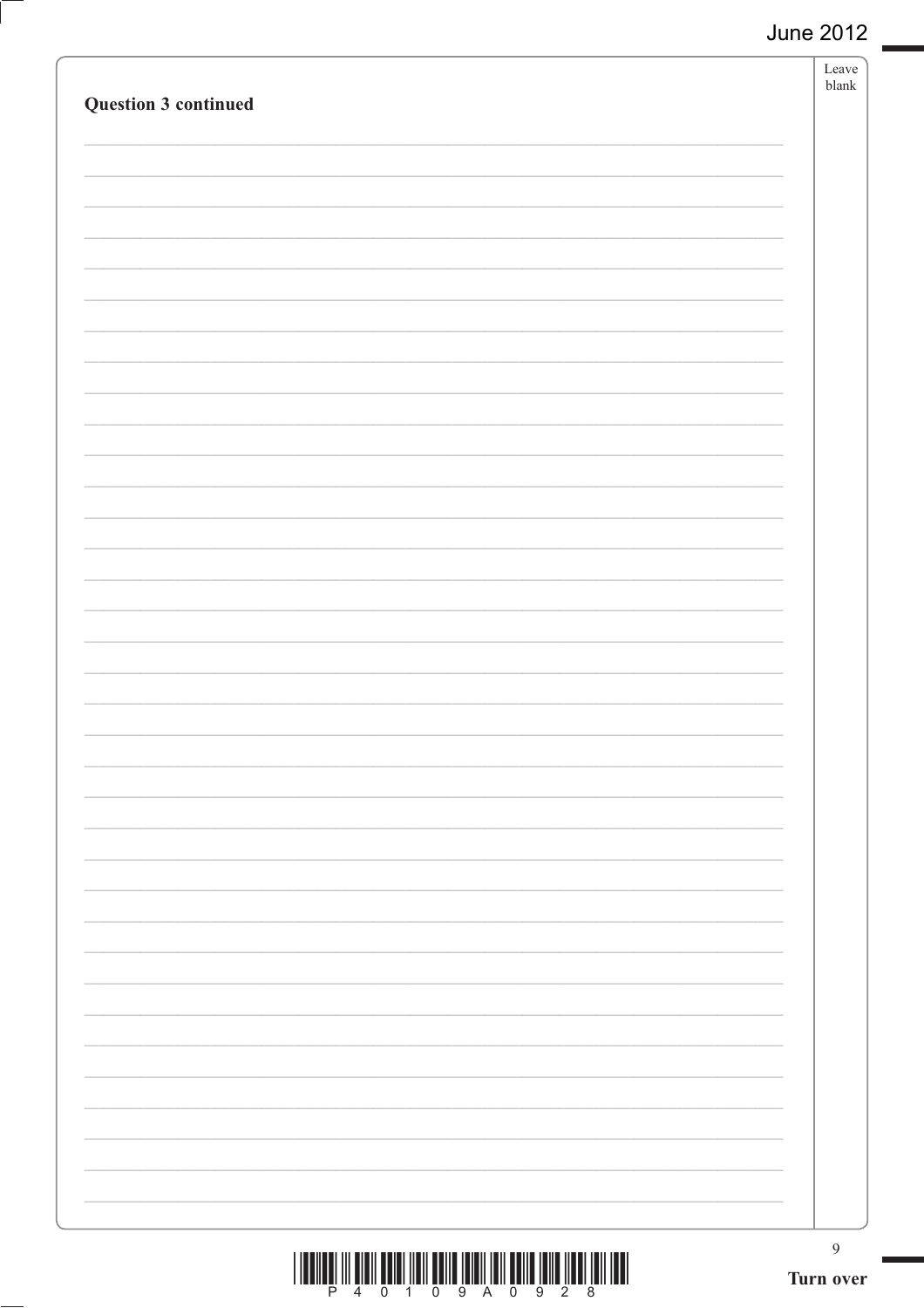Leave blank  $\begin{array}{c} \hline \end{array} \qquad \qquad \begin{array}{c} \hline \end{array} \qquad \qquad \begin{array}{c} \hline \end{array} \qquad \qquad \begin{array}{c} \hline \end{array} \qquad \qquad \begin{array}{c} \hline \end{array} \qquad \qquad \begin{array}{c} \hline \end{array} \qquad \qquad \begin{array}{c} \hline \end{array} \qquad \qquad \begin{array}{c} \hline \end{array} \qquad \qquad \begin{array}{c} \hline \end{array} \qquad \qquad \begin{array}{c} \hline \end{array} \qquad \qquad \begin{array}{c} \hline$ 4. A body consists of a uniform plane circular disc, of radius  $r$  and mass  $2m$ , with a particle of mass 3*m* attached to the circumference of the disc at the point *P*. The line *PQ* is a diameter of the disc. The body is free to rotate in a vertical plane about a fixed smooth horizontal axis, *L*, which is perpendicular to the plane of the disc and passes through Q. The body is held with  $QP$  making an angle  $\beta$  with the downward vertical through Q, where  $\sin \beta = 0.25$ , and released from rest. Find the magnitude of the component, perpendicular to  $PQ$ , of the force acting on the body at  $Q$  at the instant when it is released. [*You may assume that the moment of inertia of the body about L is*  $15mr^2$ .]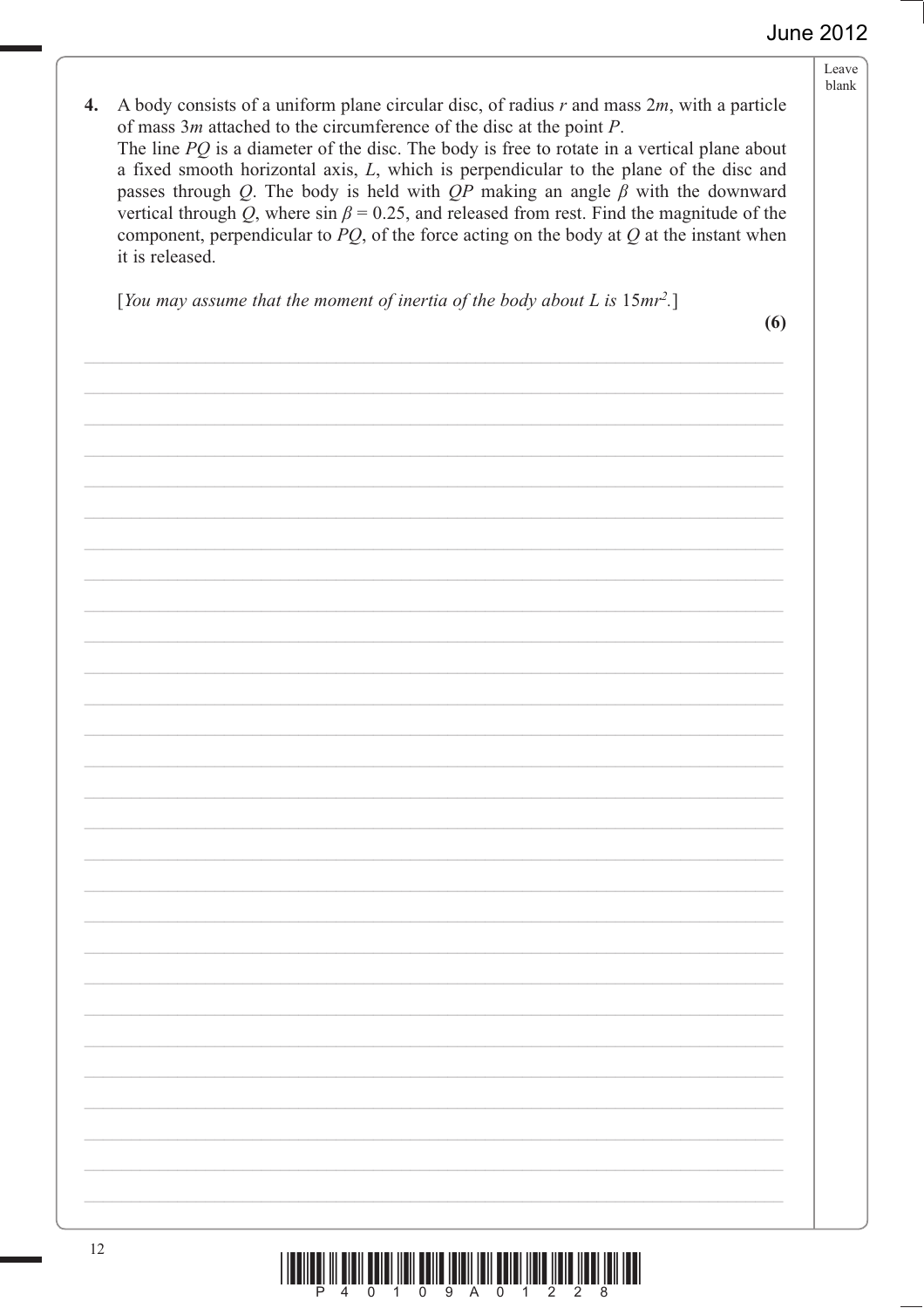Leave  $blank$ 

 $\begin{array}{c} \hline \end{array} \qquad \qquad \begin{array}{c} \hline \end{array} \qquad \qquad \begin{array}{c} \hline \end{array} \qquad \qquad \begin{array}{c} \hline \end{array} \qquad \qquad \begin{array}{c} \hline \end{array} \qquad \qquad \begin{array}{c} \hline \end{array} \qquad \qquad \begin{array}{c} \hline \end{array} \qquad \qquad \begin{array}{c} \hline \end{array} \qquad \qquad \begin{array}{c} \hline \end{array} \qquad \qquad \begin{array}{c} \hline \end{array} \qquad \qquad \begin{array}{c} \hline$ 5. The points P and Q have position vectors  $4\mathbf{i} - 6\mathbf{j} - 12\mathbf{k}$  and  $2\mathbf{i} + 4\mathbf{j} + 4\mathbf{k}$  respectively, relative to a fixed origin  $O$ . Three forces,  $\mathbf{F}_1$ ,  $\mathbf{F}_2$  and  $\mathbf{F}_3$ , act along  $\overrightarrow{OP}$ ,  $\overrightarrow{QO}$  and  $\overrightarrow{QP}$  respectively, and have magnitudes 7 N, 3 N and  $3\sqrt{10}$  N respectively. (a) Express  $\mathbf{F}_1$ ,  $\mathbf{F}_2$  and  $\mathbf{F}_3$  in vector form.  (b) Show that the resultant of  $\mathbf{F}_1$ ,  $\mathbf{F}_2$  and  $\mathbf{F}_3$  is  $(2\mathbf{i} - 10\mathbf{j} - 16\mathbf{k})$  N. (2) (c) Find a vector equation of the line of action of this resultant, giving your answer in the form  $\mathbf{r} = \mathbf{a} + \lambda \mathbf{b}$ , where **a** and **b** are constant vectors and  $\lambda$  is a parameter.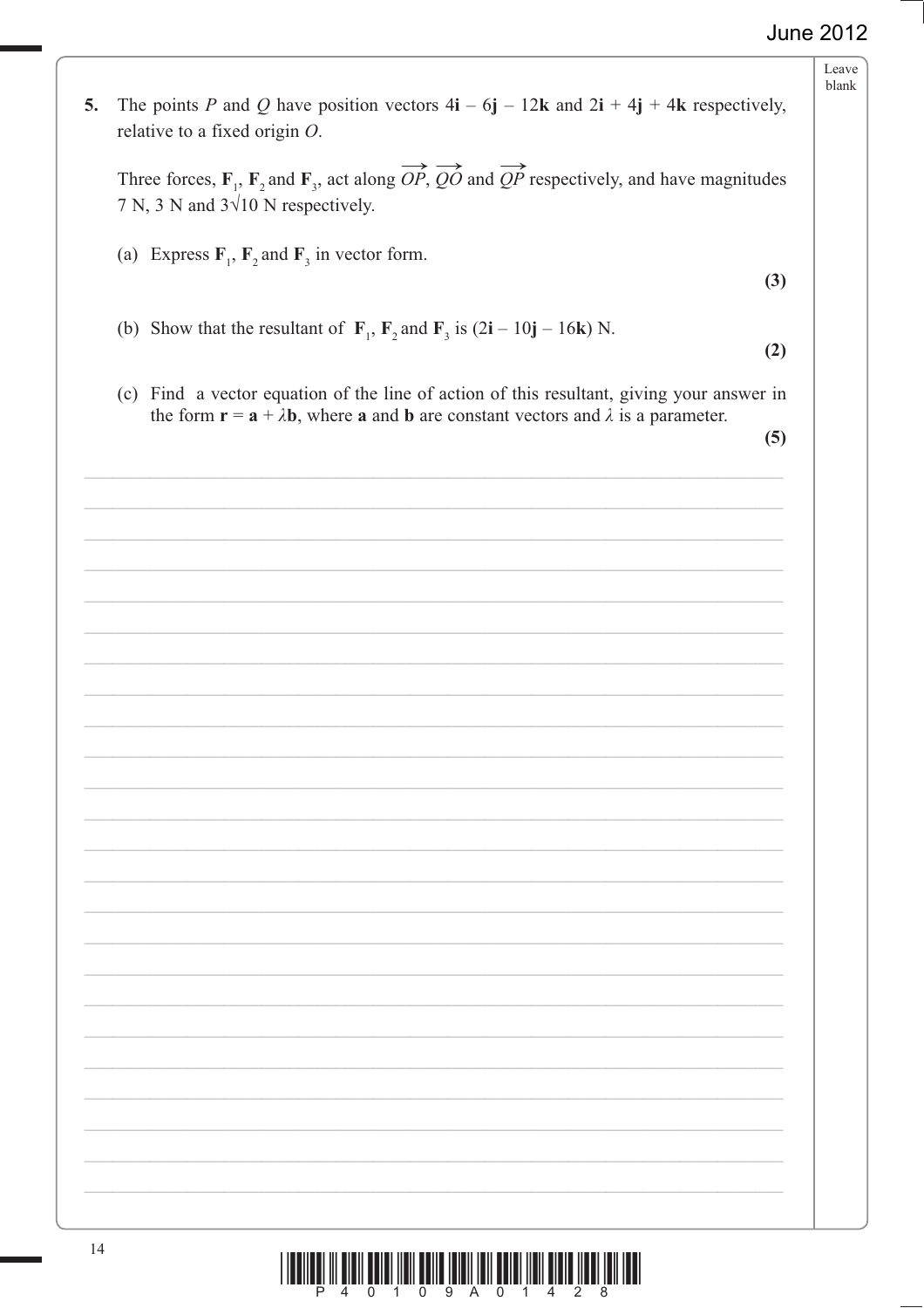| Question 5 continued | Leave<br>${\it blank}$ |
|----------------------|------------------------|
|                      |                        |
|                      |                        |
|                      |                        |
|                      |                        |
|                      |                        |
|                      |                        |
|                      |                        |
|                      |                        |
|                      |                        |
|                      |                        |
|                      |                        |
|                      |                        |
|                      |                        |
|                      |                        |
|                      |                        |
|                      |                        |
|                      |                        |
|                      |                        |
|                      |                        |
|                      |                        |
|                      |                        |
|                      |                        |
|                      |                        |
|                      |                        |
|                      |                        |
|                      |                        |
|                      |                        |
|                      |                        |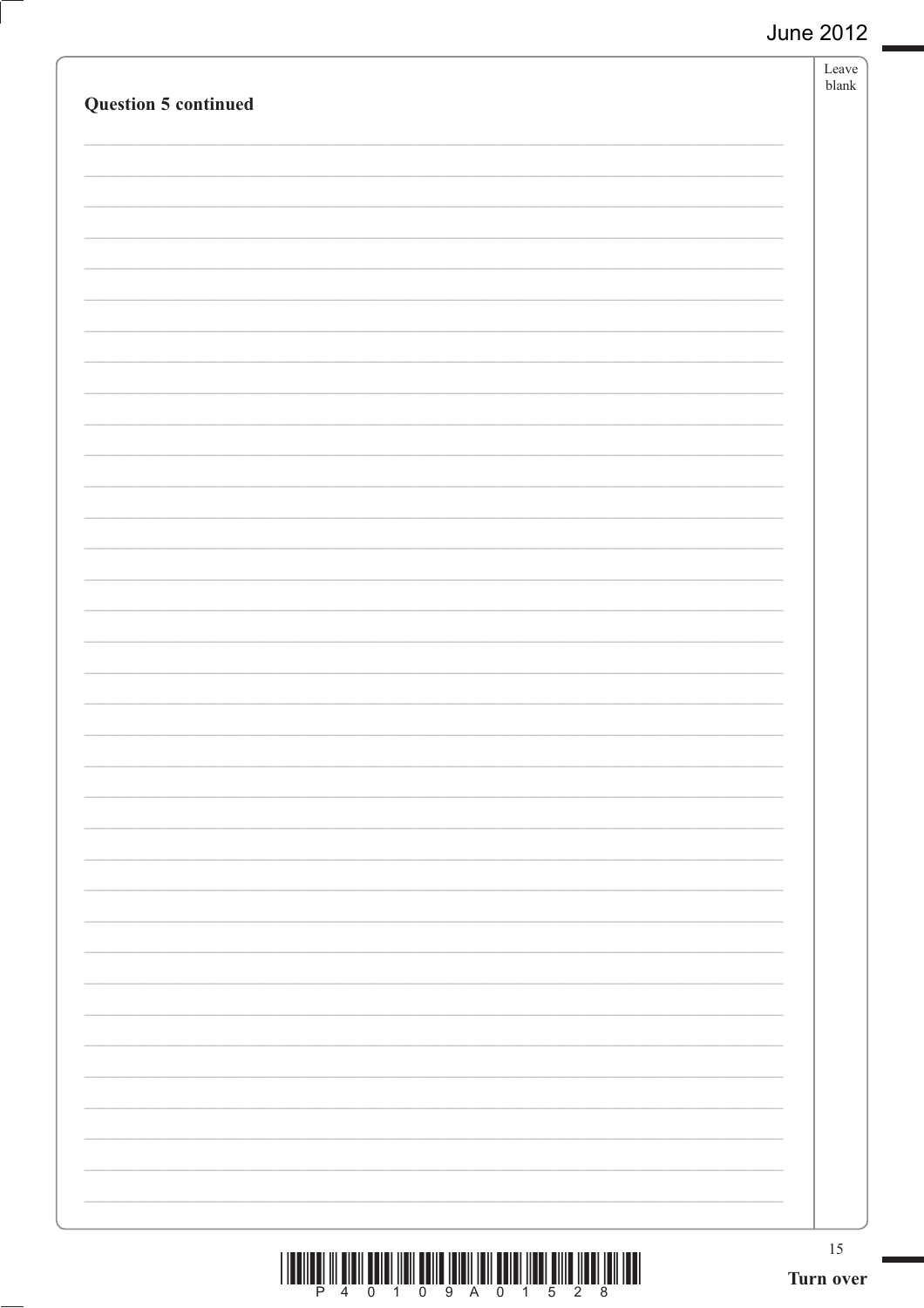Leave blank

- 6. A uniform circular pulley, of mass  $4m$  and radius  $r$ , is free to rotate about a fixed smooth horizontal axis which passes through the centre of the pulley and is perpendicular to the plane of the pulley. A light inextensible string passes over the pulley and has a particle of mass  $2m$  attached to one end and a particle of mass  $3m$  attached to the other end. The particles hang with the string vertical and taut on each side of the pulley. The rim of the pulley is sufficiently rough to prevent the string slipping. The system is released from rest.
	- (a) Find the angular acceleration of the pulley.

 $(8)$ 

When the angular speed of the pulley is  $\Omega$ , the string breaks and a constant braking couple of magnitude  $G$  is applied to the pulley which brings it to rest.

(b) Find an expression for the angle turned through by the pulley from the instant when the string breaks to the instant when the pulley first comes to rest.

 $(4)$ 

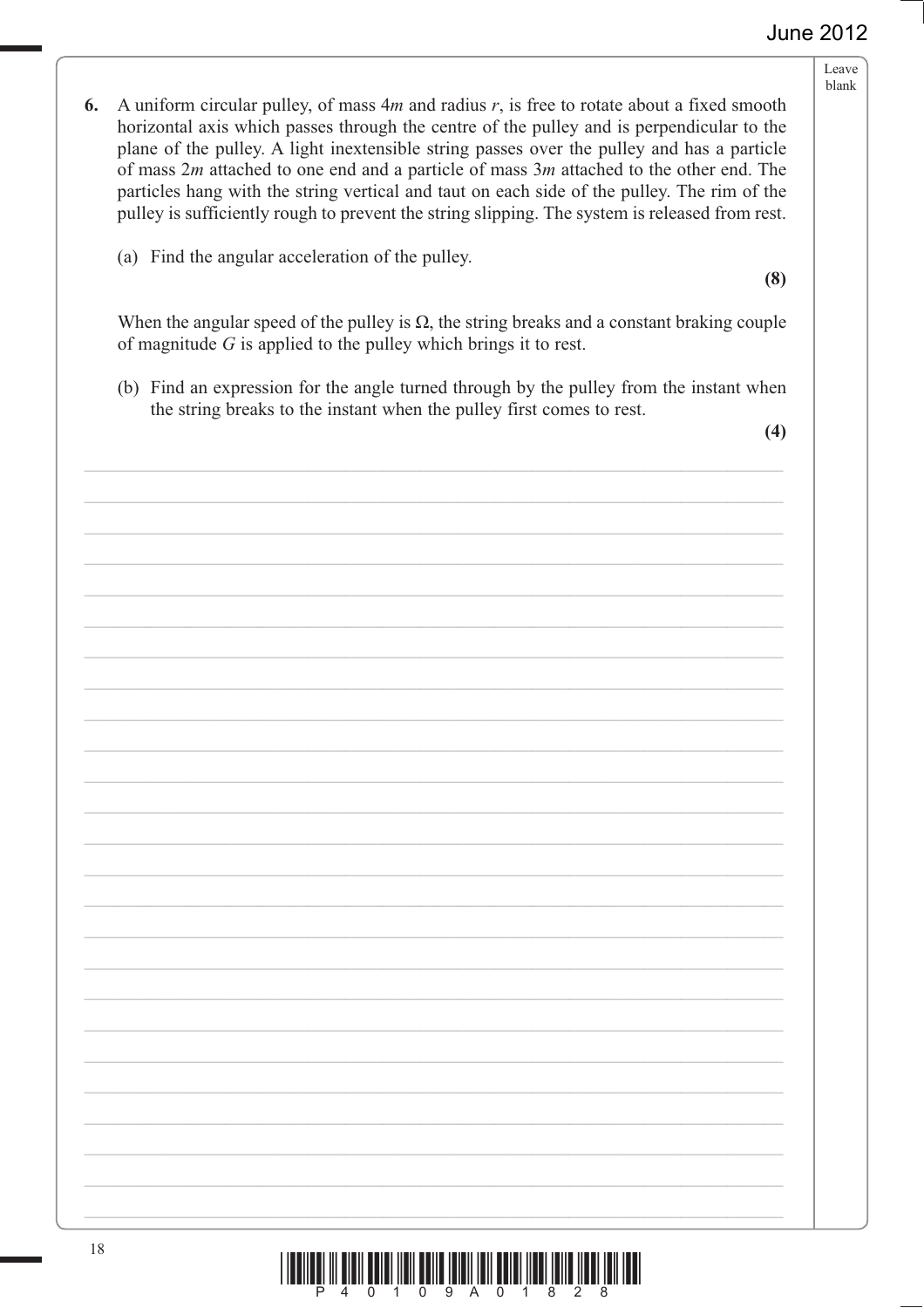| Question 6 continued | Leave<br>${\it blank}$ |
|----------------------|------------------------|
|                      |                        |
|                      |                        |
|                      |                        |
|                      |                        |
|                      |                        |
|                      |                        |
|                      |                        |
|                      |                        |
|                      |                        |
|                      |                        |
|                      |                        |
|                      |                        |
|                      |                        |
|                      |                        |
|                      |                        |
|                      |                        |
|                      |                        |
|                      |                        |
|                      |                        |
|                      |                        |
|                      |                        |
|                      |                        |
|                      |                        |
|                      | 19                     |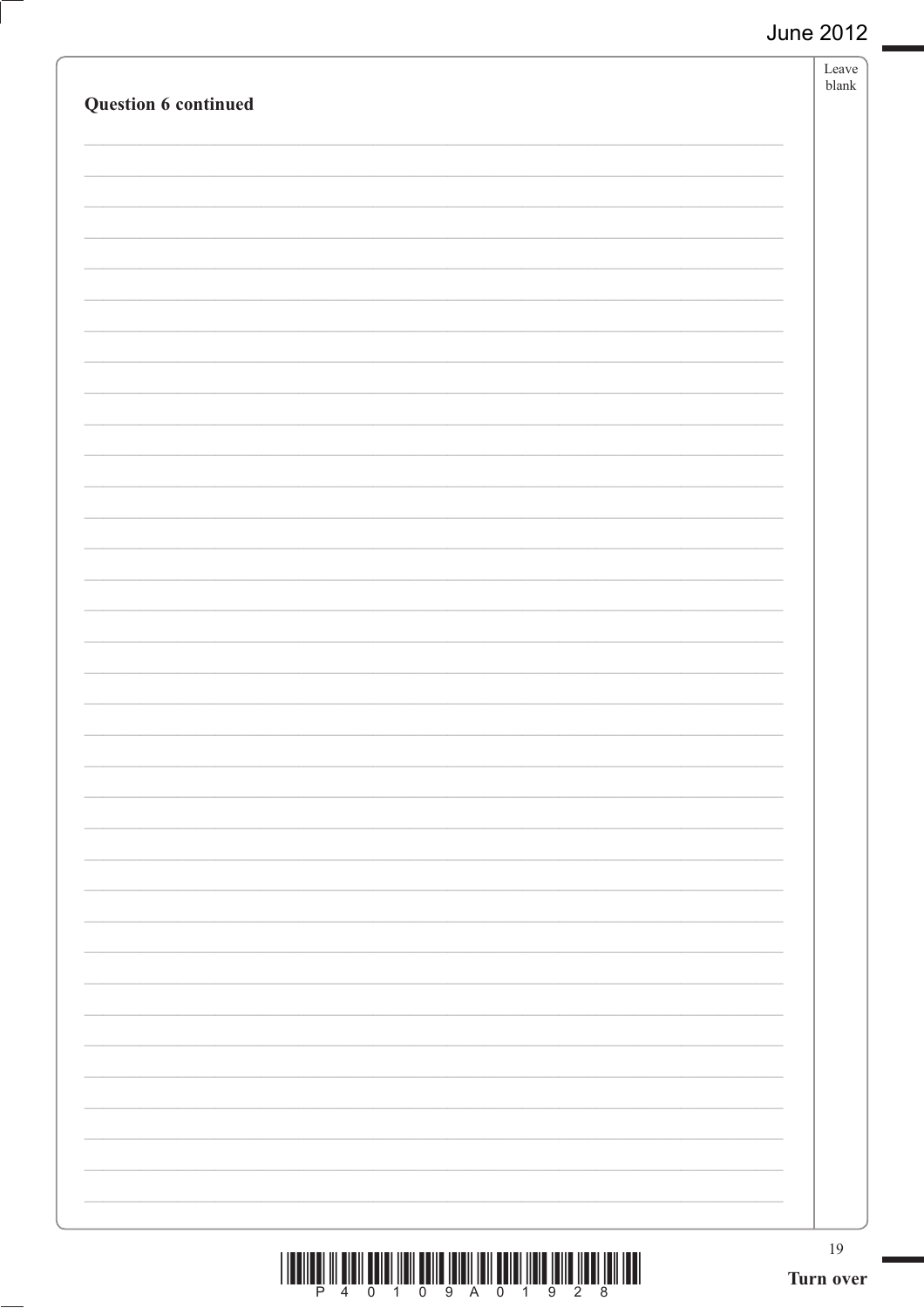Leave blank  $\begin{array}{c} \hline \end{array} \qquad \qquad \begin{array}{c} \hline \end{array} \qquad \qquad \begin{array}{c} \hline \end{array} \qquad \qquad \begin{array}{c} \hline \end{array} \qquad \qquad \begin{array}{c} \hline \end{array} \qquad \qquad \begin{array}{c} \hline \end{array} \qquad \qquad \begin{array}{c} \hline \end{array} \qquad \qquad \begin{array}{c} \hline \end{array} \qquad \qquad \begin{array}{c} \hline \end{array} \qquad \qquad \begin{array}{c} \hline \end{array} \qquad \qquad \begin{array}{c} \hline$ 7. (a) A uniform lamina of mass *m* is in the shape of a triangle *ABC*. The perpendicular distance of C from the line  $AB$  is h. Prove, using integration, that the moment of inertia of the lamina about AB is  $\frac{1}{2}$ 6  $mh^2$ . <sup>6</sup><br>
(b) Deduce the radius of gyration of a uniform square lamina of side 2*a*, about a diagonal.  The points  $X$  and  $Y$  are the mid-points of the sides  $RQ$  and  $RS$  respectively of a square *PQRS* of side 2*a*. A uniform lamina of mass *M* is in the shape of *PQXYS*. (c) Show that the moment of inertia of this lamina about XY is  $\frac{79}{\epsilon}$ 84 *Ma*<sup>2</sup>.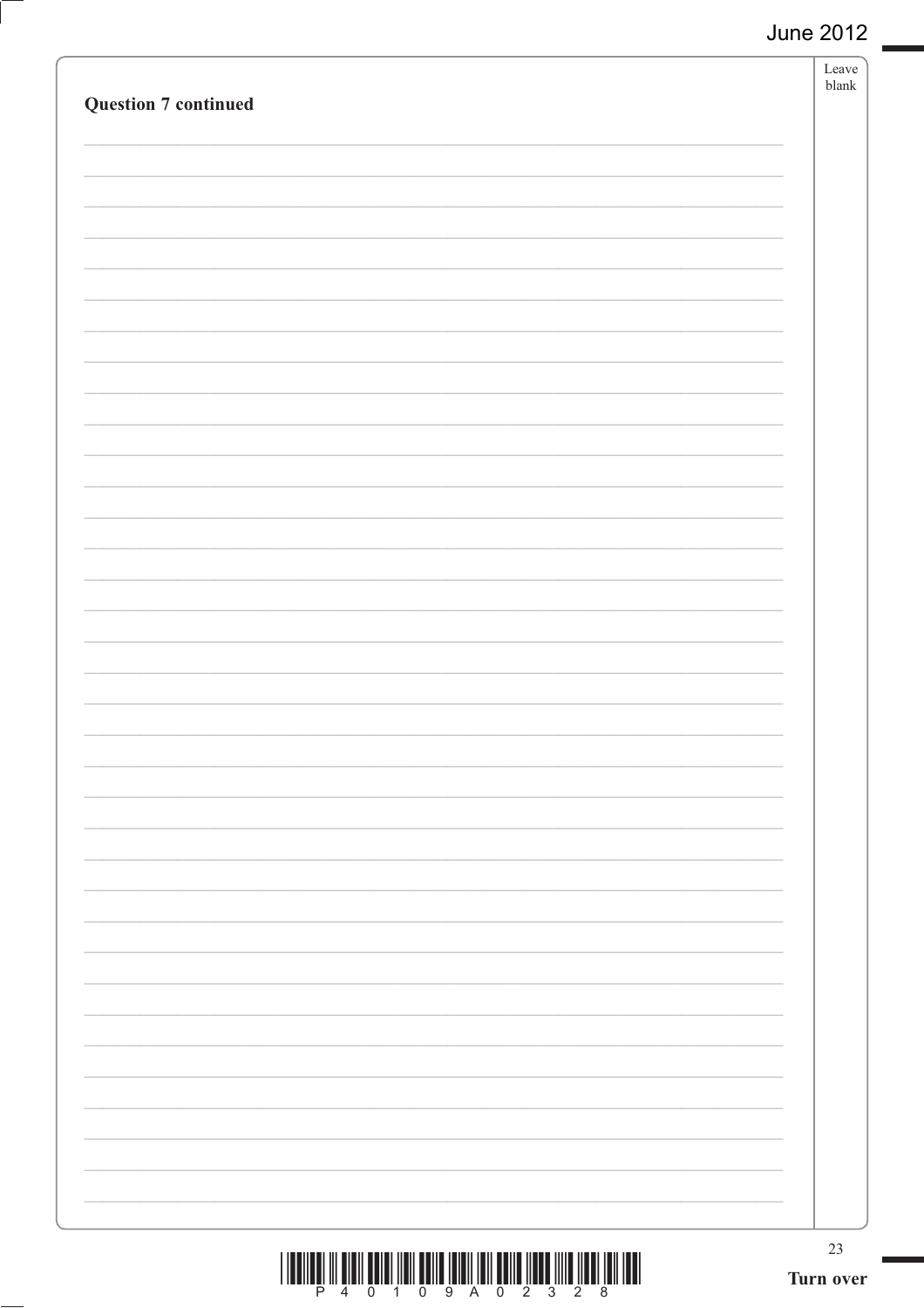| Centre<br>No.                                                                                                                                                                                                                                                                                                                                                                                                                                                                                                                                                                                                                                       |                                                                                                                                                                                                                                                                                                                                       |        |   | Paper Reference |                         |             |    | Surname                             |                                                                                                   | Initial(s)       |
|-----------------------------------------------------------------------------------------------------------------------------------------------------------------------------------------------------------------------------------------------------------------------------------------------------------------------------------------------------------------------------------------------------------------------------------------------------------------------------------------------------------------------------------------------------------------------------------------------------------------------------------------------------|---------------------------------------------------------------------------------------------------------------------------------------------------------------------------------------------------------------------------------------------------------------------------------------------------------------------------------------|--------|---|-----------------|-------------------------|-------------|----|-------------------------------------|---------------------------------------------------------------------------------------------------|------------------|
| Candidate<br>No.                                                                                                                                                                                                                                                                                                                                                                                                                                                                                                                                                                                                                                    |                                                                                                                                                                                                                                                                                                                                       | 6<br>6 | 8 |                 |                         | $\mathbf 0$ | 1R | Signature                           |                                                                                                   |                  |
|                                                                                                                                                                                                                                                                                                                                                                                                                                                                                                                                                                                                                                                     | Paper Reference(s)<br>6681/01R<br><b>Edexcel GCE</b><br><b>Mechanics M5</b><br><b>Advanced/Advanced Subsidiary</b><br>Monday 24 June $2013 -$ Afternoon<br>Time: 1 hour 30 minutes<br>Materials required for examination<br>Mathematical Formulae (Pink)<br>Candidates may use any calculator allowed by the regulations of the Joint |        |   |                 | $\overline{\text{Nil}}$ |             |    | Items included with question papers | Examiner's use only<br>Team Leader's use only<br>Ouestion<br>Number<br>1<br>2<br>3<br>4<br>5<br>6 | Leave<br>Blank   |
| <b>Instructions to Candidates</b><br>In the boxes above, write your centre number, candidate number, your surname, initials and signature.<br>Check that you have the correct question paper.<br>Answer ALL the questions.<br>You must write your answer to each question in the space following the question.<br>Whenever a numerical value of g is required, take $g = 9.8$ m s <sup>-2</sup> .<br>When a calculator is used, the answer should be given to an appropriate degree of accuracy.                                                                                                                                                    | algebra manipulation or symbolic differentiation/integration, or have<br>retrievable mathematical formulae stored in them.                                                                                                                                                                                                            |        |   |                 |                         |             |    |                                     |                                                                                                   |                  |
| <b>Information for Candidates</b><br>A booklet 'Mathematical Formulae and Statistical Tables' is provided.<br>Full marks may be obtained for answers to ALL questions.<br>The marks for individual questions and the parts of questions are shown in round brackets: e.g. (2).<br>There are 6 questions in this question paper. The total mark for this paper is 75.<br>There are 24 pages in this question paper. Any blank pages are indicated.<br><b>Advice to Candidates</b><br>You must ensure that your answers to parts of questions are clearly labelled.<br>You should show sufficient working to make your methods clear to the Examiner. |                                                                                                                                                                                                                                                                                                                                       |        |   |                 |                         |             |    |                                     |                                                                                                   |                  |
| Answers without working may not gain full credit.<br>This publication may be reproduced only in accordance with<br>Pearson Education Ltd copyright policy.<br>©2013 Pearson Education Ltd.<br>Printer's Log. No.<br>61 A<br>W850/R6679/57570 5/5/5/                                                                                                                                                                                                                                                                                                                                                                                                 |                                                                                                                                                                                                                                                                                                                                       |        |   |                 |                         |             |    |                                     | Total<br><b>PEARSON</b>                                                                           | <b>Turn over</b> |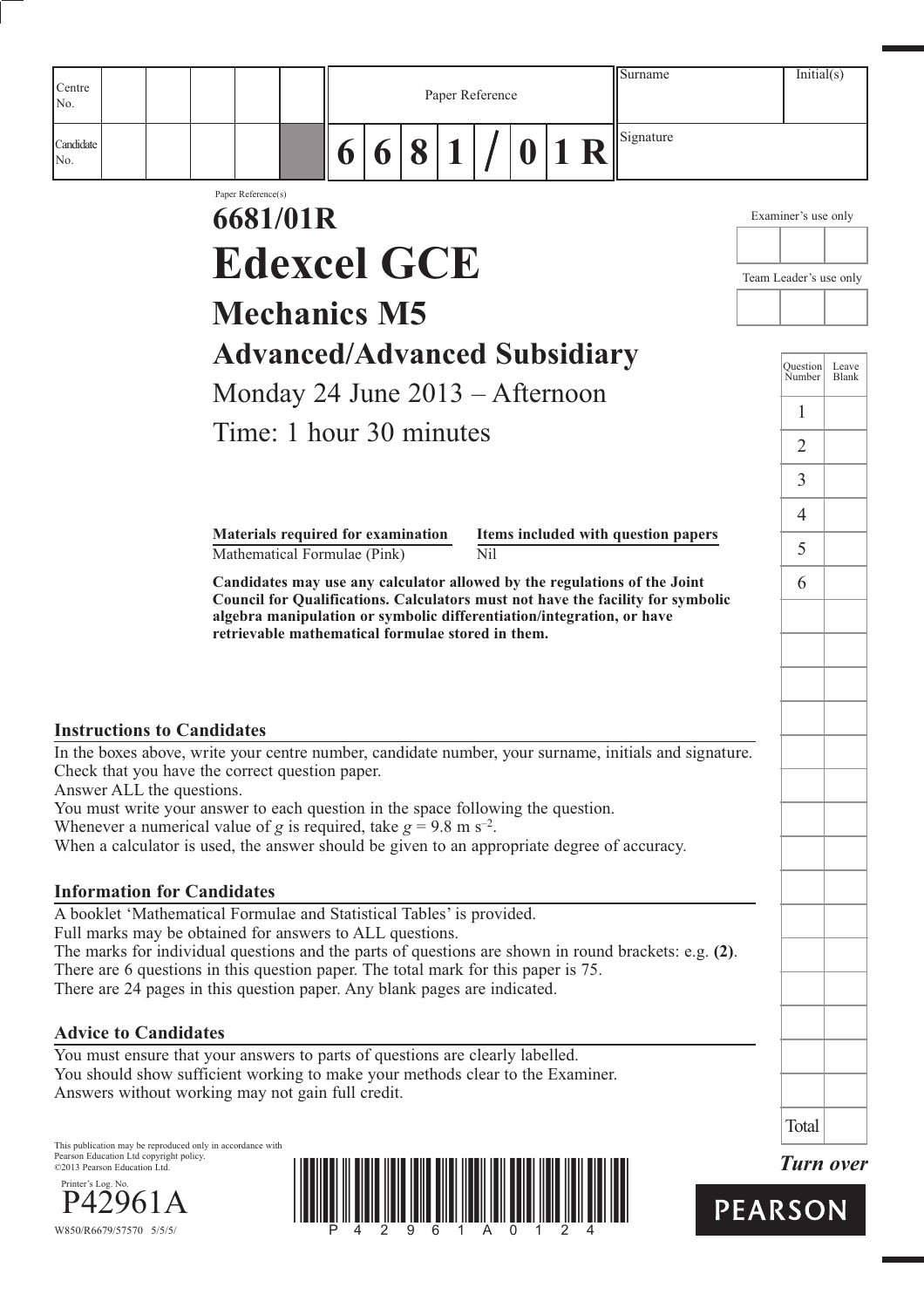|               |                                                                                                                                                  | Leave<br>blank |
|---------------|--------------------------------------------------------------------------------------------------------------------------------------------------|----------------|
| 1.            | A particle moves in a plane in such a way that its position vector $\mathbf r$ metres at time $t$ seconds<br>satisfies the differential equation |                |
|               |                                                                                                                                                  |                |
|               | $\frac{\mathrm{d}^2 \mathbf{r}}{\mathrm{d}t^2} - 2\frac{\mathrm{d}\mathbf{r}}{\mathrm{d}t} = \mathbf{0}$                                         |                |
|               | When $t = 0$ , the particle is at the origin and is moving with velocity $(4i + 2j)$ m s <sup>-1</sup> .                                         |                |
|               | Find $\bf{r}$ in terms of $t$ .                                                                                                                  |                |
|               | (7)                                                                                                                                              |                |
|               |                                                                                                                                                  |                |
|               |                                                                                                                                                  |                |
|               |                                                                                                                                                  |                |
|               |                                                                                                                                                  |                |
|               |                                                                                                                                                  |                |
|               |                                                                                                                                                  |                |
|               |                                                                                                                                                  |                |
|               |                                                                                                                                                  |                |
|               |                                                                                                                                                  |                |
|               |                                                                                                                                                  |                |
|               |                                                                                                                                                  |                |
|               |                                                                                                                                                  |                |
|               |                                                                                                                                                  |                |
|               |                                                                                                                                                  |                |
|               |                                                                                                                                                  |                |
|               |                                                                                                                                                  |                |
|               |                                                                                                                                                  |                |
|               |                                                                                                                                                  |                |
|               |                                                                                                                                                  |                |
|               |                                                                                                                                                  |                |
|               |                                                                                                                                                  |                |
|               |                                                                                                                                                  |                |
|               |                                                                                                                                                  |                |
|               |                                                                                                                                                  |                |
|               |                                                                                                                                                  |                |
|               |                                                                                                                                                  |                |
| $\mathcal{D}$ |                                                                                                                                                  |                |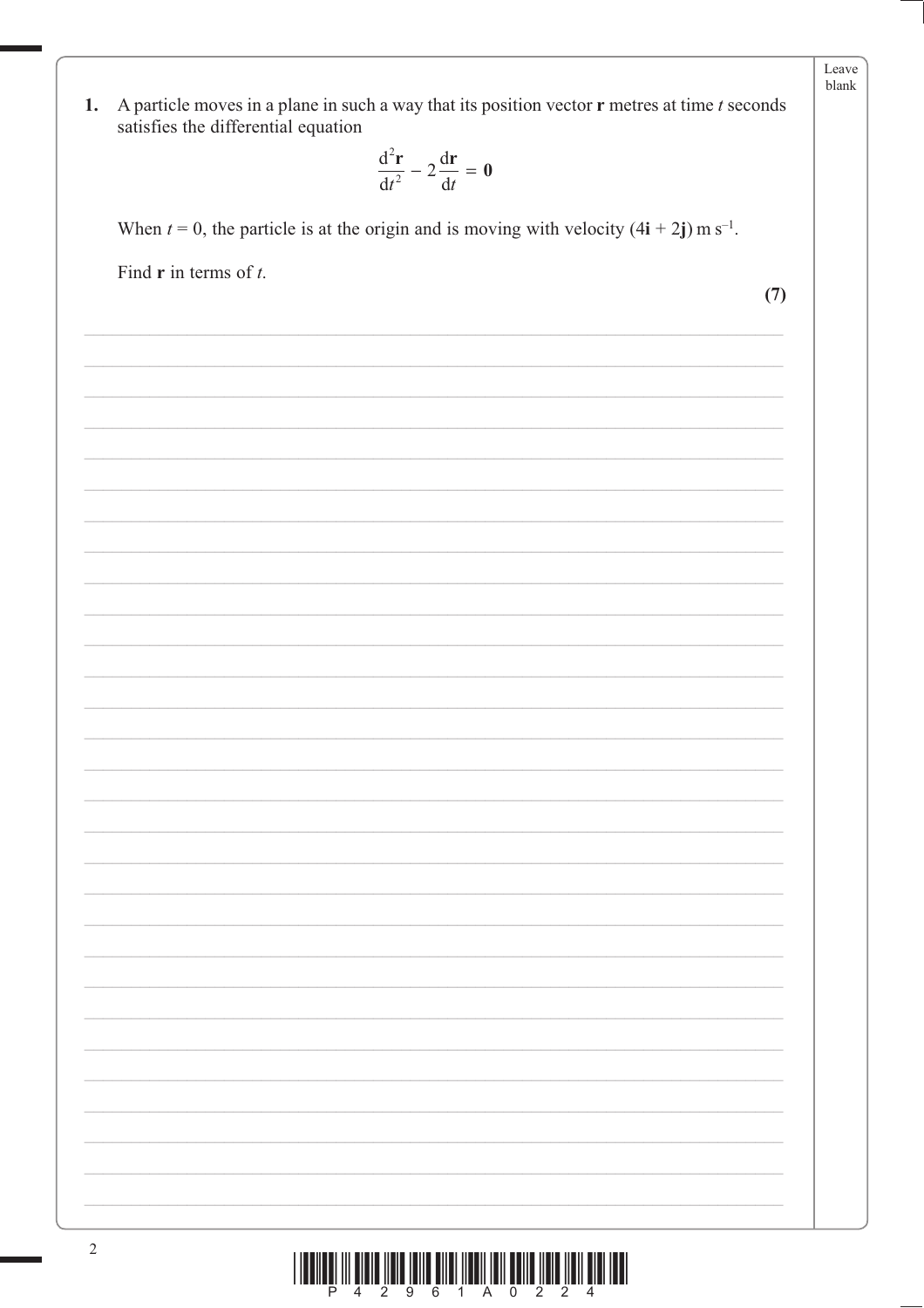| 2. | Three forces $\mathbf{F}_1 = (3\mathbf{i} - \mathbf{j} + \mathbf{k})N$ , $\mathbf{F}_2 = (2\mathbf{i} - \mathbf{k})N$ , and $\mathbf{F}_3$ act on a rigid body.                                                                                                 |
|----|-----------------------------------------------------------------------------------------------------------------------------------------------------------------------------------------------------------------------------------------------------------------|
|    | The force $\mathbf{F}_1$ acts through the point with position vector $(i + 2j + k)m$ , the force $\mathbf{F}_2$ acts<br>through the point with position vector $(i - 2j)$ m and the force $F_3$ acts through the point<br>with position vector $(i + j + k)m$ . |
|    | Given that the system $\mathbf{F}_1$ , $\mathbf{F}_2$ and $\mathbf{F}_3$ reduces to a couple G,                                                                                                                                                                 |
|    | (a) find $G$ .<br>(6)                                                                                                                                                                                                                                           |
|    | The line of action of $\mathbf{F}_3$ is changed so that the system $\mathbf{F}_1$ , $\mathbf{F}_2$ and $\mathbf{F}_3$ now reduces to a couple<br>$(6i + 8j + 2k)N$ m.                                                                                           |
|    | (b) Find an equation of the new line of action of $\mathbf{F}_3$ , giving your answer in the<br>form $\mathbf{r} = \mathbf{a} + t\mathbf{b}$ , where <b>a</b> and <b>b</b> are constant vectors.                                                                |
|    | (5)                                                                                                                                                                                                                                                             |
|    |                                                                                                                                                                                                                                                                 |
|    |                                                                                                                                                                                                                                                                 |
|    |                                                                                                                                                                                                                                                                 |
|    |                                                                                                                                                                                                                                                                 |
|    |                                                                                                                                                                                                                                                                 |
|    |                                                                                                                                                                                                                                                                 |
|    |                                                                                                                                                                                                                                                                 |
|    |                                                                                                                                                                                                                                                                 |
|    |                                                                                                                                                                                                                                                                 |
|    |                                                                                                                                                                                                                                                                 |
|    |                                                                                                                                                                                                                                                                 |
|    |                                                                                                                                                                                                                                                                 |
|    |                                                                                                                                                                                                                                                                 |
|    |                                                                                                                                                                                                                                                                 |
|    |                                                                                                                                                                                                                                                                 |
|    |                                                                                                                                                                                                                                                                 |
|    |                                                                                                                                                                                                                                                                 |
|    |                                                                                                                                                                                                                                                                 |
|    |                                                                                                                                                                                                                                                                 |
|    |                                                                                                                                                                                                                                                                 |
|    |                                                                                                                                                                                                                                                                 |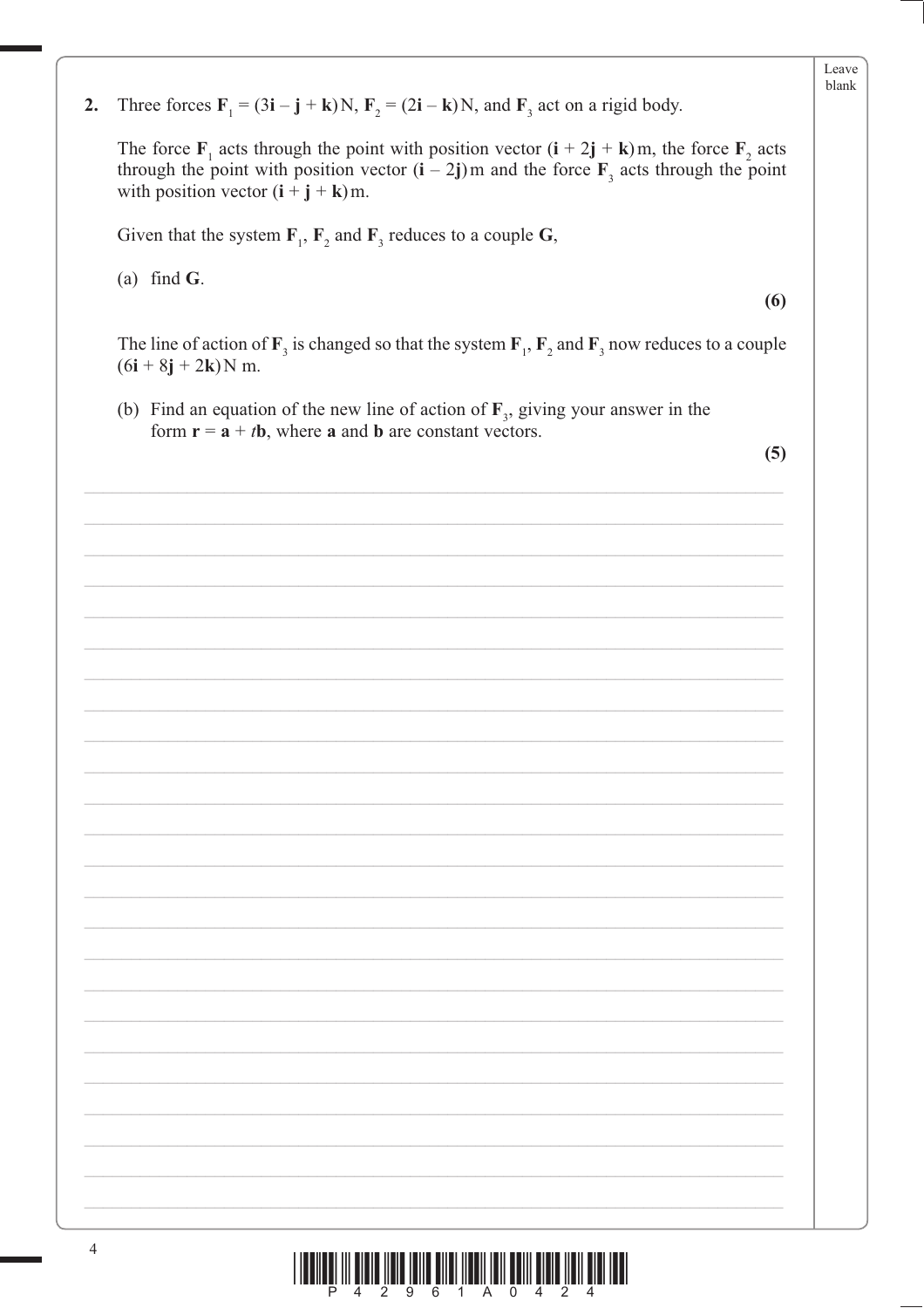|                                                                                                                                                                                                                                                                                                                                                                                                                                                               |           | $\operatorname{Leave}$<br>${\it blank}$ |
|---------------------------------------------------------------------------------------------------------------------------------------------------------------------------------------------------------------------------------------------------------------------------------------------------------------------------------------------------------------------------------------------------------------------------------------------------------------|-----------|-----------------------------------------|
| <b>Question 2 continued</b>                                                                                                                                                                                                                                                                                                                                                                                                                                   |           |                                         |
|                                                                                                                                                                                                                                                                                                                                                                                                                                                               |           |                                         |
|                                                                                                                                                                                                                                                                                                                                                                                                                                                               |           |                                         |
|                                                                                                                                                                                                                                                                                                                                                                                                                                                               |           |                                         |
|                                                                                                                                                                                                                                                                                                                                                                                                                                                               |           |                                         |
|                                                                                                                                                                                                                                                                                                                                                                                                                                                               |           |                                         |
|                                                                                                                                                                                                                                                                                                                                                                                                                                                               |           |                                         |
|                                                                                                                                                                                                                                                                                                                                                                                                                                                               |           |                                         |
|                                                                                                                                                                                                                                                                                                                                                                                                                                                               |           |                                         |
|                                                                                                                                                                                                                                                                                                                                                                                                                                                               |           |                                         |
|                                                                                                                                                                                                                                                                                                                                                                                                                                                               |           |                                         |
|                                                                                                                                                                                                                                                                                                                                                                                                                                                               |           |                                         |
|                                                                                                                                                                                                                                                                                                                                                                                                                                                               |           |                                         |
|                                                                                                                                                                                                                                                                                                                                                                                                                                                               |           |                                         |
|                                                                                                                                                                                                                                                                                                                                                                                                                                                               |           |                                         |
|                                                                                                                                                                                                                                                                                                                                                                                                                                                               |           |                                         |
|                                                                                                                                                                                                                                                                                                                                                                                                                                                               |           |                                         |
|                                                                                                                                                                                                                                                                                                                                                                                                                                                               |           |                                         |
|                                                                                                                                                                                                                                                                                                                                                                                                                                                               |           |                                         |
|                                                                                                                                                                                                                                                                                                                                                                                                                                                               |           |                                         |
|                                                                                                                                                                                                                                                                                                                                                                                                                                                               |           |                                         |
|                                                                                                                                                                                                                                                                                                                                                                                                                                                               |           |                                         |
|                                                                                                                                                                                                                                                                                                                                                                                                                                                               |           |                                         |
|                                                                                                                                                                                                                                                                                                                                                                                                                                                               |           |                                         |
|                                                                                                                                                                                                                                                                                                                                                                                                                                                               |           |                                         |
|                                                                                                                                                                                                                                                                                                                                                                                                                                                               |           |                                         |
|                                                                                                                                                                                                                                                                                                                                                                                                                                                               |           |                                         |
|                                                                                                                                                                                                                                                                                                                                                                                                                                                               |           |                                         |
|                                                                                                                                                                                                                                                                                                                                                                                                                                                               |           |                                         |
|                                                                                                                                                                                                                                                                                                                                                                                                                                                               |           |                                         |
| $\begin{array}{c} \text{if} \ \text{if} \ \text{if} \ \text{if} \ \text{if} \ \text{if} \ \text{if} \ \text{if} \ \text{if} \ \text{if} \ \text{if} \ \text{if} \ \text{if} \ \text{if} \ \text{if} \ \text{if} \ \text{if} \ \text{if} \ \text{if} \ \text{if} \ \text{if} \ \text{if} \ \text{if} \ \text{if} \ \text{if} \ \text{if} \ \text{if} \ \text{if} \ \text{if} \ \text{if} \ \text{if} \ \text{if} \ \text{if} \ \text{if} \ \text{if} \ \text{$ | Turn over | $\sqrt{5}$                              |
|                                                                                                                                                                                                                                                                                                                                                                                                                                                               |           |                                         |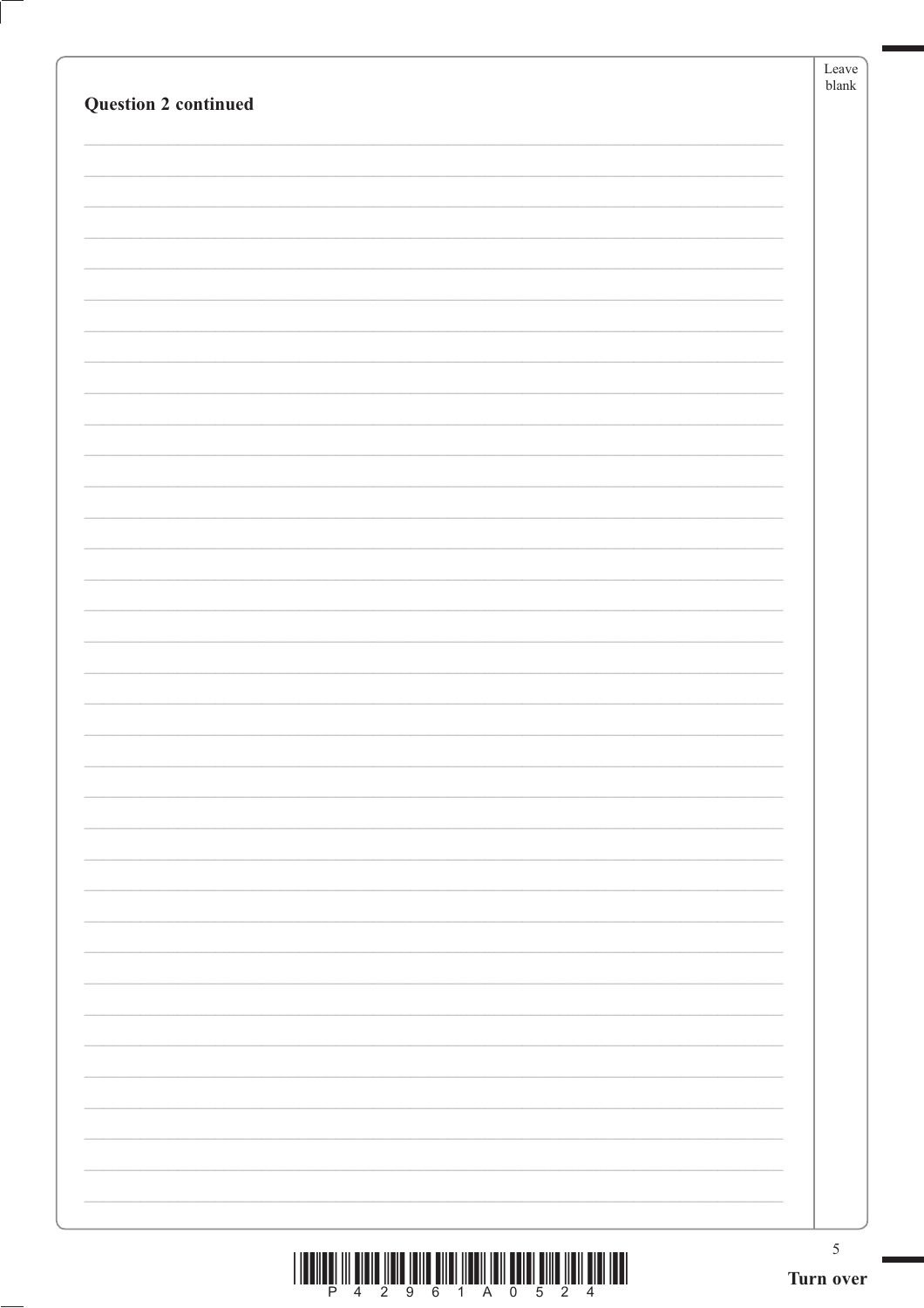- $3.$ A spacecraft is moving in a straight line in deep space. The spacecraft moves by ejecting burnt fuel backwards at a constant speed of  $2000 \text{ m s}^{-1}$  relative to the spacecraft. The burnt fuel is ejected at a constant rate of  $c$  kg s<sup>-1</sup>. At time t seconds the total mass of the spacecraft, including fuel, is m kg and the speed of the spacecraft is  $v \text{ m s}^{-1}$ .
	- (a) Show that, while the spacecraft is ejecting burnt fuel,

$$
m\frac{\mathrm{d}v}{\mathrm{d}t} = 2000c\tag{7}
$$

At time  $t = 0$ , the mass of the spacecraft is  $M_0$  kg and the speed of the spacecraft is 2000 m s<sup>-1</sup>. When  $t = 50$ , the spacecraft is still ejecting burnt fuel and its speed is  $6000 \text{ m s}^{-1}$ .

(b) Find c in terms of  $M_0$ .

 $(7)$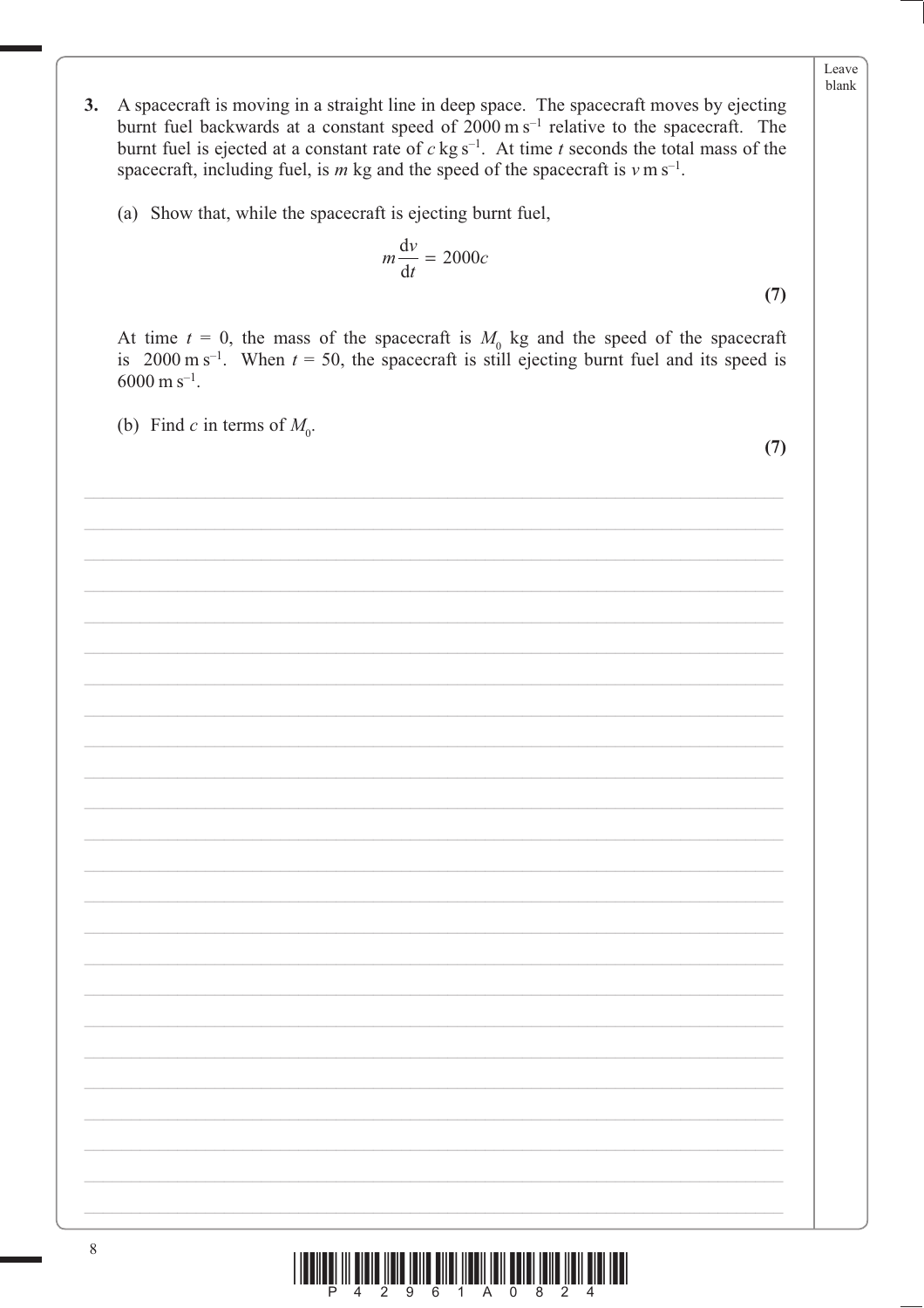| Question 3 continued                                                                                                                                                                                                                                                                                                                                                                                                                                                                                                                                             | $\operatorname{Leave}$<br>${\it blank}$ |
|------------------------------------------------------------------------------------------------------------------------------------------------------------------------------------------------------------------------------------------------------------------------------------------------------------------------------------------------------------------------------------------------------------------------------------------------------------------------------------------------------------------------------------------------------------------|-----------------------------------------|
|                                                                                                                                                                                                                                                                                                                                                                                                                                                                                                                                                                  |                                         |
|                                                                                                                                                                                                                                                                                                                                                                                                                                                                                                                                                                  |                                         |
|                                                                                                                                                                                                                                                                                                                                                                                                                                                                                                                                                                  |                                         |
|                                                                                                                                                                                                                                                                                                                                                                                                                                                                                                                                                                  |                                         |
|                                                                                                                                                                                                                                                                                                                                                                                                                                                                                                                                                                  |                                         |
|                                                                                                                                                                                                                                                                                                                                                                                                                                                                                                                                                                  |                                         |
|                                                                                                                                                                                                                                                                                                                                                                                                                                                                                                                                                                  |                                         |
|                                                                                                                                                                                                                                                                                                                                                                                                                                                                                                                                                                  |                                         |
|                                                                                                                                                                                                                                                                                                                                                                                                                                                                                                                                                                  |                                         |
|                                                                                                                                                                                                                                                                                                                                                                                                                                                                                                                                                                  |                                         |
|                                                                                                                                                                                                                                                                                                                                                                                                                                                                                                                                                                  |                                         |
|                                                                                                                                                                                                                                                                                                                                                                                                                                                                                                                                                                  |                                         |
|                                                                                                                                                                                                                                                                                                                                                                                                                                                                                                                                                                  |                                         |
|                                                                                                                                                                                                                                                                                                                                                                                                                                                                                                                                                                  |                                         |
|                                                                                                                                                                                                                                                                                                                                                                                                                                                                                                                                                                  |                                         |
|                                                                                                                                                                                                                                                                                                                                                                                                                                                                                                                                                                  |                                         |
|                                                                                                                                                                                                                                                                                                                                                                                                                                                                                                                                                                  |                                         |
|                                                                                                                                                                                                                                                                                                                                                                                                                                                                                                                                                                  |                                         |
|                                                                                                                                                                                                                                                                                                                                                                                                                                                                                                                                                                  |                                         |
|                                                                                                                                                                                                                                                                                                                                                                                                                                                                                                                                                                  |                                         |
|                                                                                                                                                                                                                                                                                                                                                                                                                                                                                                                                                                  |                                         |
|                                                                                                                                                                                                                                                                                                                                                                                                                                                                                                                                                                  |                                         |
|                                                                                                                                                                                                                                                                                                                                                                                                                                                                                                                                                                  |                                         |
|                                                                                                                                                                                                                                                                                                                                                                                                                                                                                                                                                                  |                                         |
|                                                                                                                                                                                                                                                                                                                                                                                                                                                                                                                                                                  |                                         |
| $\begin{array}{c} \end{array} \begin{array}{c} \begin{array}{c} \begin{array}{c} \begin{array}{c} \end{array} \\ \begin{array}{c} \end{array} \\ \begin{array}{c} \end{array} \\ \begin{array}{c} \end{array} \\ \begin{array}{c} \end{array} \\ \begin{array}{c} \end{array} \\ \begin{array}{c} \end{array} \\ \begin{array}{c} \end{array} \\ \begin{array}{c} \end{array} \\ \begin{array}{c} \end{array} \\ \begin{array}{c} \end{array} \\ \begin{array}{c} \end{array} \\ \begin{array}{c} \end{array} \\ \begin{array}{c} \end{array} \\ \begin{array}{$ | $\overline{9}$<br>Turn over             |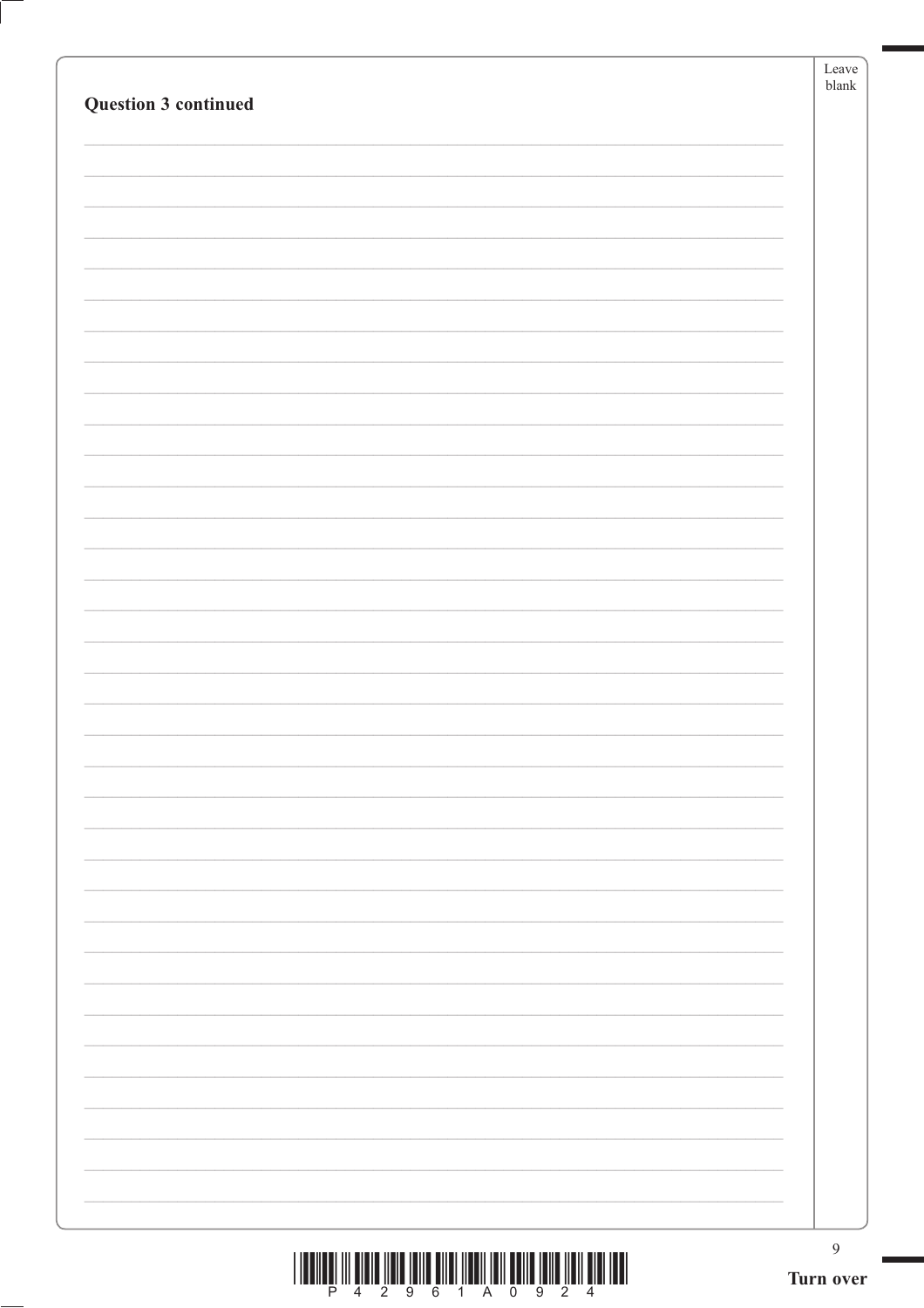Show, using integration, that the moment of inertia of a uniform solid right circular cone of  $\boldsymbol{4}$ . mass  $M$ , height  $h$  and base radius  $a$ , about an axis through the vertex, parallel to the base, is

$$
\frac{3M}{20}(a^2+4h^2)
$$

[You may assume without proof that the moment of inertia of a uniform circular disc, of

radius r and mass m, about a diameter is  $\frac{1}{4}mr^2$ .]

 $(13)$ 

Leave blank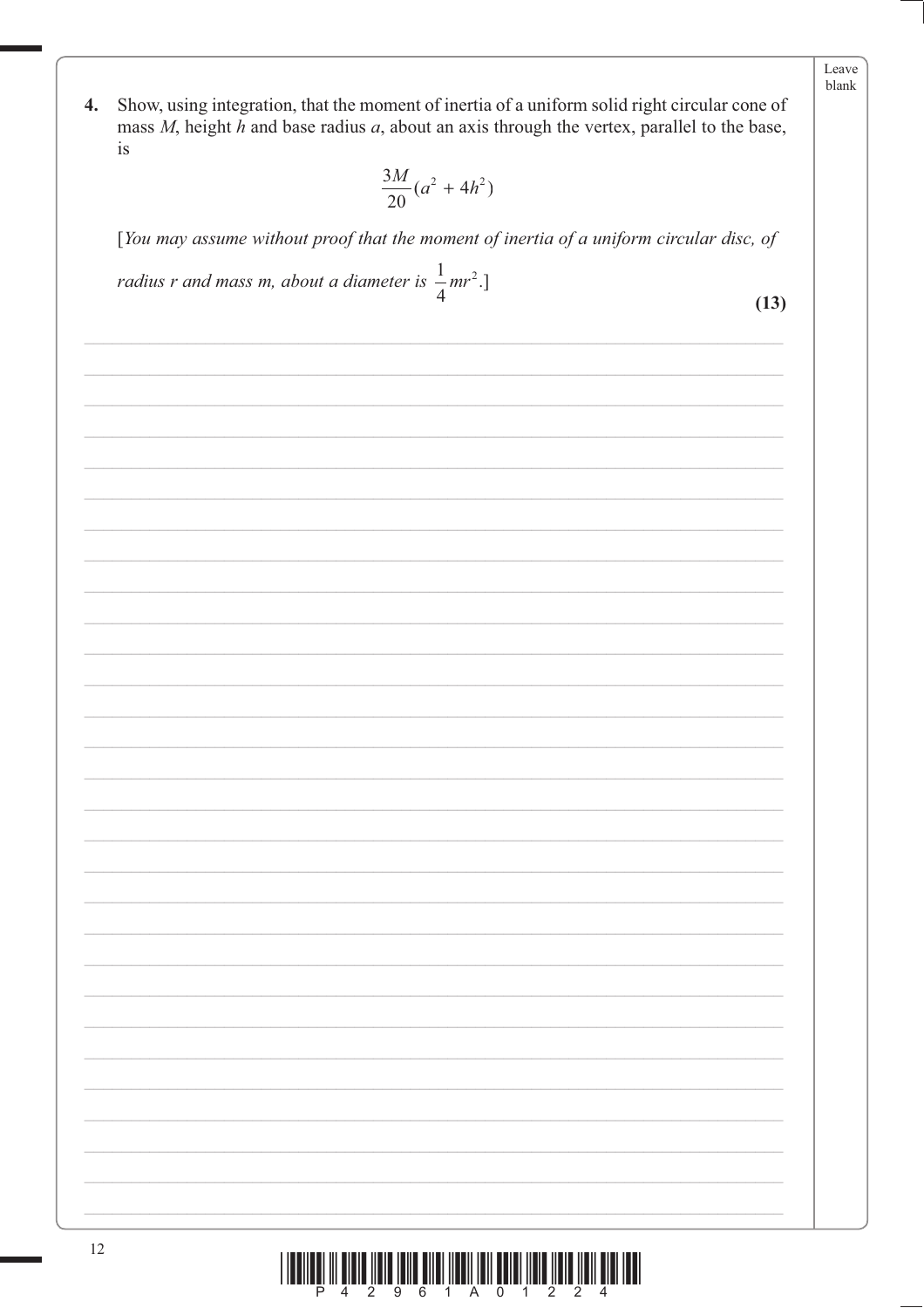|                             | 13<br>Turn over |
|-----------------------------|-----------------|
|                             |                 |
|                             |                 |
|                             |                 |
|                             |                 |
|                             |                 |
|                             |                 |
|                             |                 |
|                             |                 |
|                             |                 |
|                             |                 |
|                             |                 |
|                             |                 |
|                             |                 |
|                             |                 |
|                             |                 |
|                             |                 |
|                             |                 |
|                             |                 |
|                             |                 |
|                             |                 |
|                             |                 |
|                             |                 |
| <b>Question 4 continued</b> | ${\tt blank}$   |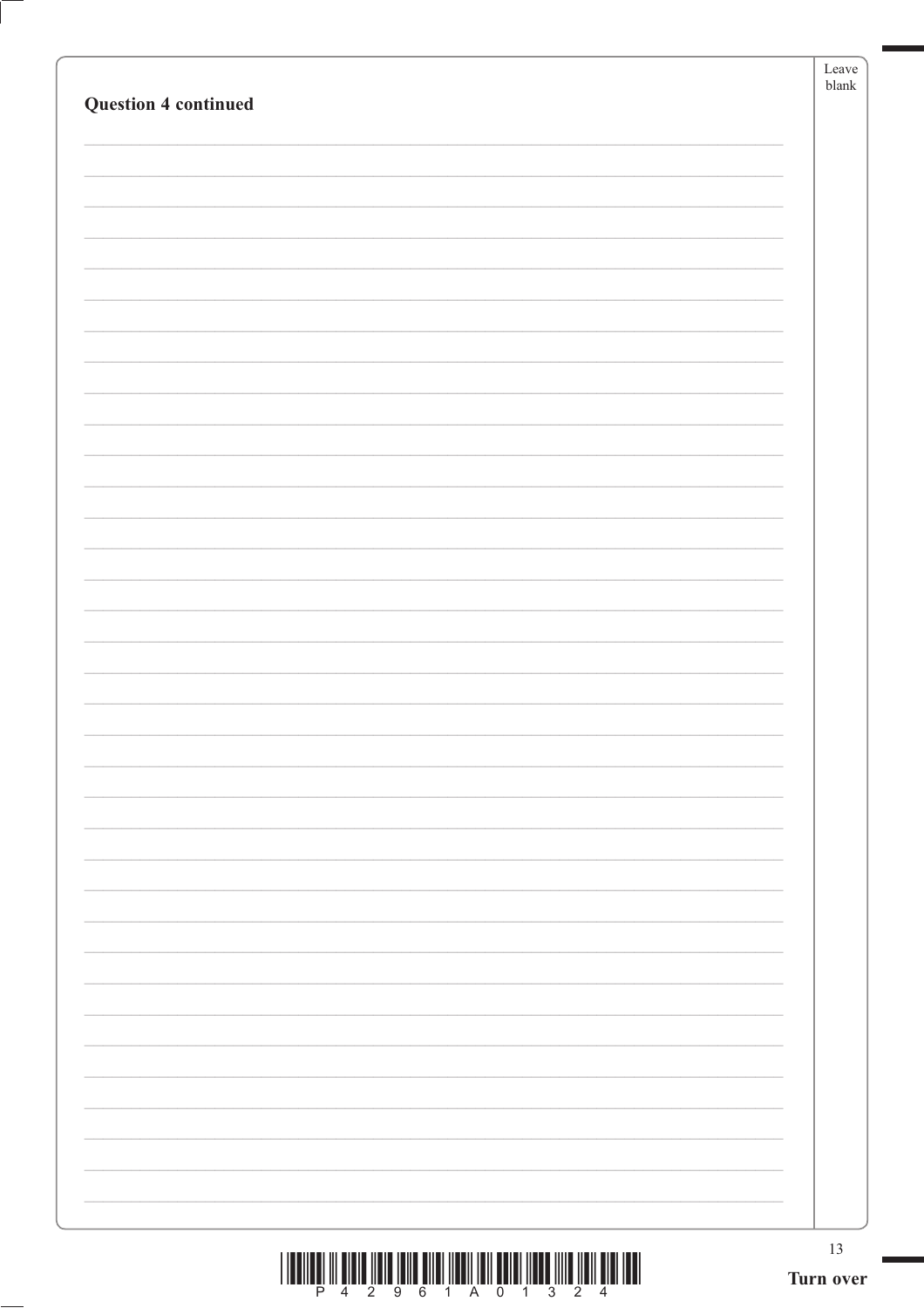**(7)**





A uniform circular lamina has radius 2*a* and centre *C*. The points *P*, *Q*, *R* and *S* on the lamina are the vertices of a square with centre *C* and *CP* = *a*. Four circular discs, each of radius  $\frac{a}{2}$ , with centres *P*, *Q*, *R* and *S*, are removed from the lamina. The remaining lamina forms a template *T*, as shown in Figure 1.

The radius of gyration of *T* about an axis through *C*, perpendicular to *T*, is *k*.

(a) Show that 
$$
k^2 = \frac{55a^2}{24}
$$

The template *T* is free to rotate in a vertical plane about a fixed smooth horizontal axis which is perpendicular to *T* and passes through a point on its outer rim.

 (b) Write down an equation of rotational motion for *T* and deduce that the period of small oscillations of *T* about its stable equilibrium position is

> 48  $\pi \sqrt{\frac{151a}{48}}$

*g*

 $2\pi\sqrt{\frac{151}{12}}$ 

$$
2\pi\sqrt{\left(\frac{151a}{48g}\right)}
$$
\n(8)

**5.**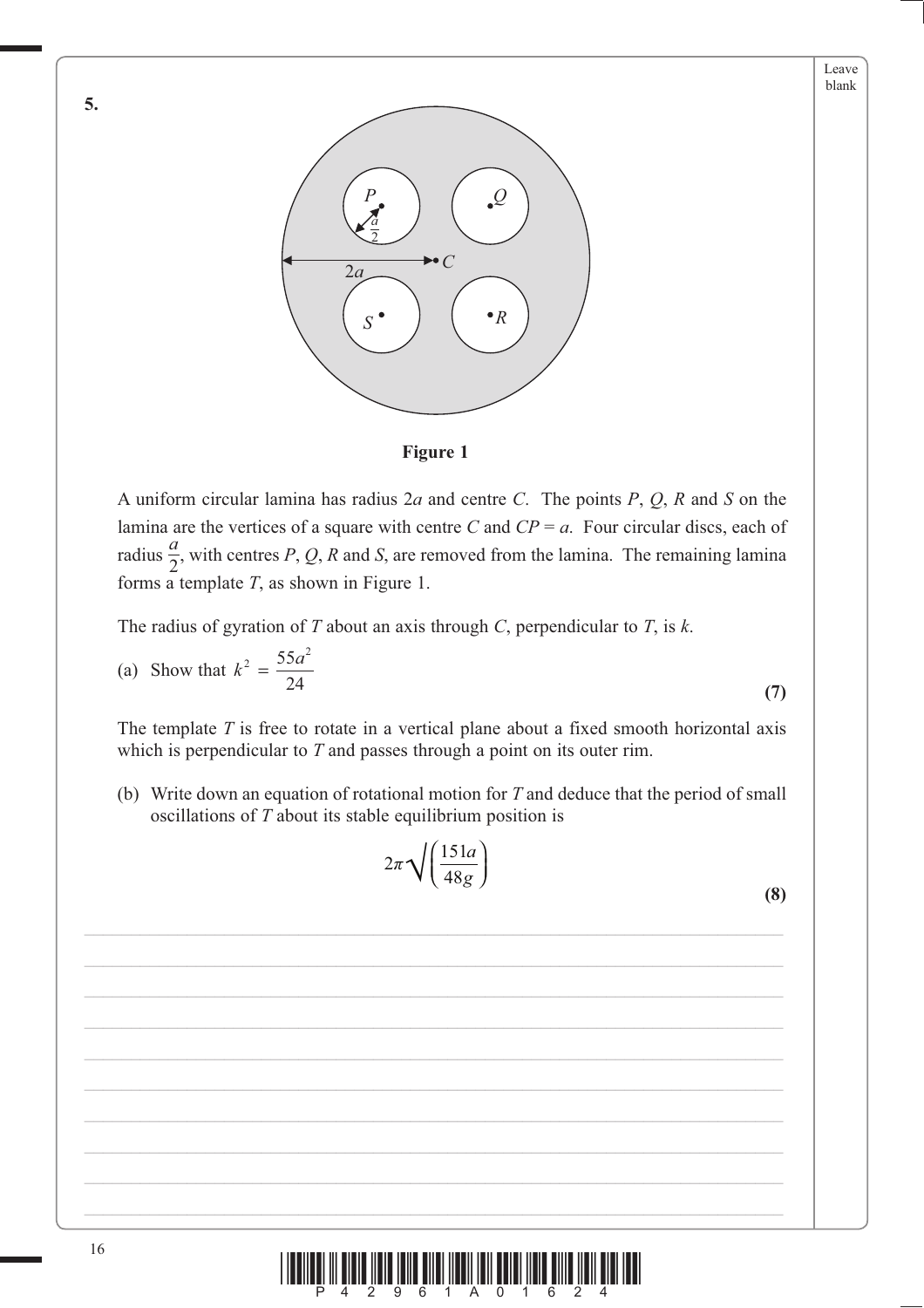| Question 5 continued                                                                                                   | Leave<br>$b$ lank |
|------------------------------------------------------------------------------------------------------------------------|-------------------|
|                                                                                                                        |                   |
|                                                                                                                        |                   |
|                                                                                                                        |                   |
|                                                                                                                        |                   |
|                                                                                                                        |                   |
|                                                                                                                        |                   |
|                                                                                                                        |                   |
|                                                                                                                        |                   |
|                                                                                                                        |                   |
|                                                                                                                        |                   |
|                                                                                                                        |                   |
|                                                                                                                        |                   |
|                                                                                                                        |                   |
|                                                                                                                        |                   |
|                                                                                                                        |                   |
|                                                                                                                        |                   |
|                                                                                                                        |                   |
|                                                                                                                        |                   |
|                                                                                                                        |                   |
|                                                                                                                        |                   |
|                                                                                                                        |                   |
|                                                                                                                        |                   |
|                                                                                                                        |                   |
|                                                                                                                        |                   |
|                                                                                                                        |                   |
|                                                                                                                        |                   |
|                                                                                                                        |                   |
| <u>וה הוא המוסדות המוסדות המוסדות המוסדות המוסדות המוסדות המוסדות המוסדות המוסדות המוסדות המוסדות המוסדות המוסדות </u> | 17                |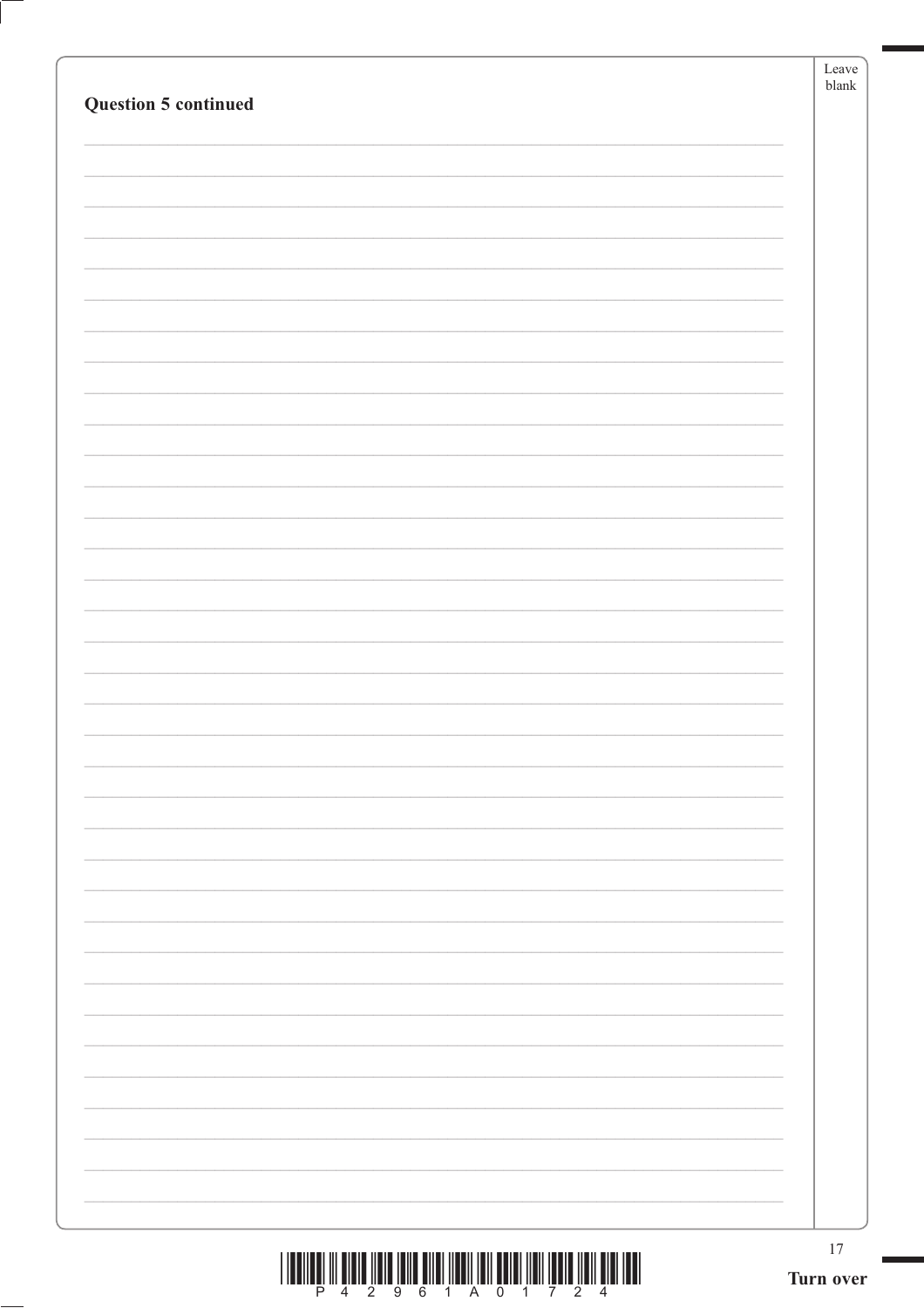6. A uniform circular disc, of radius  $r$  and mass  $m$ , is free to rotate in a vertical plane about a fixed smooth horizontal axis  $L$  which is perpendicular to the plane of the disc and passes through a point which is  $\frac{1}{4}r$  from the centre of the disc. The disc is held at rest with its centre vertically above the axis. The disc is then slightly disturbed from its rest position. You may assume without proof that the moment of inertia of the disc about L is  $\frac{9mr^2}{16}$ . (a) Show that the angular speed of the disc when it has turned through  $\frac{\pi}{2}$  is  $\sqrt{\left(\frac{8g}{9r}\right)}$ .  $(4)$ (b) Find the magnitude of the force exerted on the disc by the axis when the disc has turned through  $\frac{\pi}{2}$ .  $(11)$ 

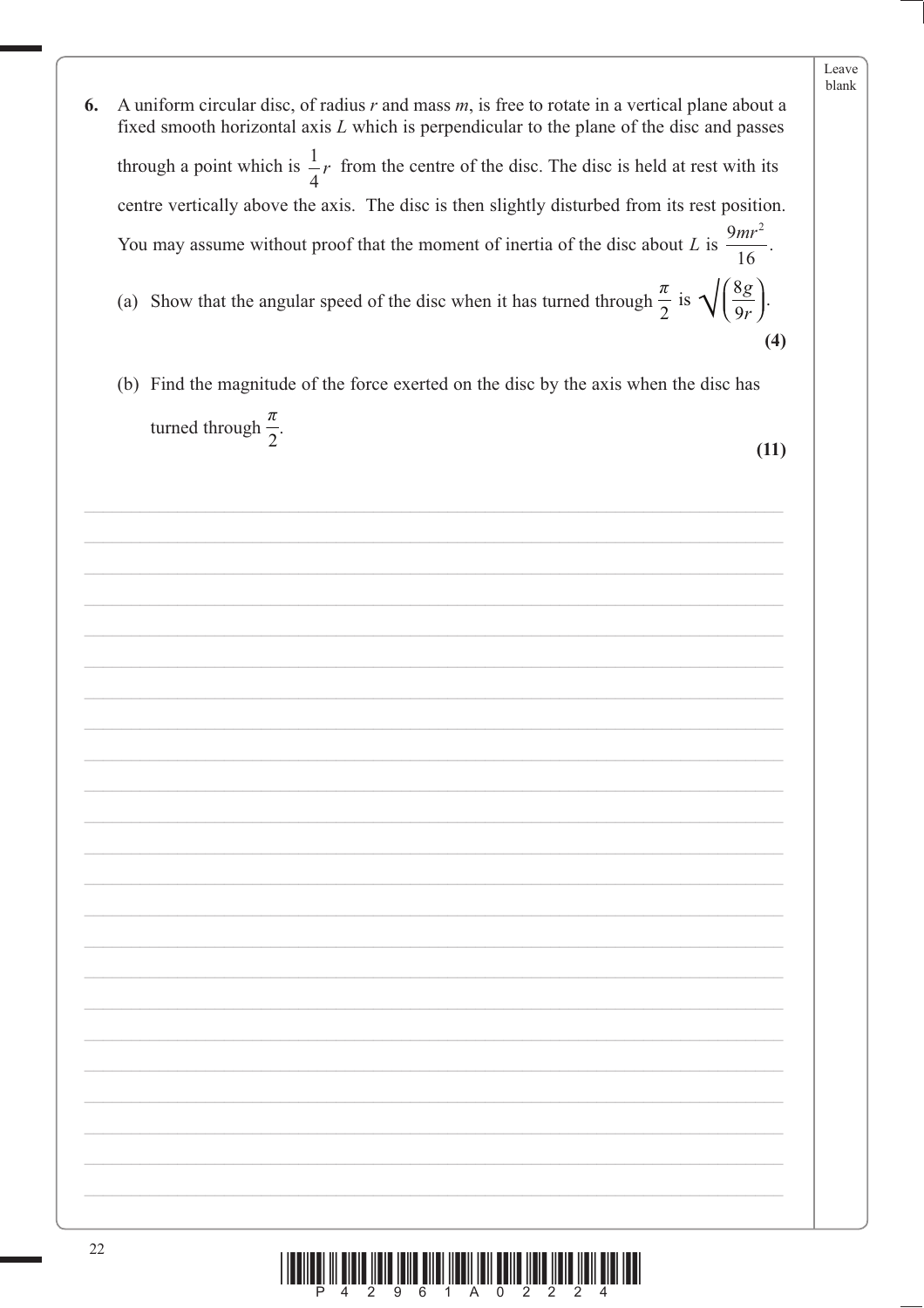| Question 6 continued | ${\tt blank}$ |
|----------------------|---------------|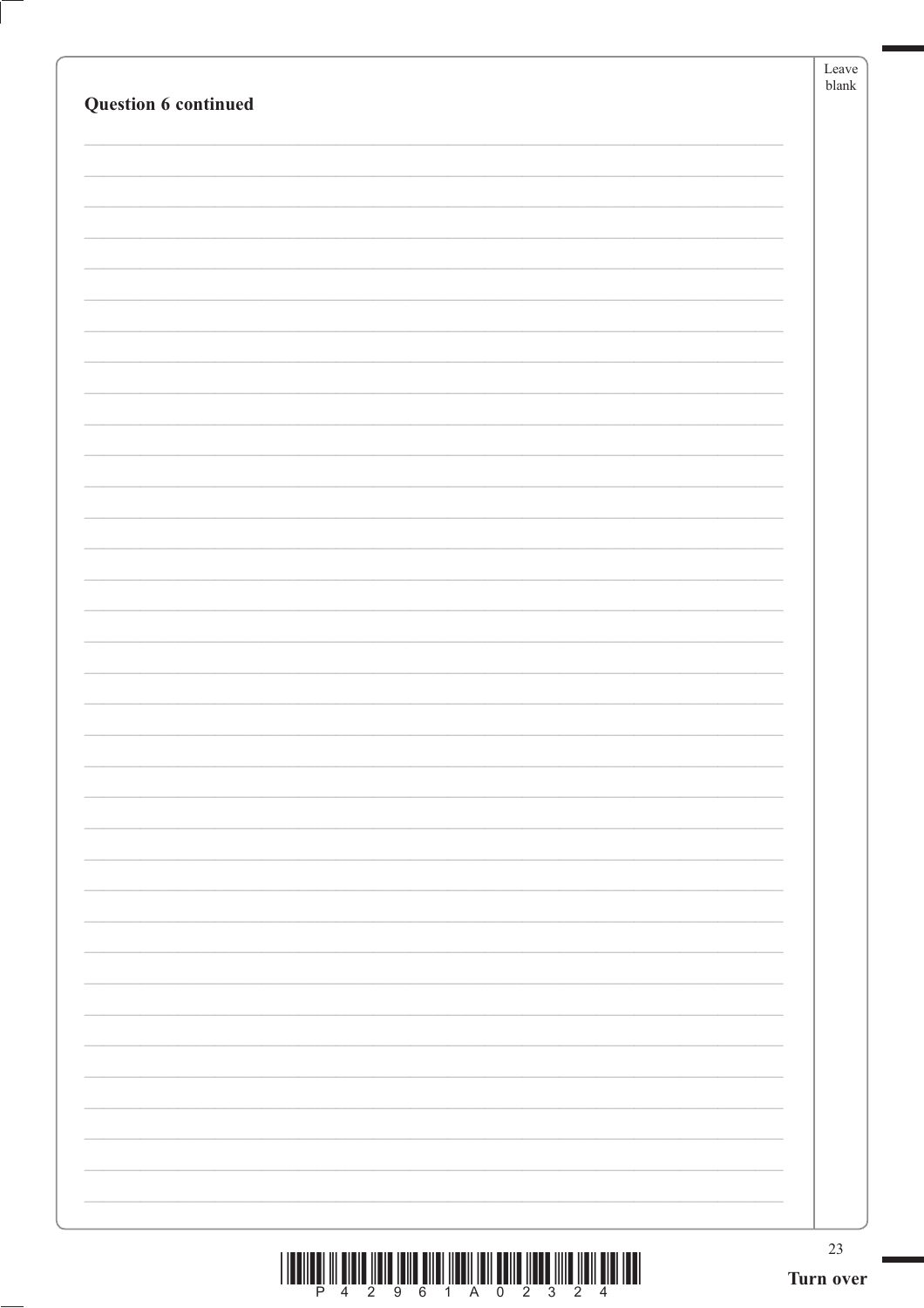|                                                                                                                                                                                |                                                                          |   |   |   |                 |   | Surname                                                                                                                                                             | Initial(s)                |                |
|--------------------------------------------------------------------------------------------------------------------------------------------------------------------------------|--------------------------------------------------------------------------|---|---|---|-----------------|---|---------------------------------------------------------------------------------------------------------------------------------------------------------------------|---------------------------|----------------|
| Centre<br>No.                                                                                                                                                                  |                                                                          |   |   |   | Paper Reference |   |                                                                                                                                                                     |                           |                |
| Candidate<br>No.                                                                                                                                                               |                                                                          | 6 | 6 | 8 |                 | 0 | Signature                                                                                                                                                           |                           |                |
|                                                                                                                                                                                | Paper Reference(s)<br>6681/01                                            |   |   |   |                 |   |                                                                                                                                                                     | Examiner's use only       |                |
|                                                                                                                                                                                | <b>Edexcel GCE</b>                                                       |   |   |   |                 |   |                                                                                                                                                                     | Team Leader's use only    |                |
|                                                                                                                                                                                | <b>Mechanics M5</b>                                                      |   |   |   |                 |   |                                                                                                                                                                     |                           |                |
|                                                                                                                                                                                | <b>Advanced/Advanced Subsidiary</b><br>Monday 24 June $2013 -$ Afternoon |   |   |   |                 |   |                                                                                                                                                                     | <b>Question</b><br>Number | Leave<br>Blank |
|                                                                                                                                                                                | Time: 1 hour 30 minutes                                                  |   |   |   |                 |   |                                                                                                                                                                     | 1                         |                |
|                                                                                                                                                                                |                                                                          |   |   |   |                 |   |                                                                                                                                                                     | 2                         |                |
|                                                                                                                                                                                |                                                                          |   |   |   |                 |   |                                                                                                                                                                     | $\overline{3}$            |                |
|                                                                                                                                                                                | Materials required for examination                                       |   |   |   |                 |   | Items included with question papers                                                                                                                                 | 4                         |                |
|                                                                                                                                                                                | Mathematical Formulae (Pink)                                             |   |   |   | Nil             |   |                                                                                                                                                                     | 5                         |                |
|                                                                                                                                                                                |                                                                          |   |   |   |                 |   | Candidates may use any calculator allowed by the regulations of the Joint                                                                                           | 6                         |                |
|                                                                                                                                                                                | mathematical formulae stored in them.                                    |   |   |   |                 |   | Council for Qualifications. Calculators must not have the facility for symbolic<br>algebra manipulation or symbolic differentation/integration, or have retrievable | 7                         |                |
|                                                                                                                                                                                |                                                                          |   |   |   |                 |   |                                                                                                                                                                     |                           |                |
| <b>Instructions to Candidates</b>                                                                                                                                              |                                                                          |   |   |   |                 |   |                                                                                                                                                                     |                           |                |
| Check that you have the correct question paper.                                                                                                                                |                                                                          |   |   |   |                 |   | In the boxes above, write your centre number, candidate number, your surname, initials and signature.                                                               |                           |                |
| Answer ALL the questions.<br>You must write your answer to each question in the space following the question.                                                                  |                                                                          |   |   |   |                 |   |                                                                                                                                                                     |                           |                |
| Whenever a numerical value of g is required, take $g = 9.8$ m s <sup>-2</sup> .<br>When a calculator is used, the answer should be given to an appropriate degree of accuracy. |                                                                          |   |   |   |                 |   |                                                                                                                                                                     |                           |                |
|                                                                                                                                                                                |                                                                          |   |   |   |                 |   |                                                                                                                                                                     |                           |                |

#### **Information for Candidates**

A booklet 'Mathematical Formulae and Statistical Tables' is provided. Full marks may be obtained for answers to ALL questions. The marks for individual questions and the parts of questions are shown in round brackets: e.g. **(2)**. There are 7 questions in this question paper. The total mark for this paper is 75. There are 24 pages in this question paper. Any blank pages are indicated.

#### **Advice to Candidates**

You must ensure that your answers to parts of questions are clearly labelled. You should show sufficient working to make your methods clear to the Examiner. Answers without working may not gain full credit.

This publication may be reproduced only in accordance with Pearson Education Ltd copyright policy. ©2013 Pearson Education Ltd.







Total

*Turn over*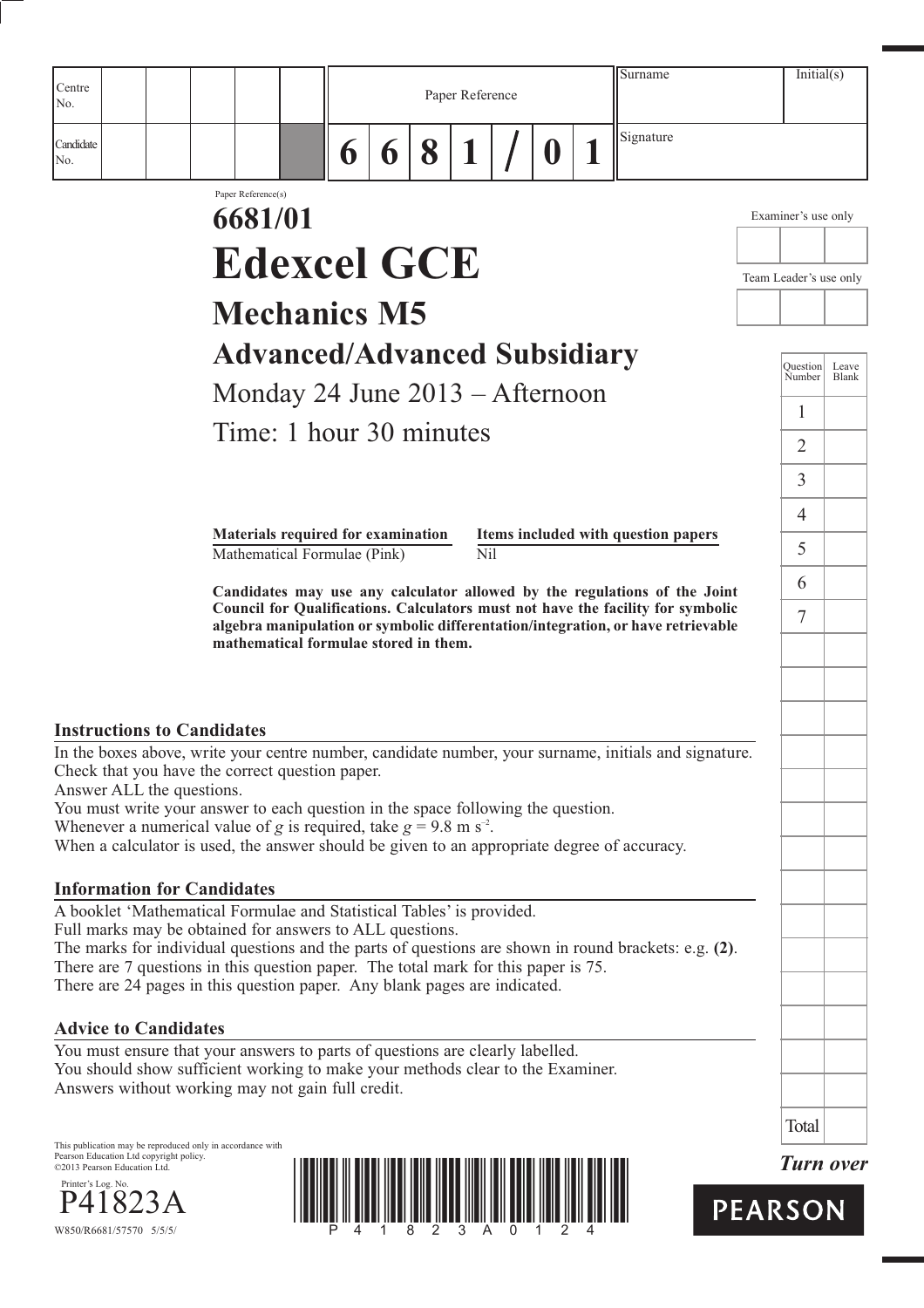| Solve the differential equation<br>1. |  |
|---------------------------------------|--|
|---------------------------------------|--|

$$
\frac{\mathrm{d}\mathbf{r}}{\mathrm{d}t}-2\mathbf{r}=\mathbf{0}
$$

 $(7)$ 

given that when  $t = 0$ ,  $\mathbf{r} \cdot \mathbf{j} = 0$  and  $\mathbf{r} \times \mathbf{j} = \mathbf{i} + \mathbf{k}$ .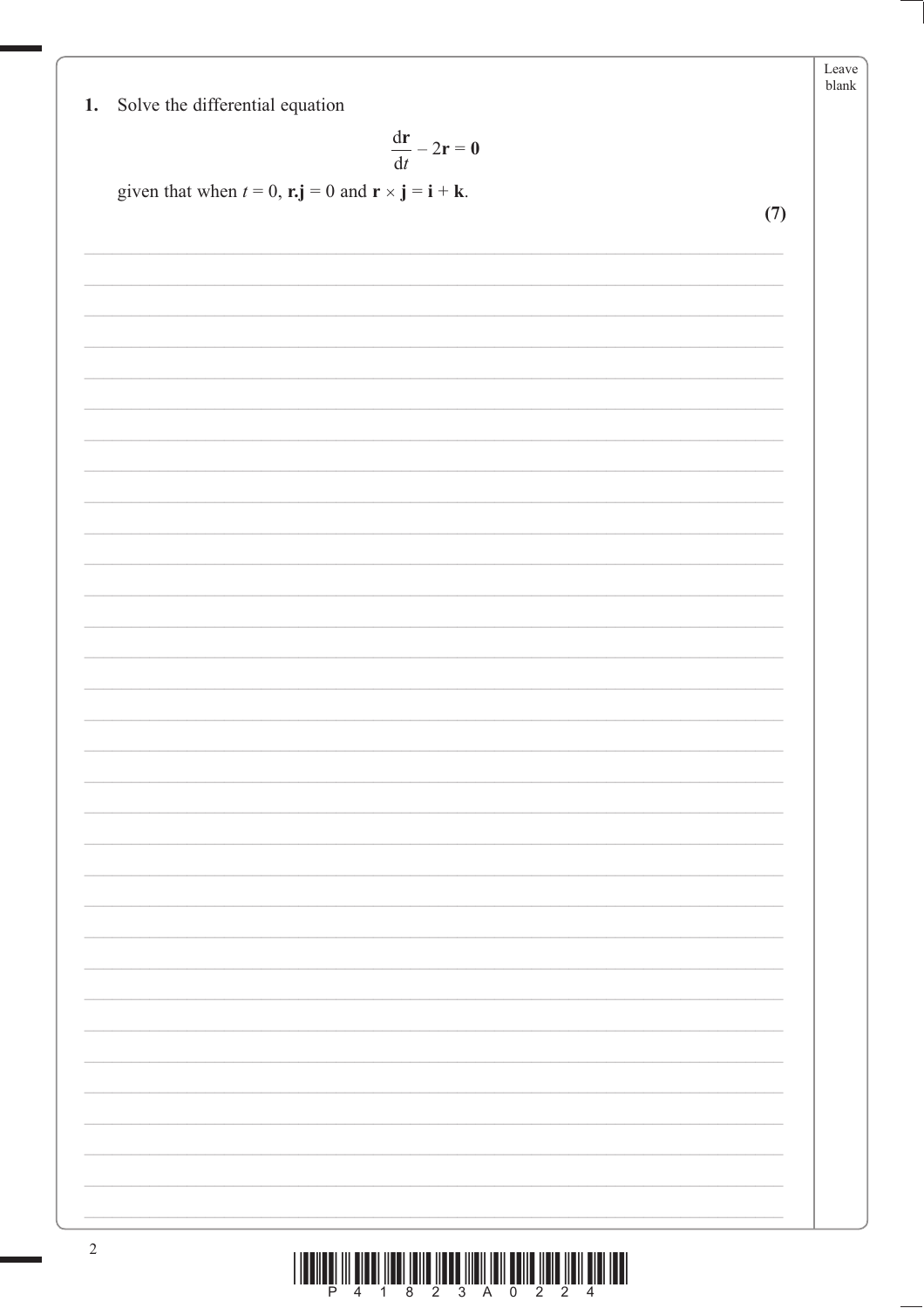A uniform square lamina  $S$  has side  $2a$ . The radius of gyration of  $S$  about an axis through  $2.$ a vertex, perpendicular to  $S$ , is  $k$ .

(a) Show that 
$$
k^2 = \frac{8a^2}{3}
$$
.

The lamina  $S$  is free to rotate in a vertical plane about a fixed smooth horizontal axis which is perpendicular to  $S$  and passes through a vertex.

(b) By writing down an equation of rotational motion for S, find the period of small oscillations of  $S$  about its position of stable equilibrium.

 $(5)$ 

 $(4)$ 

Leave blank

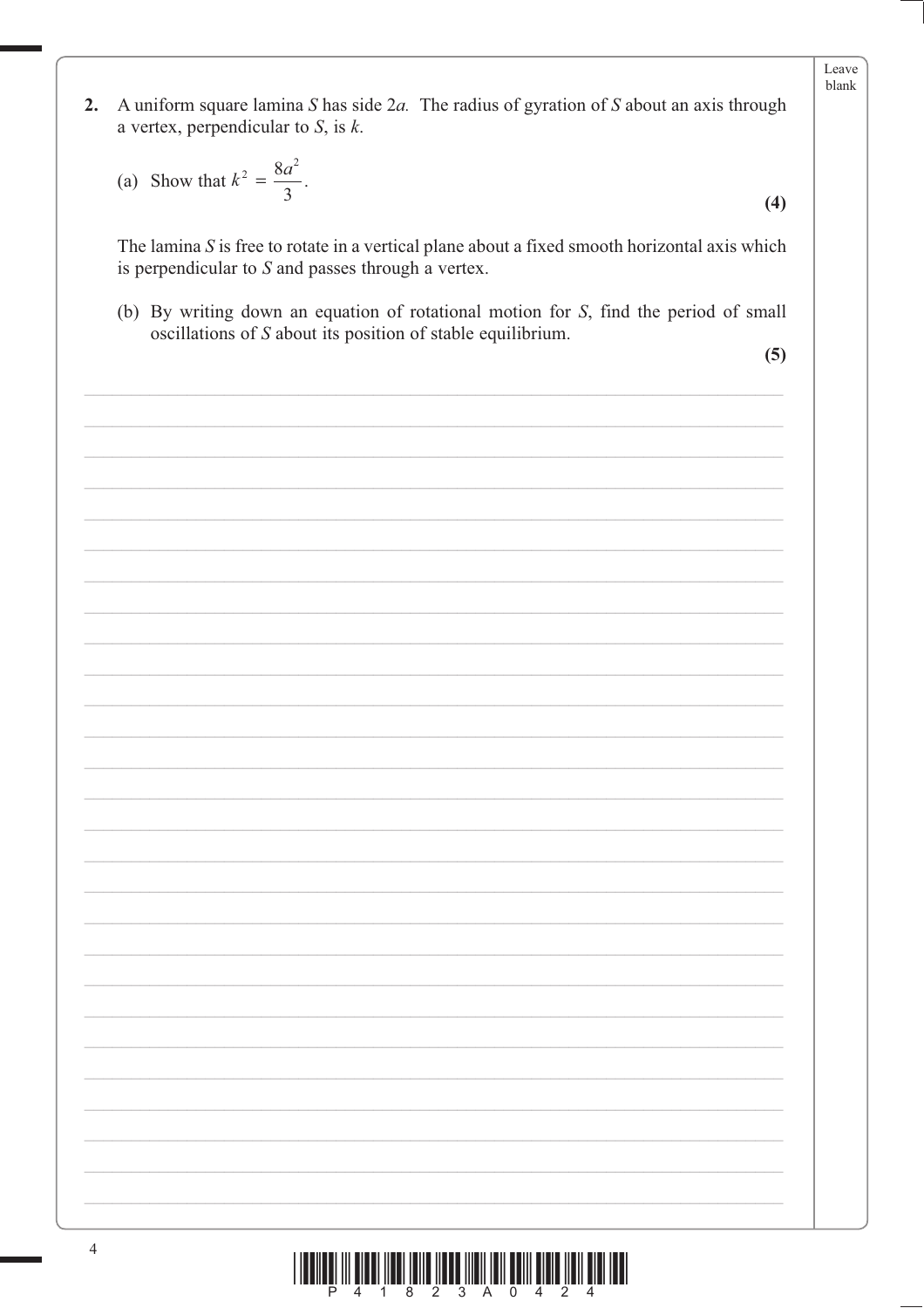A raindrop falls vertically under gravity through a stationary cloud. At time  $t = 0$ , the  $3.$ raindrop is at rest and has mass  $m_0$ . As the raindrop falls, water condenses onto it from the cloud so that the mass of the raindrop increases at a constant rate  $c$ . At time  $t$ , the mass of the raindrop is  $m$  and the speed of the raindrop is  $v$ . The resistance to the motion of the raindrop has magnitude  $mkv$ , where  $k$  is a constant. Show that

$$
\frac{\mathrm{d}v}{\mathrm{d}t} + v \left( k + \frac{c}{m_0 + ct} \right) = g
$$

 $(7)$ 

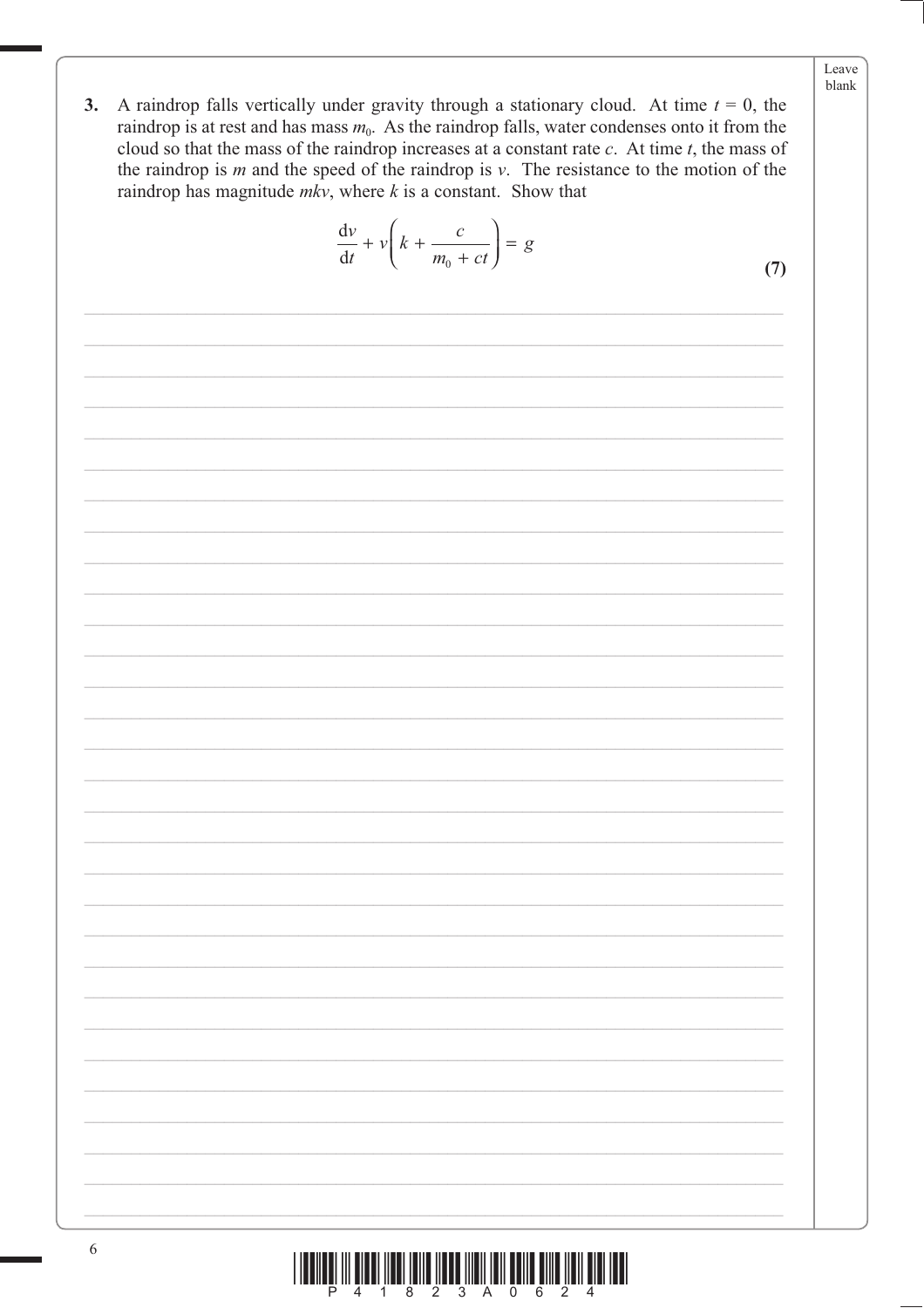| 4. | Three forces $\mathbf{F}_1$ , $\mathbf{F}_2$ and $\mathbf{F}_3$ act on a rigid body. The forces $\mathbf{F}_1$ and $\mathbf{F}_2$ act through the points<br>with position vectors $\mathbf{r}_1$ and $\mathbf{r}_2$ respectively.                                                             |     |
|----|-----------------------------------------------------------------------------------------------------------------------------------------------------------------------------------------------------------------------------------------------------------------------------------------------|-----|
|    | $r_1 = (-2i + 3j)$ m, $F_1 = (3i - 2j + k)$ N                                                                                                                                                                                                                                                 |     |
|    | $r_2 = (3i + 2k) m$ , $F_2 = (-2i + j - k) N$                                                                                                                                                                                                                                                 |     |
|    | Given that the system $F_1$ , $F_2$ and $F_3$ is in equilibrium,                                                                                                                                                                                                                              |     |
|    | (a) find $\mathbf{F}_3$ ,                                                                                                                                                                                                                                                                     | (2) |
|    | (b) find a vector equation of the line of action of $\mathbf{F}_3$ , giving your answer in the<br>form $\mathbf{r} = \mathbf{a} + t\mathbf{b}$ .                                                                                                                                              | (5) |
|    | The force $F_3$ is replaced by a force $F_4$ acting through the point with position vector<br>$(i - 2j + 3k)$ m. The system $F_1$ , $F_2$ and $F_4$ is equivalent to a single force $(3i + j + k)$ N<br>acting through the point with position vector $(i + j + k)$ m together with a couple. |     |
|    | (c) Find the magnitude of this couple.                                                                                                                                                                                                                                                        |     |
|    |                                                                                                                                                                                                                                                                                               | (8) |
|    |                                                                                                                                                                                                                                                                                               |     |
|    |                                                                                                                                                                                                                                                                                               |     |
|    |                                                                                                                                                                                                                                                                                               |     |
|    |                                                                                                                                                                                                                                                                                               |     |
|    |                                                                                                                                                                                                                                                                                               |     |
|    |                                                                                                                                                                                                                                                                                               |     |
|    |                                                                                                                                                                                                                                                                                               |     |
|    |                                                                                                                                                                                                                                                                                               |     |
|    |                                                                                                                                                                                                                                                                                               |     |
|    |                                                                                                                                                                                                                                                                                               |     |
|    |                                                                                                                                                                                                                                                                                               |     |
|    |                                                                                                                                                                                                                                                                                               |     |
|    |                                                                                                                                                                                                                                                                                               |     |
|    |                                                                                                                                                                                                                                                                                               |     |
|    |                                                                                                                                                                                                                                                                                               |     |
| 8  |                                                                                                                                                                                                                                                                                               |     |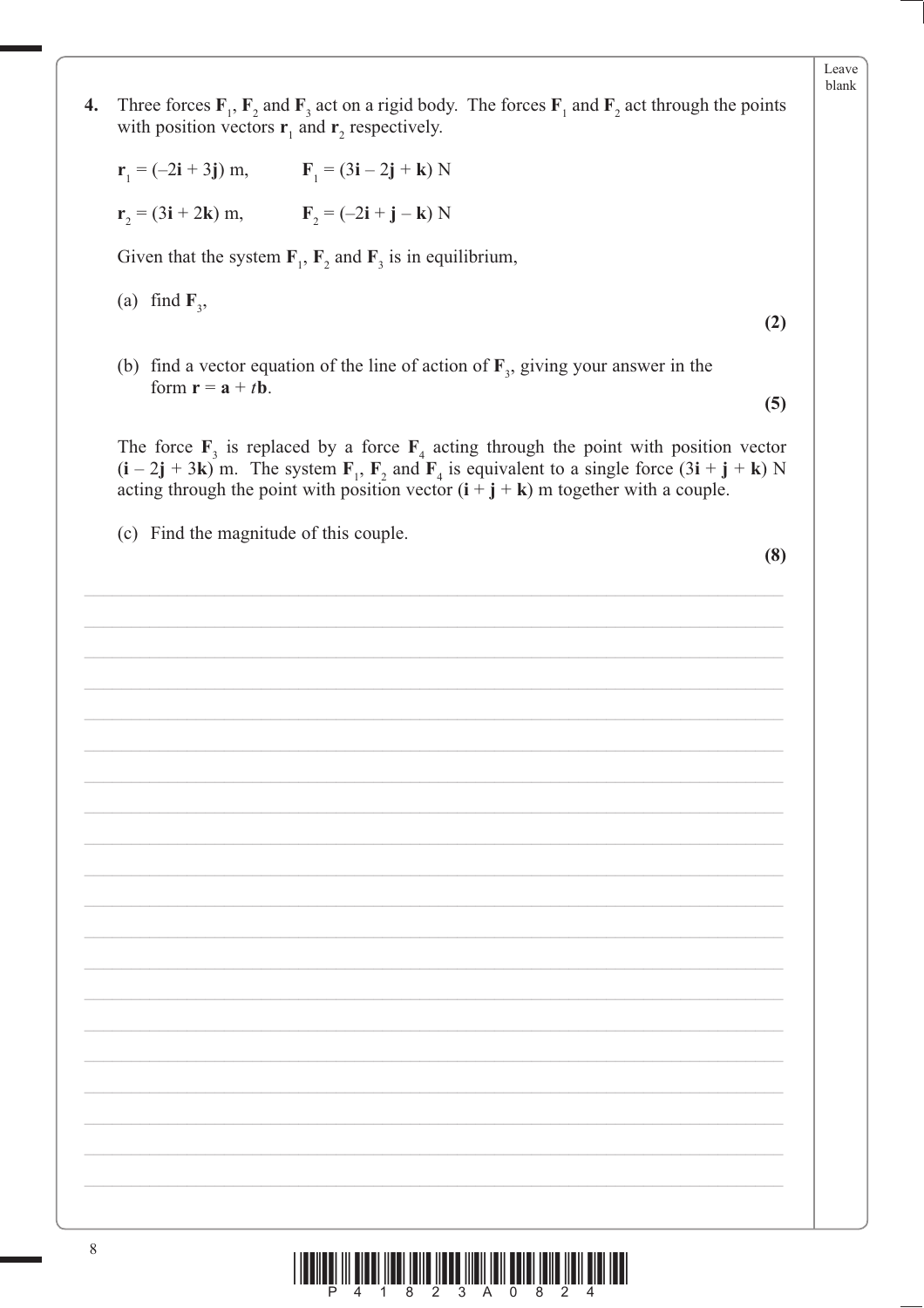|                                                                                                                                                                                                                                | Leave<br>${\it blank}$ |
|--------------------------------------------------------------------------------------------------------------------------------------------------------------------------------------------------------------------------------|------------------------|
| <b>Question 4 continued</b>                                                                                                                                                                                                    |                        |
|                                                                                                                                                                                                                                |                        |
|                                                                                                                                                                                                                                |                        |
|                                                                                                                                                                                                                                |                        |
|                                                                                                                                                                                                                                |                        |
|                                                                                                                                                                                                                                |                        |
|                                                                                                                                                                                                                                |                        |
|                                                                                                                                                                                                                                |                        |
|                                                                                                                                                                                                                                |                        |
|                                                                                                                                                                                                                                |                        |
|                                                                                                                                                                                                                                |                        |
|                                                                                                                                                                                                                                |                        |
|                                                                                                                                                                                                                                |                        |
|                                                                                                                                                                                                                                |                        |
|                                                                                                                                                                                                                                |                        |
|                                                                                                                                                                                                                                |                        |
|                                                                                                                                                                                                                                |                        |
|                                                                                                                                                                                                                                |                        |
|                                                                                                                                                                                                                                |                        |
|                                                                                                                                                                                                                                |                        |
|                                                                                                                                                                                                                                |                        |
|                                                                                                                                                                                                                                |                        |
|                                                                                                                                                                                                                                |                        |
|                                                                                                                                                                                                                                |                        |
|                                                                                                                                                                                                                                |                        |
|                                                                                                                                                                                                                                |                        |
|                                                                                                                                                                                                                                |                        |
|                                                                                                                                                                                                                                |                        |
|                                                                                                                                                                                                                                |                        |
|                                                                                                                                                                                                                                |                        |
|                                                                                                                                                                                                                                |                        |
|                                                                                                                                                                                                                                |                        |
|                                                                                                                                                                                                                                |                        |
|                                                                                                                                                                                                                                |                        |
|                                                                                                                                                                                                                                |                        |
|                                                                                                                                                                                                                                |                        |
| THE THE THE TIME IS A REPORT OF THE TIME OF THE TIME IS AN ISSUE OF THE TIME OF THE TIME OF THE TIME OF THE TIME OF THE TIME OF THE TIME OF THE TIME OF THE TIME OF THE TIME OF THE TIME OF THE TIME OF THE TIME OF THE TIME O | $\boldsymbol{9}$       |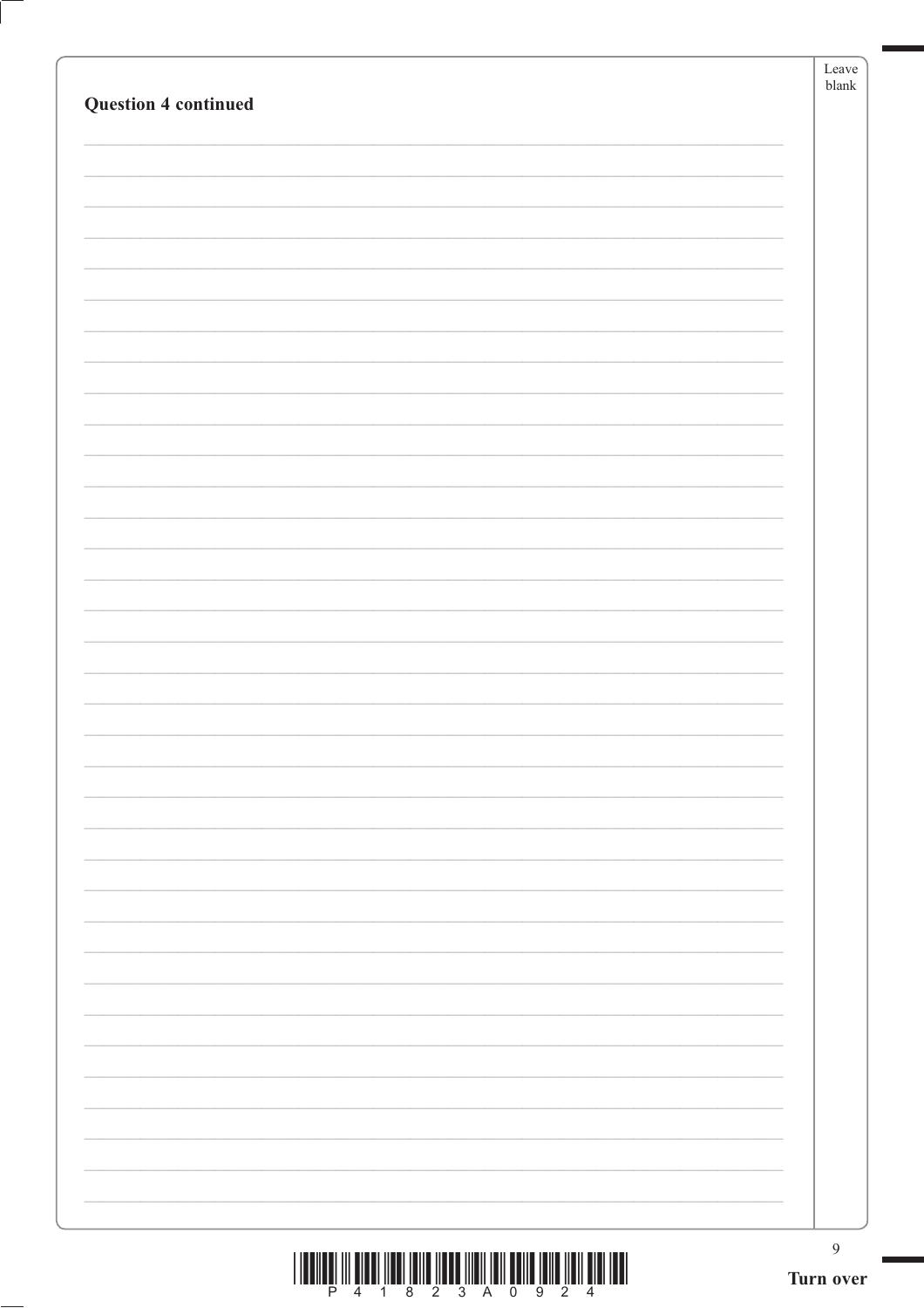

Figure 1

A uniform triangular lamina ABC, of mass M, has  $AB = AC$  and  $BC = 2a$ . The mid-point of *BC* is *D* and  $AD = h$ , as shown in Figure 1.

Show, using integration, that the moment of inertia of the lamina about an axis through  $A$ , perpendicular to the plane of the lamina, is

$$
\frac{M}{6} (a^2 + 3h^2)
$$

[You may assume without proof that the moment of inertia of a uniform rod, of length 2l and mass m, about an axis through its midpoint and perpendicular to the rod, is  $\frac{1}{2}m^2$ .]  $(10)$ 



5.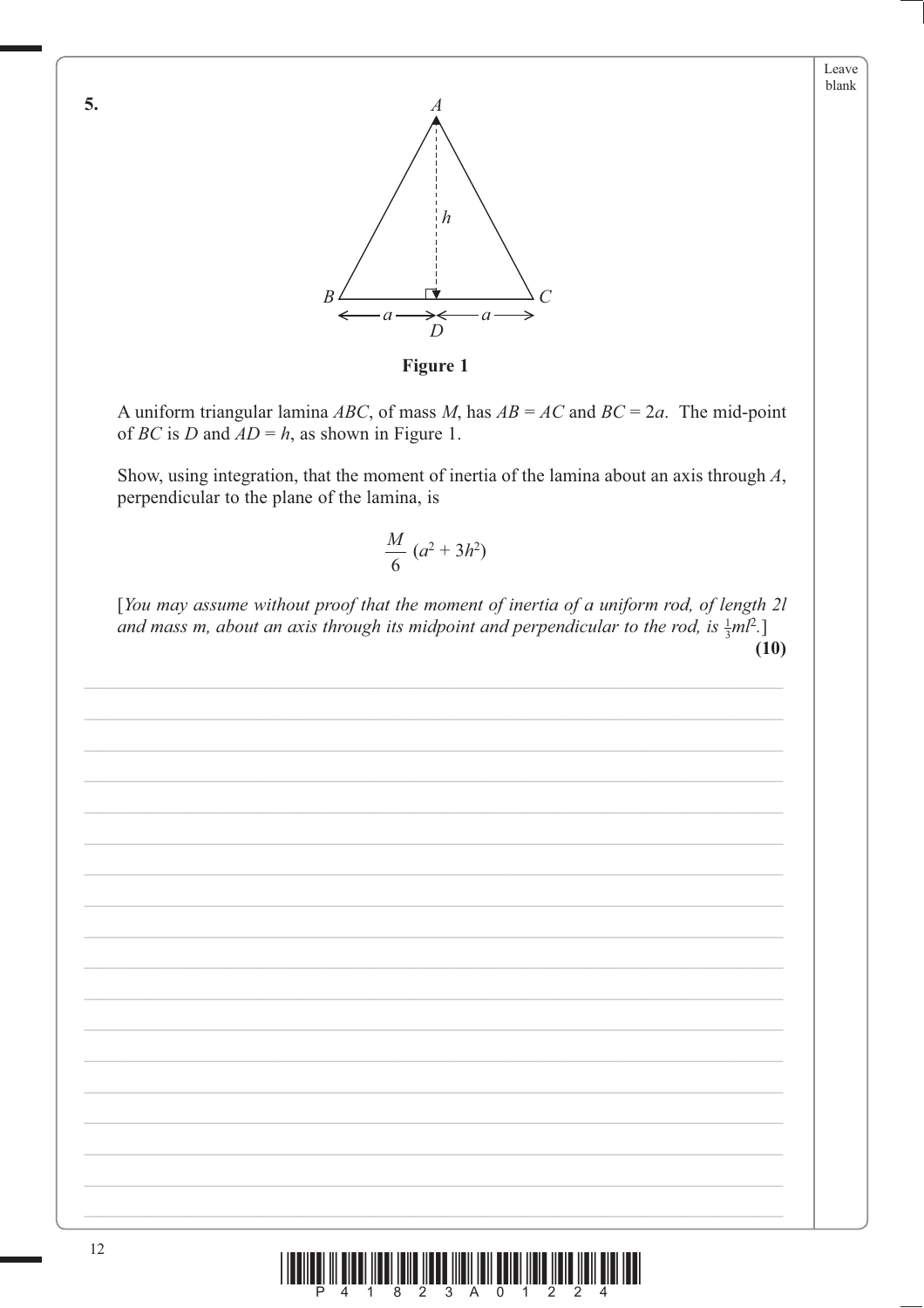|                      | 13<br>Turn over |
|----------------------|-----------------|
|                      |                 |
|                      |                 |
|                      |                 |
|                      |                 |
|                      |                 |
|                      |                 |
|                      |                 |
|                      |                 |
|                      |                 |
|                      |                 |
|                      |                 |
|                      |                 |
|                      |                 |
|                      |                 |
|                      |                 |
|                      |                 |
|                      |                 |
|                      |                 |
|                      |                 |
|                      |                 |
| Question 5 continued | blank           |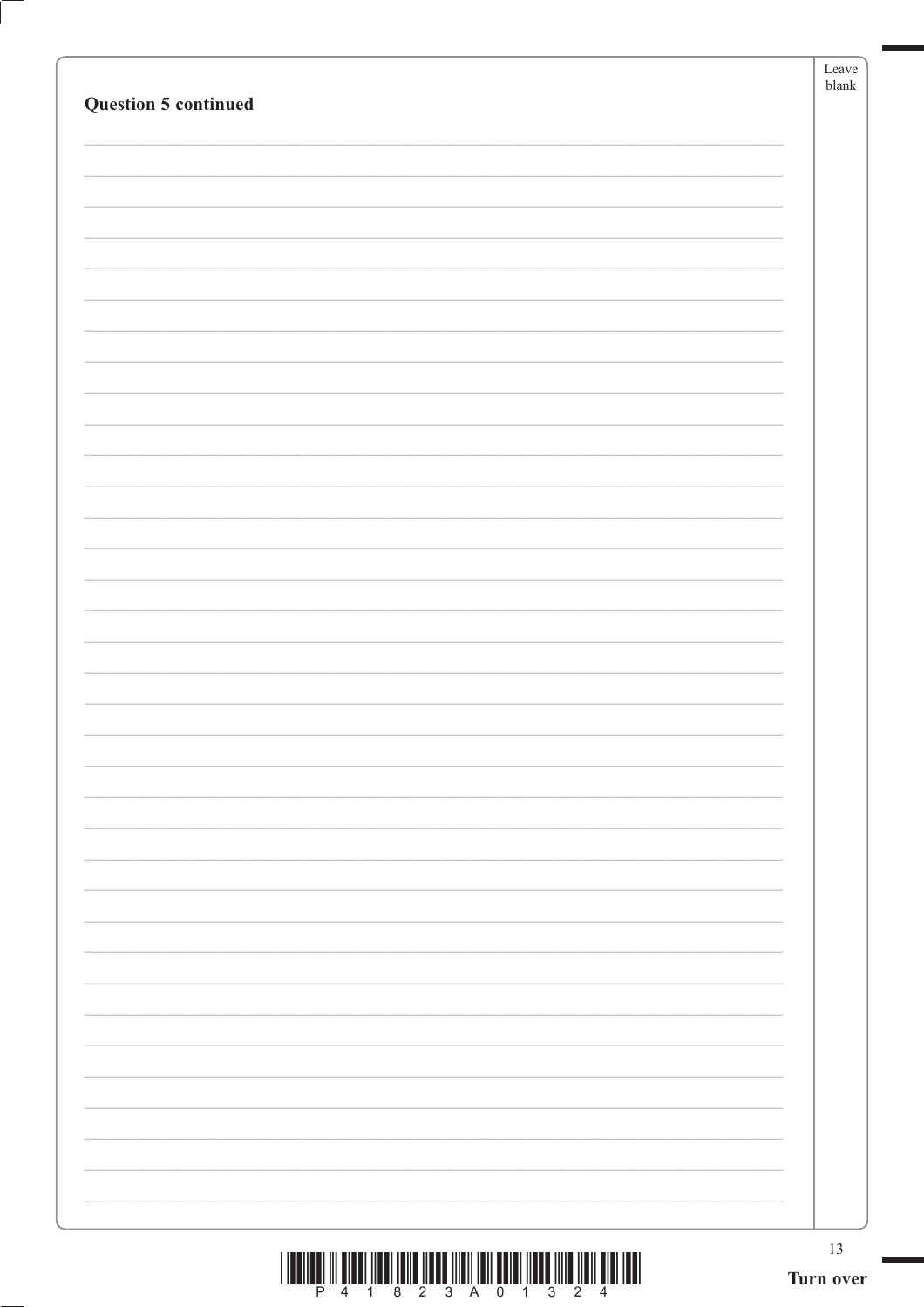



A light inextensible string has a particle of mass *m* attached to one end and a particle of mass 4*m* attached to the other end. The string passes over a rough pulley which is modelled as a uniform circular disc of radius *a* and mass 2*m*, as shown in Figure 2.

The pulley can rotate in a vertical plane about a fixed horizontal axis which passes through the centre of the pulley and is perpendicular to the plane of the pulley. As the pulley rotates, a frictional couple of constant magnitude 2*mga* acts on it.

The system is held with the string vertical and taut on each side of the pulley and released from rest. Given that the string does not slip on the pulley, find the initial angular acceleration of the pulley.

**(10)**



**6.**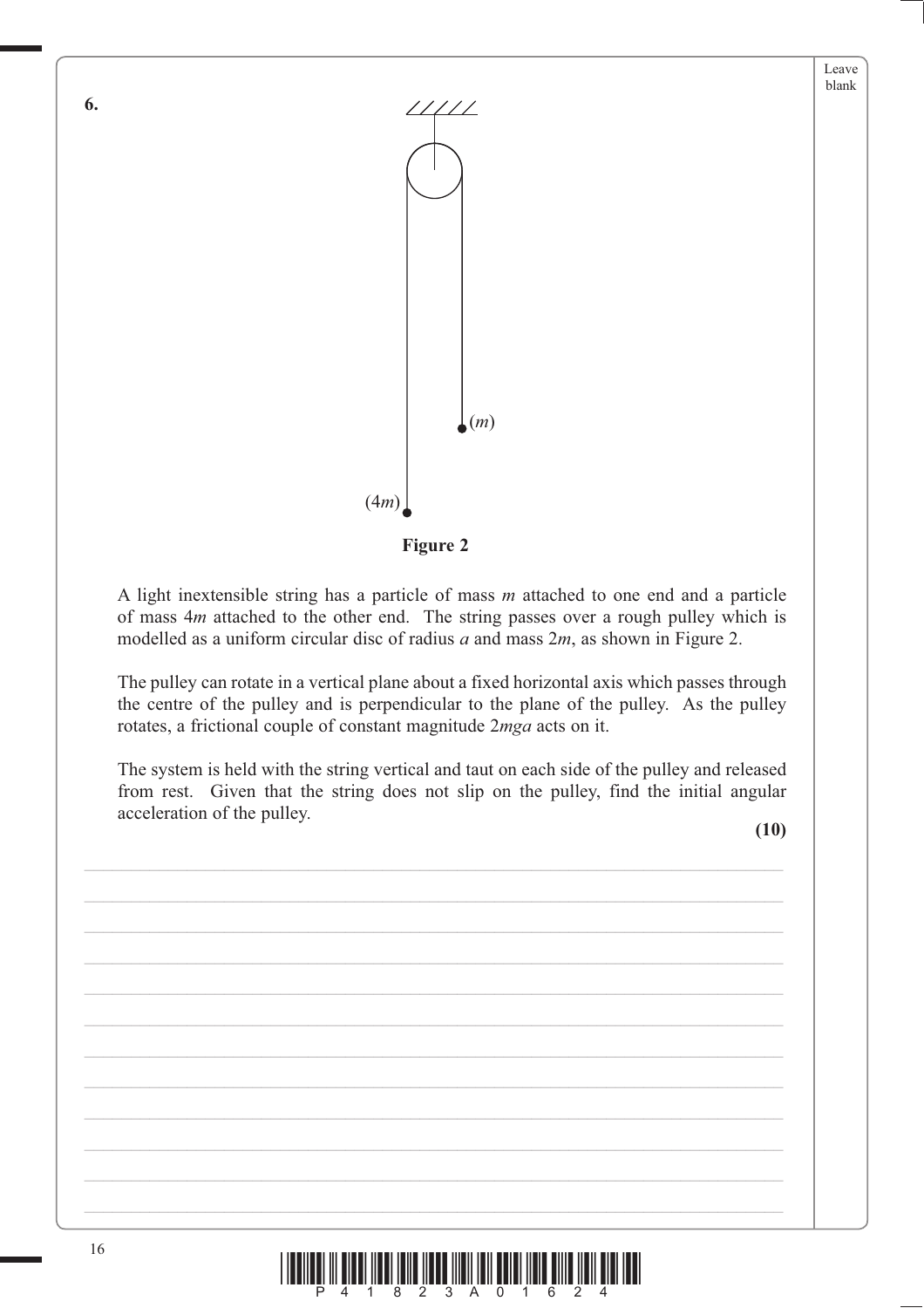|                      | $17\,$<br>Turn over |
|----------------------|---------------------|
|                      |                     |
|                      |                     |
|                      |                     |
|                      |                     |
|                      |                     |
|                      |                     |
|                      |                     |
|                      |                     |
|                      |                     |
|                      |                     |
|                      |                     |
|                      |                     |
|                      |                     |
|                      |                     |
|                      |                     |
|                      |                     |
|                      |                     |
|                      |                     |
|                      |                     |
|                      |                     |
|                      |                     |
|                      |                     |
|                      |                     |
| Question 6 continued |                     |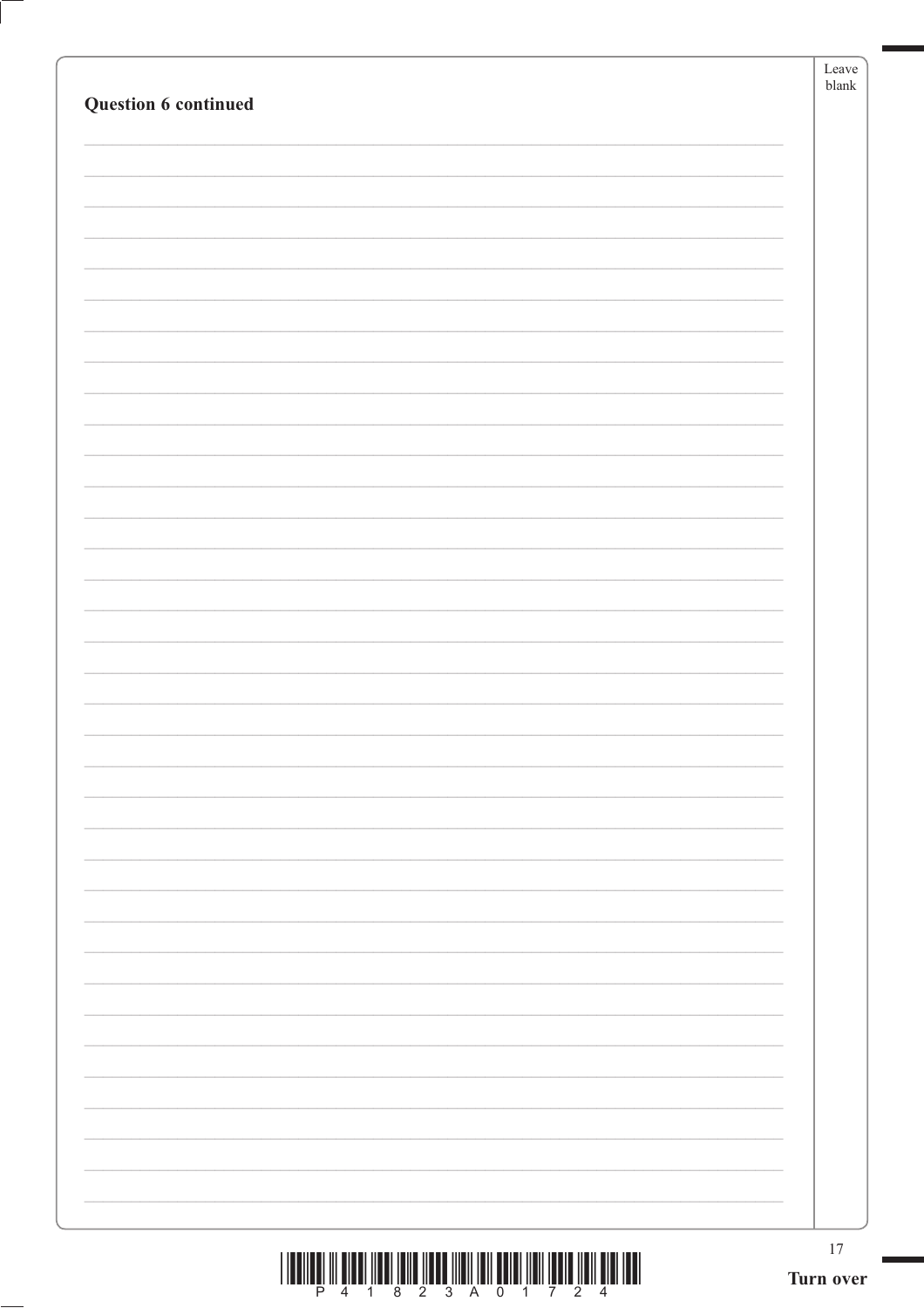| 7. | A uniform circular disc, of radius $r$ and mass $m$ , is free to rotate in a vertical plane about a<br>fixed smooth horizontal axis. This axis is perpendicular to the plane of the disc and passes<br>through a point $A$ on the circumference of the disc. The disc is held with $AB$ horizontal,<br>where $AB$ is a diameter of the disc, and released from rest. | blank |
|----|----------------------------------------------------------------------------------------------------------------------------------------------------------------------------------------------------------------------------------------------------------------------------------------------------------------------------------------------------------------------|-------|
|    | (a) Find the magnitude of                                                                                                                                                                                                                                                                                                                                            |       |
|    | the horizontal component,<br>(i)                                                                                                                                                                                                                                                                                                                                     |       |
|    | (ii) the vertical component                                                                                                                                                                                                                                                                                                                                          |       |
|    | of the force exerted on the disc by the axis immediately after the disc is released.<br>(11)                                                                                                                                                                                                                                                                         |       |
|    | When $AB$ is vertical the disc is instantaneously brought to rest by a horizontal impulse<br>which acts in the plane of the disc and is applied to the disc at $B$ .                                                                                                                                                                                                 |       |
|    | (b) Find the magnitude of the impulse.                                                                                                                                                                                                                                                                                                                               |       |
|    | (6)                                                                                                                                                                                                                                                                                                                                                                  |       |
|    |                                                                                                                                                                                                                                                                                                                                                                      |       |
|    |                                                                                                                                                                                                                                                                                                                                                                      |       |
|    |                                                                                                                                                                                                                                                                                                                                                                      |       |
|    |                                                                                                                                                                                                                                                                                                                                                                      |       |
|    |                                                                                                                                                                                                                                                                                                                                                                      |       |
|    |                                                                                                                                                                                                                                                                                                                                                                      |       |
|    |                                                                                                                                                                                                                                                                                                                                                                      |       |
|    |                                                                                                                                                                                                                                                                                                                                                                      |       |
|    |                                                                                                                                                                                                                                                                                                                                                                      |       |
|    |                                                                                                                                                                                                                                                                                                                                                                      |       |
|    |                                                                                                                                                                                                                                                                                                                                                                      |       |
|    |                                                                                                                                                                                                                                                                                                                                                                      |       |
|    |                                                                                                                                                                                                                                                                                                                                                                      |       |
|    |                                                                                                                                                                                                                                                                                                                                                                      |       |
|    |                                                                                                                                                                                                                                                                                                                                                                      |       |
|    |                                                                                                                                                                                                                                                                                                                                                                      |       |
|    |                                                                                                                                                                                                                                                                                                                                                                      |       |
|    |                                                                                                                                                                                                                                                                                                                                                                      |       |

Leave